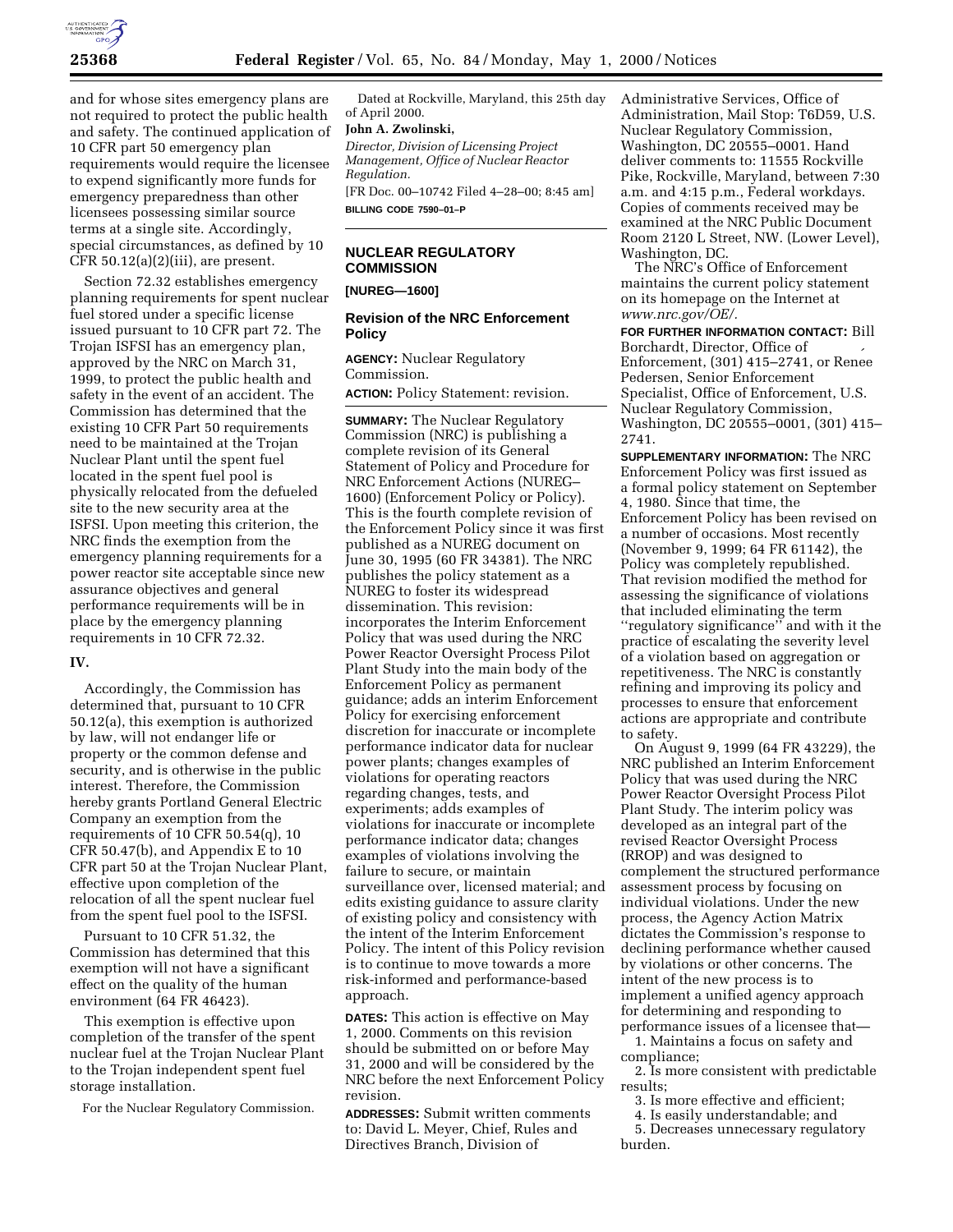The new assessment process will use a Significance Determination Process (SDP) to characterize inspection findings based on their risk significance and performance impact. The SDP will assign a color band of green, white, yellow, or red to each inspection finding to reflect its risk significance. If a violation is associated with the inspection finding, the NRC's enforcement program will use the results of the SDP to determine how the violation should be dispositioned thus, supporting a unified approach to significance. Under this approach, violations are not normally assigned severity levels, nor are they subject to civil penalties. If the finding cannot be evaluated through the SDP, the NRC will rely on the guidelines for assessing significance within the Enforcement Policy, including the examples of violations included in the supplements. These violations will be assigned severity levels and be subject to civil penalties.

The interim policy stated that, if successfully implemented through the pilot plant study, the Interim Enforcement Policy would be applied to all reactors.

In developing this Policy revision, the NRC considered comments of various internal and external stakeholders. Consideration was given to written comments submitted in response to (1) SECY–99–007, ''Recommendations for Reactor Oversight,'' dated January 8, 1999,1 (2) the announcement of the Interim Enforcement Policy (August 9, 1999; 64 FR 43229),<sup>2</sup> and the July 26, 1999 (64 FR 40394), notice requesting public comment on the pilot program for the new regulatory oversight program.3 Consideration was also given to information provided during numerous meetings with representatives of the industry and public interest groups as part of the RROP.

The NRC recognizes that additional changes may be made as part of the refinement of the RROP and are anticipated in the materials areas that will conform to the move toward riskinformed performance-based inspections in this area.

The more significant changes to the Enforcement Policy (in the order that they appear in the Policy) are described below:

# **III. Responsibilities**

The term ''escalated enforcement action'' (included as footnote number three in this section) has been expanded to include a Notice of Violation (NOV) associated with an inspection finding that the RROP's Significance Determination Process (SDP) evaluates as low to moderate, or greater safety significance. These actions warrant consideration as escalated actions given the risk significance associated with the violations.

## **IV.A Assessing Significance**

This section has been modified to address violations associated with inspection findings evaluated through the SDP. The NRC will continue to assess significance by considering: (1) actual safety consequences; (2) potential safety consequences, including the consideration of risk information; (3) potential for impacting the NRC's ability to perform its regulatory function; and (4) any willful aspects of the violation. Paragraph (5) has been added to recognize that with implementation of the RROP, the NRC will rely on inputs from the SDP to address violations associated with inspection findings evaluated through the SDP. Consistent with the guidance previously included in the Interim Policy, violations associated with findings that the SDP evaluates as having very low safety significance (*i.e.,* green) will normally be described in inspection reports as Non-Cited Violations (NCVs). The finding will be categorized by the assessment process within the licensee response band. However, a Notice of Violation (NOV) will be issued if the issue meets one of the three applicable exceptions in Section VI.A.1. Violations associated with findings that the SDP evaluates as having low to moderate safety significance (*i.e.,* white), substantial safety significance (yellow), or high safety significance (red) will be cited in an NOV requiring a written response unless sufficient information is already on the docket. The finding will be assigned a color related to its significance for use by the assessment process. Violations associated with issues that do not lend themselves to a risk analysis (*i.e.,* potential for impacting the NRC's function and willfulness), will be evaluated in accordance with the guidance in paragraphs (1) through (4) of this section. The guidance also notes that the Commission reserves the use of discretion for particularly significant violations (*e.g.* an accidental criticality) to assess civil penalties in accordance

with Section 234 of the Atomic Energy Act of 1954, as amended.

### **V. Predecisional Enforcement Conferences**

This section has been modified to address the relationship between Regulatory Conferences and the enforcement program. The RROP uses Regulatory Conferences as opportunities for the NRC and licensees to discuss the significance of findings evaluated through the SDP whether or not violations are involved. The Enforcement Policy has been revised to state that Regulatory Conferences may be conducted in lieu of predecisional enforcement conferences if violations are associated with potentially significant findings. While the primary function of a Regulatory Conference is on the significance of findings, the significance assessment from the SDP provides an input into the enforcement process in terms of whether escalated enforcement action (*i.e.,* an NOV associated with a white, yellow, or red finding) should be issued. Given this process, a subsequent predecisional enforcement conference is not normally necessary. This section has also been revised to clarify the NRC's position that it will provide an opportunity for an individual to address apparent violations before the NRC takes escalated enforcement action. Whether an individual will be provided an opportunity for a predecisional enforcement conference or an opportunity to address an apparent violation in writing will depend on the severity and circumstances of the issue and the significance of the action the NRC is contemplating.

#### **VI. Disposition of Violations**

This section has been renamed and modified by consolidating all of the guidance on the normal approach for dispositioning violations. Depending on the significance and circumstances, violations may be considered minor and not subject to enforcement action, dispositioned as NCVs, cited in NOVs, or issued in conjunction with civil penalties or orders. The NCV guidance has been moved out of Section VII.B.1 of the Policy that discusses special types of mitigation discretion and into this section because issuance of an NCV is a routine method for dispositioning Severity Level IV violations and violations associated with green SDP findings. For consistency, the guidance in Section VI.A.8 for dispositioning Severity Level IV violations for all licensees other than power reactor licensees has been reworded to express the guidance in terms of conditions

<sup>1</sup>See letter from Ralph Beedle of the Nuclear Energy Institute, to David L. Meyer of the NRC, dated February 22, 1999.

<sup>2</sup>See letter from Robert W. Bishop of NEI, to David L. Meyer of the NRC, dated September 8, 1999.

<sup>3</sup>The Commission paper addressing the results of the revised reactor oversight process pilot program includes a complete list of the 21 commentors and their comments.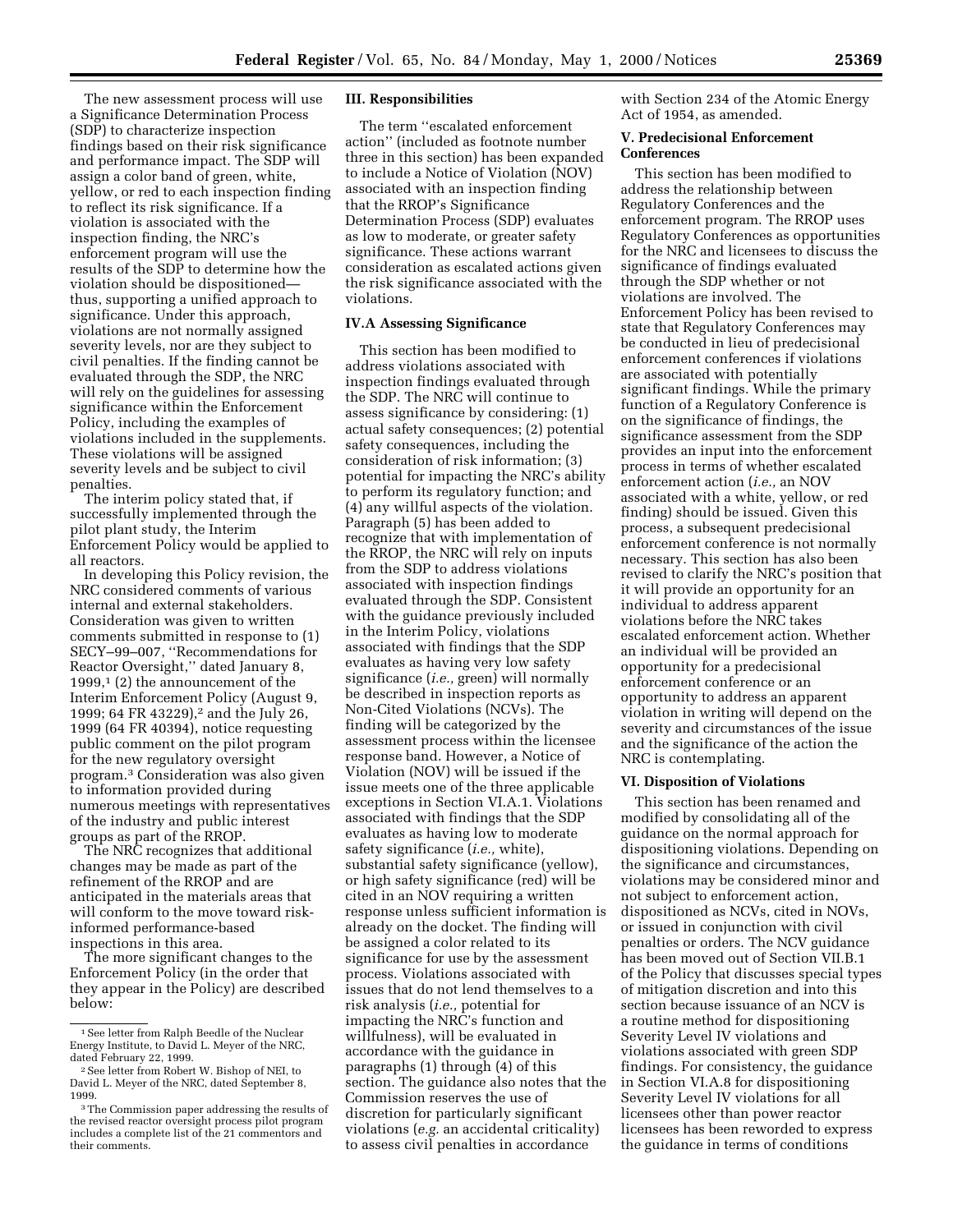when an NOV should be issued rather than criteria for dispositioning a violation as an NCV. This section also restores the definition of repetitive violation (footnote 7) that was inadvertently deleted during the last Policy revision. (Consideration of the repetitive nature of the violation does not apply to the revised Reactor Oversight Program.)

## **VI.B Notice of Violation**

This section has been modified to state that the NRC may require that a response to an NOV be under oath if the violation is associated with a low to moderate, or greater safety significant finding as evaluated by the SDP. This is consistent with the agency's existing practice of requiring that an NOV response be under oath for Severity Level I, II, or III violations.

### **VI.C Civil Penalty**

This section has been modified to state that civil penalties are also considered for violations associated with inspection findings evaluated through the Reactor Oversight Program's SDP that involved actual consequences, such as an overexposure to the public or plant personnel above regulatory limits, failure to make the required notifications that impact the ability of Federal, State and local agencies to respond to an actual emergency preparedness event (site area or general emergency), transportation event, or a substantial release of radioactive material. This is consistent with the Interim Policy, in that civil penalties will not be proposed for violations associated with low to moderate, or greater safety significant findings absent actual consequences.

# **VII.A Escalation of Enforcement Sanctions**

Consistent with the Interim Policy, this section has been modified to recognize that the NRC may also exercise discretion and assess civil penalties for violations associated with findings that the Reactor Oversight Program's SDP evaluates as having low to moderate, or greater safety significance (*i.e.,* white, yellow, or red) that are particularly significant.

# **VII.B Mitigation of Enforcement Sanctions**

This section has been modified by adding footnote 10 to clarify that the mitigation discretion addressed in Sections VII.B.2–VII.B.6 does not normally apply to violations associated with issues evaluated by the SDP. The revised Reactor Oversight Program will use the Agency Action Matrix to

determine the agency response to performance issues. The Agency Action Matrix has provisions to consider extenuating circumstances that were previously addressed through enforcement mitigation.

#### **Supplement I—Reactor Operations**

Examples C.9, C.10, D.5, and E involving changes, tests, and experiments (*i.e.,* 10 CFR 50.59) have been modified. The previous examples were developed in conjunction with the final rule for 10 CFR 50.59 and were based on the ''change acceptability'' criterion, *i.e.,* whether the changes would be found acceptable by the Commission. Before publication of the final rule, the NRC determined that the change acceptability criterion was not conducive to efficient or effective enforcement or regulation. The inefficiency stemmed from the fact that, in many instances, the acceptability of a change could not be determined without having the type of information that would be provided with the formal submission of a license amendment. Taking enforcement action after the often lengthy evaluation of a license amendment was not considered effective. The examples have been modified by basing the significance of the 10 CFR 50.59 or related violation on the resulting physical, procedural, or analytical change to the facility as evaluated through the SDP. This will ensure a consistent approach for significance determinations. Violations will be categorized at Severity Level III if the resulting change were evaluated by the SDP as having low to moderate, or greater safety significance (*i.e.*, white, yellow, or red finding). Violations will be categorized at Severity Level IV if the resulting change were evaluated by the SDP as having very low safety significance (*i.e.,* green finding). Violations will be considered minor if there was not a reasonable likelihood that the change requiring 10 CFR 50.59 evaluation would ever require Commission review and approval prior to implementation. Violations of 10 CFR 50.71(e) will be considered minor if the failure to update the FSAR would not have a material impact on safety or licensed activities.

## **Supplement IV—Health Physics (10 CFR Part 20)**

This section has been revised by modifying an existing example (C.11) and adding examples (D.10 and E) to address violations involving the failure to secure, or maintain surveillance over, licensed material. In addition, the example for failure to control material included in Supplement VI (C.1) is

deleted in an effort to consolidate the guidance on this subject in one area. The new examples establish a more riskinformed, performance-based approach to determine the types of security violations that should be considered significant, versus those of less serious concern. This guidance is intended to focus licensees' attention on assuring a program of training, staff awareness, detection (auditing), and corrective action (including disciplinary action) to detect and deter security violations. Such a program normally is not a specific regulatory requirement, but rather a function that licensees need to perform as an inherent part of their compliance program. Normally, security violations that occur despite such a program will be considered isolated.

### **Supplement VII—Miscellaneous Matters**

New examples (C.3, D.3, and E) have been added to address inaccurate or incomplete Performance Indicator (PI) data from the Reactor Oversight Program. Inaccurate or incomplete PI data that would have caused a PI to change from green to white are categorized at Severity Level IV. Inaccurate or incomplete PI data that would have caused a PI to change from green to either yellow or red; white to either yellow or red; or yellow to red are categorized at Severity Level III. Inaccurate PI data that would not have caused a PI to change color are considered minor. Consistent with existing policy, enforcement action is not taken for minor violations.

Interim Enforcement Policy Regarding Enforcement Discretion for Inaccurate or Incomplete Performance Indicator Data for Nuclear Power Plants.

Because both the NRC and licensees are in a learning process for the submission and review of PI data, some errors are expected. Therefore, the Enforcement Policy has been modified by adding an interim policy for exercising discretion for all non-willful violations of 10 CFR 50.9 for the submittal of inaccurate or incomplete PI data. This policy will remain in effect until January 31, 2001. Non-willful violations that are more than minor will be documented in inspection reports followed by an explanation that the NRC is exercising this discretion in accordance with Section VII.B.6 of the Enforcement Policy. The interim policy provides that violations involving inaccurate or incomplete PI data submitted to the NRC that would not have caused a PI to change color do not normally warrant documentation given the minimal safety significance. Consistent with existing policy, no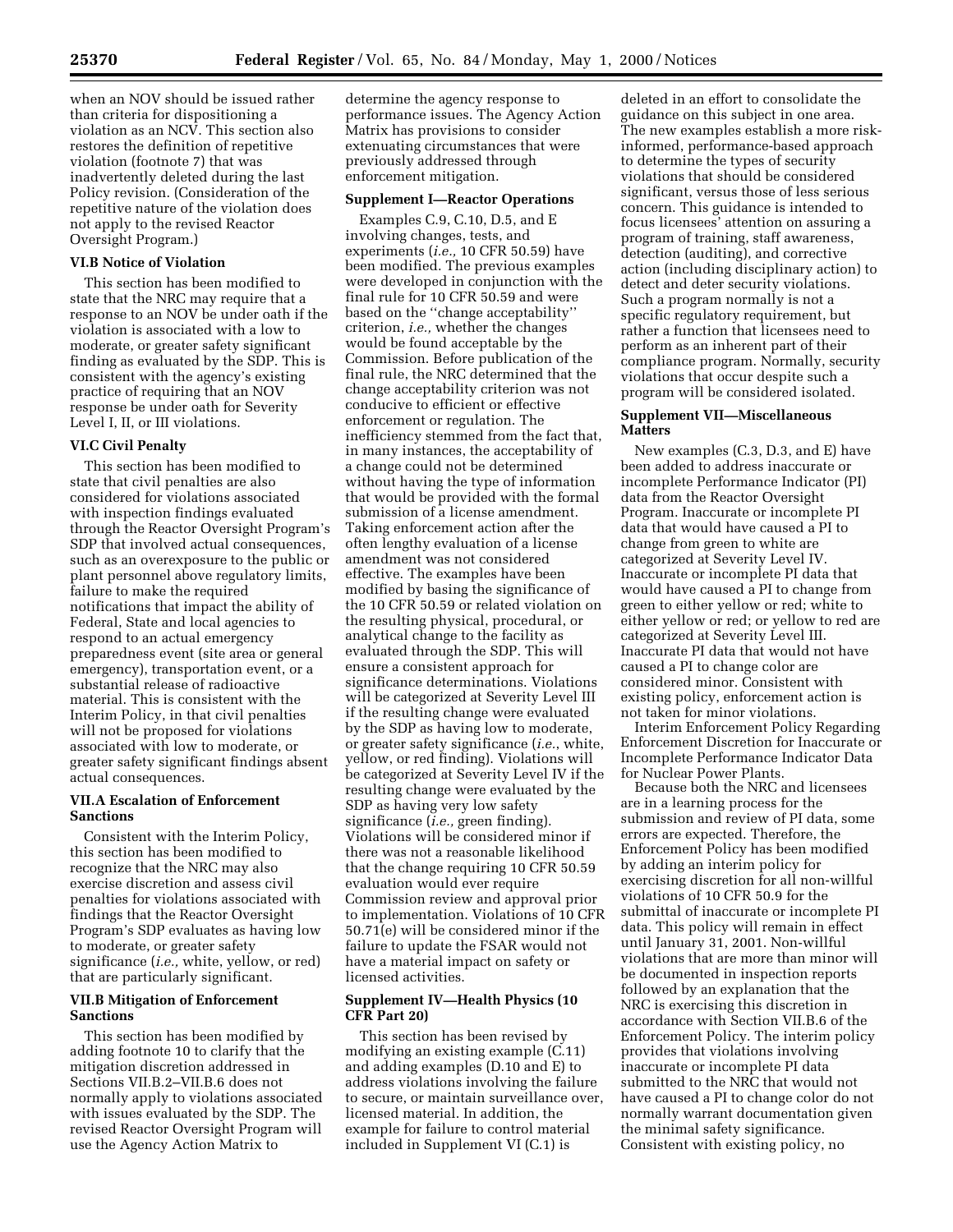enforcement action will be taken for these minor violations. In addition, consistent with existing guidance in Section IX, enforcement action will not normally be taken for inaccurate PI data that are corrected before the NRC relies on the information or before the NRC raises a question about the information.

### **Paperwork Reduction Act**

This final policy statement does not contain a new or amended information collection requirement subject to the Paperwork Reduction Act of 1995 (44 U.S.C. 3501 *et seq.*). Existing requirements were approved by the Office of Management and Budget, approval number 3150–0136.

### **Public Protection Notification**

If a means used to impose an information collection does not display a currently valid OMB control number, the NRC may not conduct or sponsor, and a person is not required to respond to, the information collection.

# **Small Business Regulatory Enforcement Fairness Act**

In accordance with the Small Business Regulatory Enforcement Fairness Act of 1996, the NRC has determined that this action is not a ''major'' rule and has verified this determination with the Office of Information and Regulatory Affairs, Office of Management and Budget.

Accordingly, the NRC Enforcement Policy is revised to read as follows:

# **General Statement of Policy and Procedure for NRC Enforcement Actions**

### **Table of Contents**

Preface

- I. Introduction and Purpose
- II. Statutory Authority and Procedural Framework
	- A. Statutory Authority
	- B. Procedural Framework
- III. Responsibilities
- IV. Significance of Violations
- A. Assessing Significance
- 1. Actual Safety Consequence
- 2. Potential Safety Consequence
- 3. Impacting the Regulatory Process
- 4. Willfulness
- 5. Significance Determination Process
- B. Assigning Severity Level
- V. Predecisional Enforcement Conferences
- VI. Disposition of Violations
	- A. Non-Cited Violation
	- 1. Power Reactor Licensees
	- 2.—7. [Reserved]
	- 8. All Other Licensees
	- B. Notice of Violation
	- C. Civil Penalty
	- 1. Base Civil Penalty
	-
	-
	- 2. Civil Penalty Assessment
	- a. Initial Escalated Action
- b. Credit for Actions Related to Identification
- c. Credit for Prompt and Comprehensive Corrective Action
- d. Exercise of Discretion
- D. Orders
- E. Related Administrative Actions
- VII. Exercise of Discretion
	- A. Escalation of Enforcement Sanctions
- 1. Civil Penalties 2. Orders
- 3. Daily Civil Penalties
- B. Mitigation of Enforcement Sanctions
- 1. [Reserved]
- 2. Violations Identified During Extended Shutdowns or Work Stoppages
- 3. Violations Involving Old Design Issues 4. Violations Identified Due to Previous
- Enforcement Action 5. Violations Involving Certain
- Discrimination Issues 6. Violations Involving Special Circumstances
- C. Notice of Enforcement Discretion for Power Reactors and Gaseous Diffusion Plants
- VIII. Enforcement Actions Involving Individuals
- IX. Inaccurate and Incomplete Information
- X. Enforcement Action Against Non-
- Licensees
- XI. Referrals to the Department of Justice XII. Public Disclosure of Enforcement
- Actions
- XIII. Reopening Closed Enforcement Actions
- Supplements—Violation Examples
- Interim Enforcement Policies Interim Enforcement Policy for Generally Licensed Devices Containing Byproduct Material (10 CFR 31.5)
	- Interim Enforcement Policy Regarding Enforcement Discretion for Nuclear Power Plants During the Year 2000 Transition
	- Interim Enforcement Policy Regarding Enforcement Discretion for Inaccurate or Incomplete Performance Indicator Data for Nuclear Power Plants

# **Preface**

The following policy statement describes the enforcement policy and procedures that the U.S. Nuclear Regulatory Commission (NRC or Commission) and its staff intends to follow in initiating and reviewing enforcement actions in response to violations of NRC requirements. This statement of general policy and procedure is published as NUREG–1600 to foster its widespread dissemination. However, this is a policy statement and not a regulation. The Commission may deviate from this statement of policy as appropriate under the circumstances of a particular case.

#### **I. Introduction and Purpose**

The Atomic Energy Act of 1954, as amended, establishes ''adequate protection'' as the standard of safety on which NRC regulations are based. In the context of NRC regulations, safety means avoiding undue risk or, stated

another way, providing reasonable assurance of adequate protection of workers and the public in connection with the use of source, byproduct and special nuclear materials.

While safety is the fundamental regulatory objective, compliance with NRC requirements plays an important role in giving the NRC confidence that safety is being maintained. NRC requirements, including technical specifications, other license conditions, orders, and regulations, have been designed to ensure adequate protection—which corresponds to ''no undue risk to public health and safety''—through acceptable design, construction, operation, maintenance, modification, and quality assurance measures. In the context of riskinformed regulation, compliance plays a very important role in ensuring that key assumptions used in underlying risk and engineering analyses remain valid.

While adequate protection is presumptively assured by compliance with NRC requirements, circumstances may arise where new information reveals that an unforeseen hazard exists or that there is a substantially greater potential for a known hazard to occur. In such situations, the NRC has the statutory authority to require licensee action above and beyond existing regulations to maintain the level of protection necessary to avoid undue risk to public health and safety.

The NRC also has the authority to exercise discretion to permit continued operations—despite the existence of a noncompliance—where the noncompliance is not significant from a risk perspective and does not, in the particular circumstances, pose an undue risk to public health and safety. When noncompliance occurs, the NRC must evaluate the degree of risk posed by that noncompliance to determine if specific immediate action is required. Where needed to ensure adequate protection of public health and safety, the NRC may demand immediate licensee action, up to and including a shutdown or cessation of licensed activities.

Based on the NRC's evaluation of noncompliance, the appropriate action could include refraining from taking any action, taking specific enforcement action, issuing orders, or providing input to other regulatory actions or assessments, such as increased oversight (e.g., increased inspection). Since some requirements are more important to safety than others, the NRC endeavors to use a risk-informed approach when applying NRC resources to the oversight of licensed activities, including enforcement activities.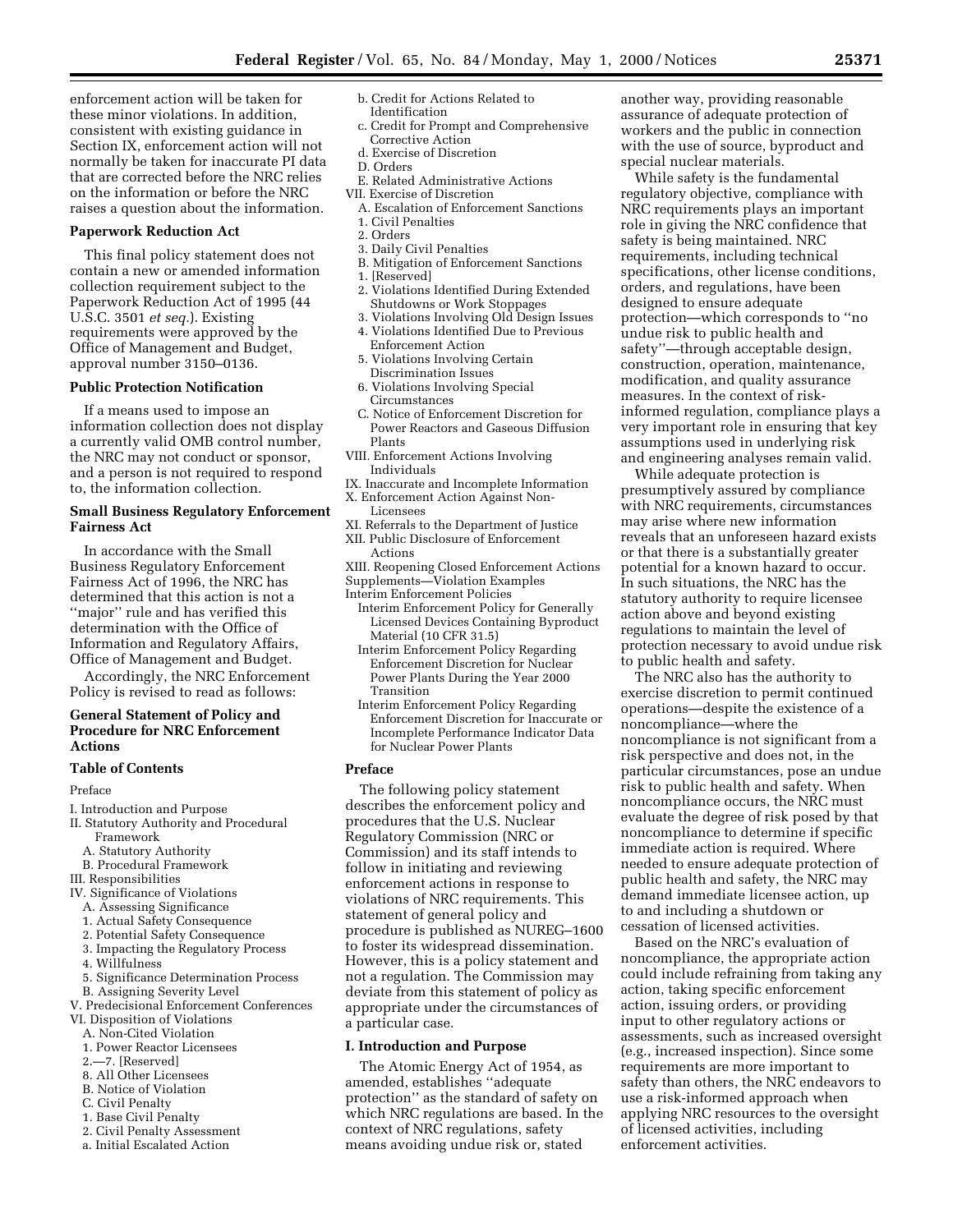The primary purpose of the NRC's Enforcement Policy is to support the NRC's overall safety mission in protecting the public health and safety and the environment. Consistent with that purpose, the policy endeavors to:

• Deter noncompliance by emphasizing the importance of compliance with NRC requirements, and

• Encourage prompt identification and prompt, comprehensive correction of violations of NRC requirements.

Therefore, licensees, $4$  contractors, $5$ and their employees who do not achieve the high standard of compliance which the NRC expects will be subject to enforcement sanctions. Each enforcement action is dependent on the circumstances of the case. However, in no case will licensees who cannot achieve and maintain adequate levels of safety be permitted to continue to conduct licensed activities.

# **II. Statutory Authority and Procedural Framework**

### *A. Statutory Authority*

The NRC's enforcement jurisdiction is drawn from the Atomic Energy Act of 1954, as amended, and the Energy Reorganization Act (ERA) of 1974, as amended.

Section 161 of the Atomic Energy Act authorizes the NRC to conduct inspections and investigations and to issue orders as may be necessary or desirable to promote the common defense and security or to protect health or to minimize danger to life or property. Section 186 authorizes the NRC to revoke licenses under certain circumstances (e.g., for material false statements, in response to conditions that would have warranted refusal of a license on an original application, for a licensee's failure to build or operate a facility in accordance with the terms of the permit or license, and for violation of an NRC regulation). Section 234 authorizes the NRC to impose civil penalties not to exceed \$100,000 per violation per day for the violation of certain specified licensing provisions of the Act, rules, orders, and license terms

<sup>5</sup>The term "contractor" as used in this policy includes vendors who supply products or services to be used in an NRC-licensed facility or activity.

implementing these provisions, and for violations for which licenses can be revoked. In addition to the enumerated provisions in section 234, sections 84 and 147 authorize the imposition of civil penalties for violations of regulations implementing those provisions. Section 232 authorizes the NRC to seek injunctive or other equitable relief for violation of regulatory requirements.

Section 206 of the Energy Reorganization Act authorizes the NRC to impose civil penalties for knowing and conscious failures to provide certain safety information to the NRC.

Notwithstanding the \$100,000 limit stated in the Atomic Energy Act, the Commission may impose higher civil penalties as provided by the Debt Collection Improvement Act of 1996. Under the Act, the Commission is required to modify civil monetary penalties to reflect inflation. The adjusted maximum civil penalty amount is reflected in 10 CFR 2.205 and this Policy Statement.

Chapter 18 of the Atomic Energy Act provides for varying levels of criminal penalties (i.e., monetary fines and imprisonment) for willful violations of the Act and regulations or orders issued under sections 65, 161(b), 161(i), or 161(o) of the Act. Section 223 provides that criminal penalties may be imposed on certain individuals employed by firms constructing or supplying basic components of any utilization facility if the individual knowingly and willfully violates NRC requirements such that a basic component could be significantly impaired. Section 235 provides that criminal penalties may be imposed on persons who interfere with inspectors. Section 236 provides that criminal penalties may be imposed on persons who attempt to or cause sabotage at a nuclear facility or to nuclear fuel. Alleged or suspected criminal violations of the Atomic Energy Act are referred to the Department of Justice for appropriate action.

### *B. Procedural Framework*

Subpart B of 10 CFR Part 2 of NRC's regulations sets forth the procedures the NRC uses in exercising its enforcement authority. 10 CFR 2.201 sets forth the procedures for issuing Notices of Violation.

The procedure to be used in assessing civil penalties is set forth in 10 CFR 2.205. This regulation provides that the civil penalty process is initiated by issuing a Notice of Violation and Proposed Imposition of a Civil Penalty. The licensee or other person is provided an opportunity to contest the proposed imposition of a civil penalty in writing.

After evaluation of the response, the civil penalty may be mitigated, remitted, or imposed. An opportunity is provided for a hearing if a civil penalty is imposed. If a civil penalty is not paid following a hearing or if a hearing is not requested, the matter may be referred to the U.S. Department of Justice to institute a civil action in District Court.

The procedure for issuing an order to institute a proceeding to modify, suspend, or revoke a license or to take other action against a licensee or other person subject to the jurisdiction of the Commission is set forth in 10 CFR 2.202. The licensee or any other person adversely affected by the order may request a hearing. The NRC is authorized to make orders immediately effective if required to protect the public health, safety, or interest, or if the violation is willful. Section 2.204 sets out the procedures for issuing a Demand for Information (Demand) to a licensee or other person subject to the Commission's jurisdiction for the purpose of determining whether an order or other enforcement action should be issued. The Demand does not provide hearing rights, as only information is being sought. A licensee must answer a Demand. An unlicensed person may answer a Demand by either providing the requested information or explaining why the Demand should not have been issued.

#### *III. Responsibilities*

The Executive Director for Operations (EDO) and the principal enforcement officers of the NRC, the Deputy Executive Director for Reactor Programs (DEDR)and the Deputy Executive Director for Materials, Research and State Programs (DEDMRS) have been delegated the authority to approve or issue all escalated enforcement actions.6 The DEDR is responsible to the EDO for NRC enforcement programs. The Office of Enforcement (OE) exercises oversight of and implements the NRC enforcement program. The Director, OE, acts for the Deputy Executive Director in enforcement matters in his absence or as delegated.

Subject to the oversight and direction of OE, and with the approval of the Deputy Executive Director, where necessary, the regional offices normally issue Notices of Violation and proposed

<sup>4</sup>This policy primarily addresses the activities of NRC licensees and applicants for NRC licenses. However, this policy provides for taking enforcement action against non-licensees and individuals in certain cases. These non-licensees include contractors and subcontractors, holders of, or applicants for, NRC approvals, e.g., certificates of compliance, early site permits, or standard design certificates, and the employees of these nonlicensees. Specific guidance regarding enforcement action against individuals and non-licensees is addressed in Sections VIII and X, respectively.

<sup>6</sup>The term ''escalated enforcement action'' as used in this policy means a Notice of Violation or civil penalty for any Severity Level I, II, or III violation (or problem); a Notice of Violation associated with an inspection finding that the Significance Determination Process evaluates as having low to moderate, or greater, safety significance (i.e., white, yellow, or red); or any order based upon a violation.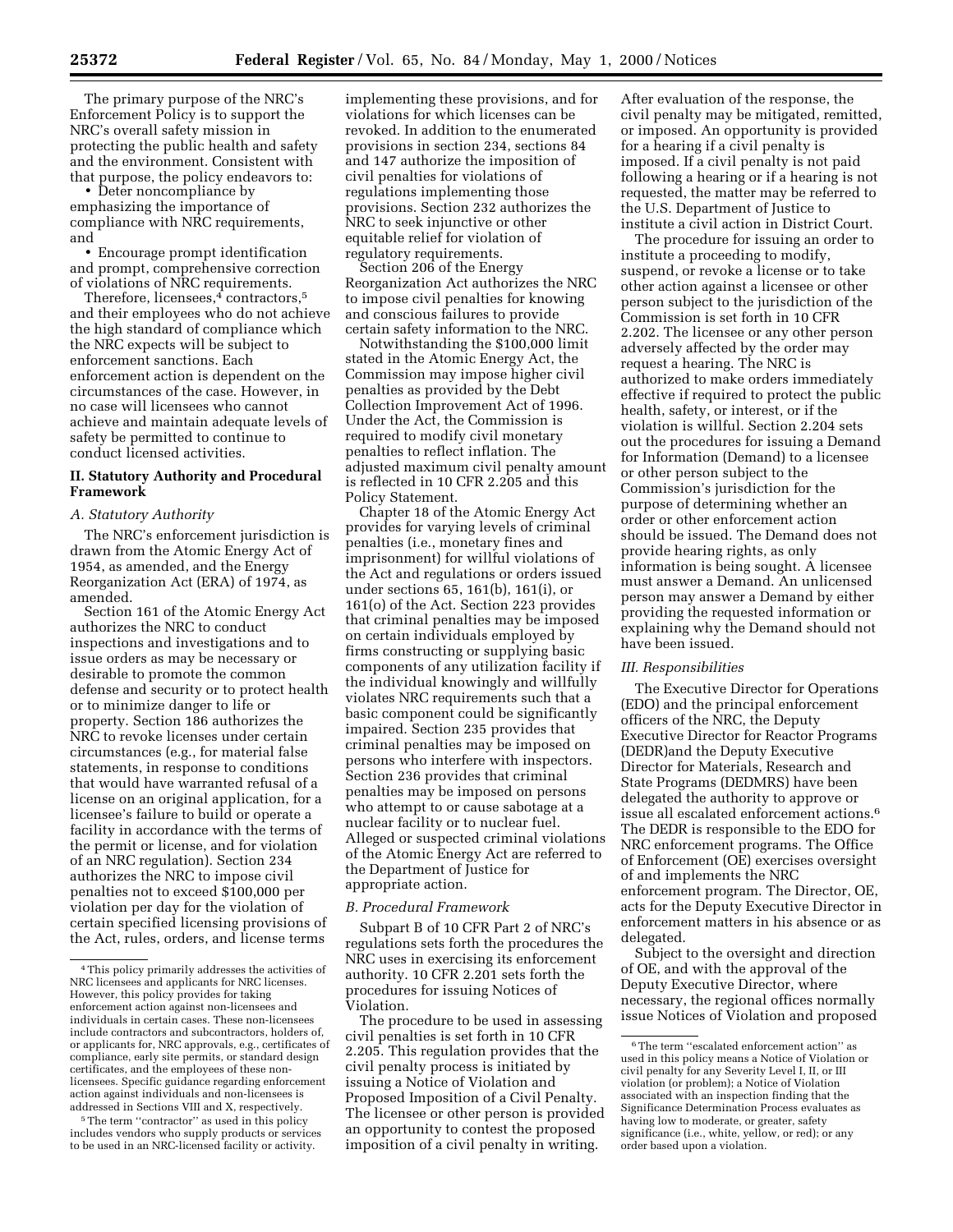civil penalties. However, subject to the same oversight as the regional offices, the Office of Nuclear Reactor Regulation (NRR) and the Office of Nuclear Material Safety and Safeguards (NMSS) may also issue Notices of Violation and proposed civil penalties for certain activities. Enforcement orders are normally issued by the Deputy Executive Director or the Director, OE. However, orders may also be issued by the EDO, especially those involving the more significant matters. The Directors of NRR and NMSS have also been delegated authority to issue orders, but it is expected that normal use of this authority by NRR and NMSS will be confined to actions not associated with compliance issues. The Chief Financial Officer has been delegated the authority to issue orders where licensees violate Commission regulations by nonpayment of license and inspection fees.

In recognition that the regulation of nuclear activities in many cases does not lend itself to a mechanistic treatment, judgment and discretion must be exercised in determining the severity levels of the violations and the appropriate enforcement sanctions, including the decision to issue a Notice of Violation, or to propose or impose a civil penalty and the amount of this penalty, after considering the general principles of this statement of policy and the significance of the violations and the surrounding circumstances.

Unless Commission consultation or notification is required by this policy, the NRC staff may depart, where warranted in the public's interest, from this policy as provided in Section VII, ''Exercise of Discretion.''

The Commission will be provided written notification for the following situations:

(1) All enforcement actions involving civil penalties or orders;

(2) The first time that discretion is exercised for a plant that meets the criteria of Section VII.B.2;

(3) (Where appropriate, based on the uniqueness or significance of the issue) when discretion is exercised for violations that meet the criteria of Section VII.B.6; and

(4) All Notices of Enforcement Discretion (NOEDs) issued involving natural events, such as severe weather conditions.

The Commission will be consulted prior to taking action in the following situations (unless the urgency of the situation dictates immediate action):

(1) An action affecting a licensee's operation that requires balancing the public health and safety or common defense and security implications of not operating against the potential

radiological or other hazards associated with continued operation (cases involving severe weather or other natural phenomena may be addressed by the NRC staff without prior Commission consultation in accordance with Section VII.C);

(2) Proposals to impose a civil penalty for a single violation or problem that is greater than 3 times the Severity Level I value shown in Table 1A for that class of licensee;

(3) Any proposed enforcement action that involves a Severity Level I violation;

(4) Any action the EDO believes warrants Commission involvement;

(5) Any proposed enforcement case involving an Office of Investigations (OI) report where the NRC staff (other than the OI staff) does not arrive at the same conclusions as those in the OI report concerning issues of intent if the Director of OI concludes that Commission consultation is warranted; and

(6) Any proposed enforcement action on which the Commission asks to be consulted.

### **IV. Significance of Violations**

Regulatory requirements 7 have varying degrees of safety, safeguards, or environmental significance. Therefore, the relative importance or significance of each violation is assessed as the first step in the enforcement process.

#### *A. Assessing Significance*

In assessing the significance of a noncompliance, the NRC considers four specific issues: (1) actual safety consequences; (2) potential safety consequences, including the consideration of risk information; (3) potential for impacting the NRC's ability to perform its regulatory function; and (4) any willful aspects of the violation.

For certain types of violations at commercial nuclear power plants, the NRC relies on information from the Reactor Oversight Process's Significance Determination Process (SDP). The SDP is used to evaluate the actual and potential safety significance of inspection findings to provide a riskinformed framework for discussing and communicating the significance of inspection findings. Violations associated with findings evaluated through the SDP are addressed in Section IV.A.5. Violations at commercial nuclear power plants that are associated with inspection findings that cannot be evaluated through the

SDP (*i.e.,* violations that may impact the NRC's ability for oversight of licensed activities and violations that involve willfulness, including discrimination) are evaluated in accordance with the guidance in Sections IV.A.1 through IV.A.4 and Section IV.B. Violations that are associated with inspection findings with actual consequences are evaluated in accordance with the guidance in Section IV.A.5.c.

1. *Actual Safety Consequences.* In evaluating actual safety consequences, the NRC considers issues such as actual onsite or offsite releases of radiation, onsite or offsite radiation exposures, accidental criticalities, core damage, loss of significant safety barriers, loss of control of radioactive material or radiological emergencies. (See Section IV.A.5.c for guidance on violations that are associated with SDP findings with actual consequences.)

2. *Potential Safety Consequences.* In evaluating potential safety consequences, the NRC considers the realistic likelihood of affecting safety, *i.e.,* the existence of credible scenarios with potentially significant actual consequences. The NRC will use risk information wherever possible in assessing significance and assigning severity levels. A higher severity may be warranted for violations that have greater risk significance and a lower severity level may be appropriate for issues that have low risk significance. Duration is an appropriate consideration in assessing the significance of violations.

3. *Impacting the Regulatory Process.* The NRC considers the safety implications of noncompliances that may impact the NRC's ability to carry out it statutory mission. Noncompliances may be significant because they may challenge the regulatory envelope upon which certain activities were licensed. These types of violations include failures such as: failures to provide complete and accurate information, failures to receive prior NRC approval for changes in licensed activities, failures to notify NRC of changes in licensed activities, failure to perform 10 CFR 50.59 analyses, reporting failures, etc., Even inadvertent reporting failures are important because many of the surveillance, quality control, and auditing systems on which both the NRC and its licensees rely in order to monitor compliance with safety standards are based primarily on complete, accurate, and timely recordkeeping and reporting. The existence of a regulatory process violation does not automatically mean that the issue is safety significant. In

<sup>7</sup>The term ''requirement'' as used in this policy means a legally binding requirement such as a statute, regulation, license condition, technical specification, or order.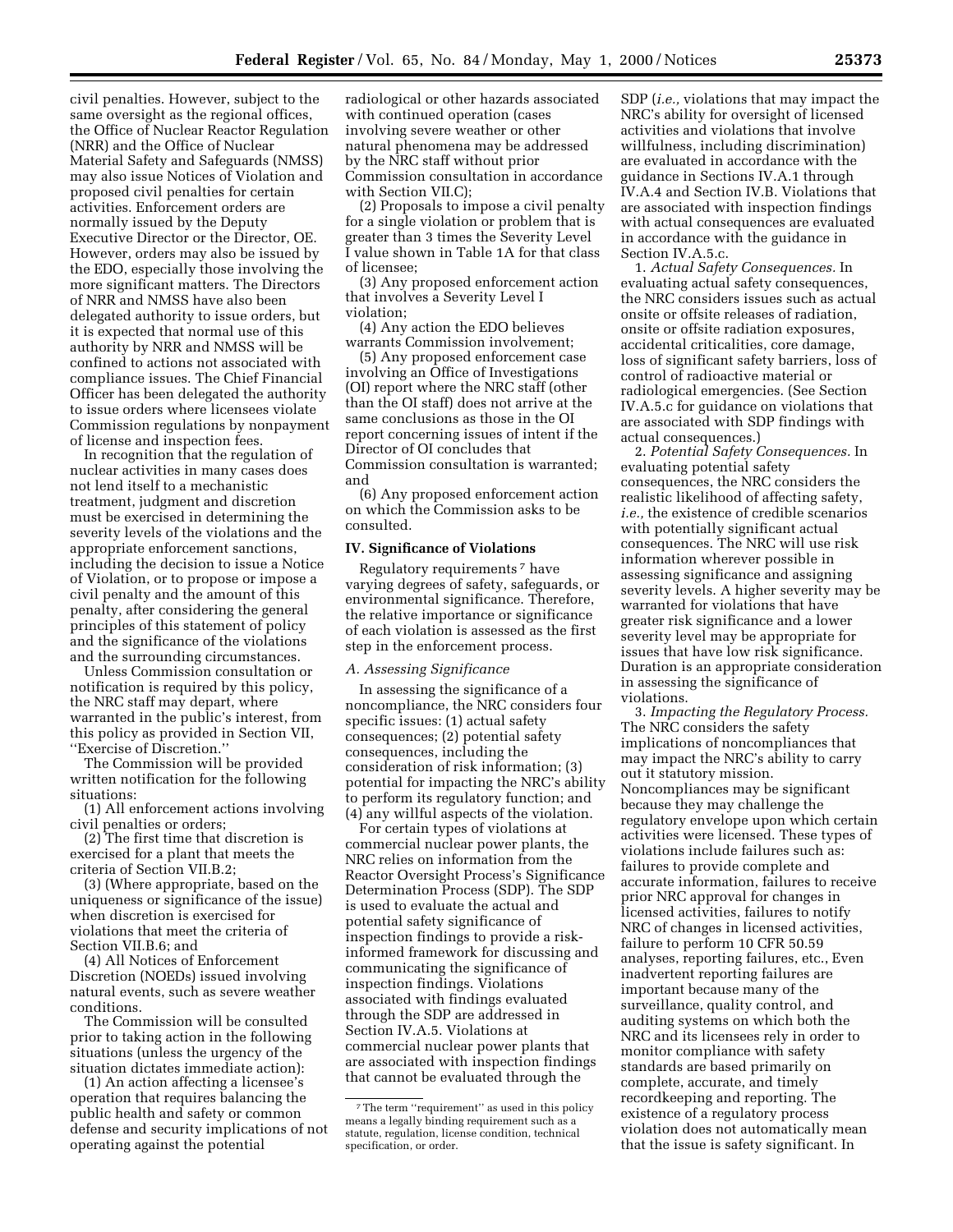determining the significance of a violation, the NRC will consider appropriate factors for the particular regulatory process violation. These factors may include: the significance of the underlying issue, whether the failure actually impeded or influenced regulatory action, the level of individuals involved in the failure and the reasonableness of the failure given their position and training, and whether the failure invalidates the licensing basis. Factors to consider for failures to provide complete and accurate information are addressed in Section IX of this policy.

Unless otherwise categorized in the Supplements to this policy statement, the severity level of a violation involving the failure to make a required report to the NRC will be based upon the significance of and the circumstances surrounding the matter that should have been reported. However, the severity level of an untimely report, in contrast to no report, may be reduced depending on the circumstances surrounding the matter. A licensee will not normally be cited for a failure to report a condition or event unless the licensee was actually aware of the condition or event that it failed to report. A licensee will, on the other hand, normally be cited for a failure to report a condition or event if the licensee knew of the information to be reported, but did not recognize that it was required to make a report.

4. *Willfulness.* Willful violations are by definition of particular concern to the Commission because its regulatory program is based on licensees and their contractors, employees, and agents acting with integrity and communicating with candor. Willful violations cannot be tolerated by either the Commission or a licensee. Therefore, a violation may be considered more significant than the underlying noncompliance if it includes indications of willfulness. The term ''willfulness'' as used in this policy embraces a spectrum of violations ranging from deliberate intent to violate or falsify to and including careless disregard for requirements. Willfulness does not include acts which do not rise to the level of careless disregard, *e.g.,* negligence or inadvertent clerical errors in a document submitted to the NRC. In determining the significance of a violation involving willfulness, consideration will be given to such factors as the position and responsibilities of the person involved in the violation (*e.g.,* licensee official 8

or non-supervisory employee), the significance of any underlying violation, the intent of the violator (*i.e.,* careless disregard or deliberateness), and the economic or other advantage, if any, gained as a result of the violation. The relative weight given to each of these factors in arriving at the significance assessment will be dependent on the circumstances of the violation. However, if a licensee refuses to correct a minor violation within a reasonable time such that it willfully continues, the violation should be considered at least more than minor. Licensees are expected to take significant remedial action in responding to willful violations commensurate with the circumstances such that it demonstrates the seriousness of the violation thereby creating a deterrent effect within the licensee's organization.

5. *Significance Determination Process.* The Reactor Oversight Process uses a Significance Determination Process (SDP) to determine the safety significance of most inspection findings identified at commercial nuclear power plants. Depending on their significance, inspection findings are assigned colors of green, white, yellow, or red. The Reactor Oversight Process uses an Agency Action Matrix to determine the appropriate agency response. If violations that are more than minor are associated with these inspection findings, they will be documented and may or may not be cited depending on the safety significance. These violations are not normally assigned severity levels, nor are they normally subject to civil penalties.

**Note:** Violations associated with inspection findings that are not evaluated through the SDP will be assigned severity levels in accordance with Section IV.B and will be subject to civil penalties in accordance with Section VI.C.

a. Violations Associated With Findings of Very Low Safety Significance

Violations associated with findings that the SDP evaluates as having very low safety significance (*i.e.,* green) will normally be described in inspection reports as Non-Cited Violations (NCVs). The finding will be categorized by the assessment process within the licensee response band. However, a Notice of

Violation (NOV) will be issued if the issue meets one of the three applicable exceptions in Section VI.A.1. The Commission recognizes that violations exist below this category that are of minimal safety or environmental significance. While licensees must correct these minor violations, they don't normally warrant documentation in inspection reports and do not warrant enforcement action. To the extent such violations are described, they will be noted as violations of minor significance that are not subject to enforcement action.

b. Violations Associated With Findings of Low to Moderate, or Greater Safety Significance

Violations associated with findings that the SDP evaluates as having low to moderate safety significance (*i.e.,* white), substantial safety significance (yellow), or high safety significance (red) will be cited in an NOV requiring a written response unless sufficient information is already on the docket. The finding will be assigned a color related to its significance for use by the assessment process. The Commission reserves the use of discretion for particularly significant violations (*e.g.* an accidental criticality) to assess civil penalties in accordance with Section 234 of the Atomic Energy Act of 1954, as amended.

c. Violations Associated With Actual Consequences

Violations that involve actual consequences such as an overexposure to the public or plant personnel above regulatory limits, failure to make the required notifications that impact the ability of Federal, State and local agencies to respond to an actual emergency preparedness (site area or general emergency), transportation event, or a substantial release of radioactive material, will be assigned severity levels and will be subject to civil penalties.

## *B. Assigning Severity Level*

For purposes of determining the appropriate enforcement action, violations (except the majority of those associated with findings evaluated though the SDP) are normally categorized in terms of four levels of severity to show their relative importance or significance within each of the following eight activity areas:

- I. Reactor Operations;
- II. Facility Construction;
- III. Safeguards;
- IV. Health Physics;
- V. Transportation;
- VI. Fuel Cycle and Materials Operations;

<sup>8</sup>The term ''licensee official'' as used in this policy statement means a first-line supervisor or

above, a licensed individual, a radiation safety officer, or an authorized user of licensed material whether or not listed on a license. Notwithstanding an individual's job title, severity level categorization for willful acts involving individuals who can be considered licensee officials will consider several factors, including the position of the individual relative to the licensee's organizational structure and the individual's responsibilities relative to the oversight of licensed activities and to the use of licensed material.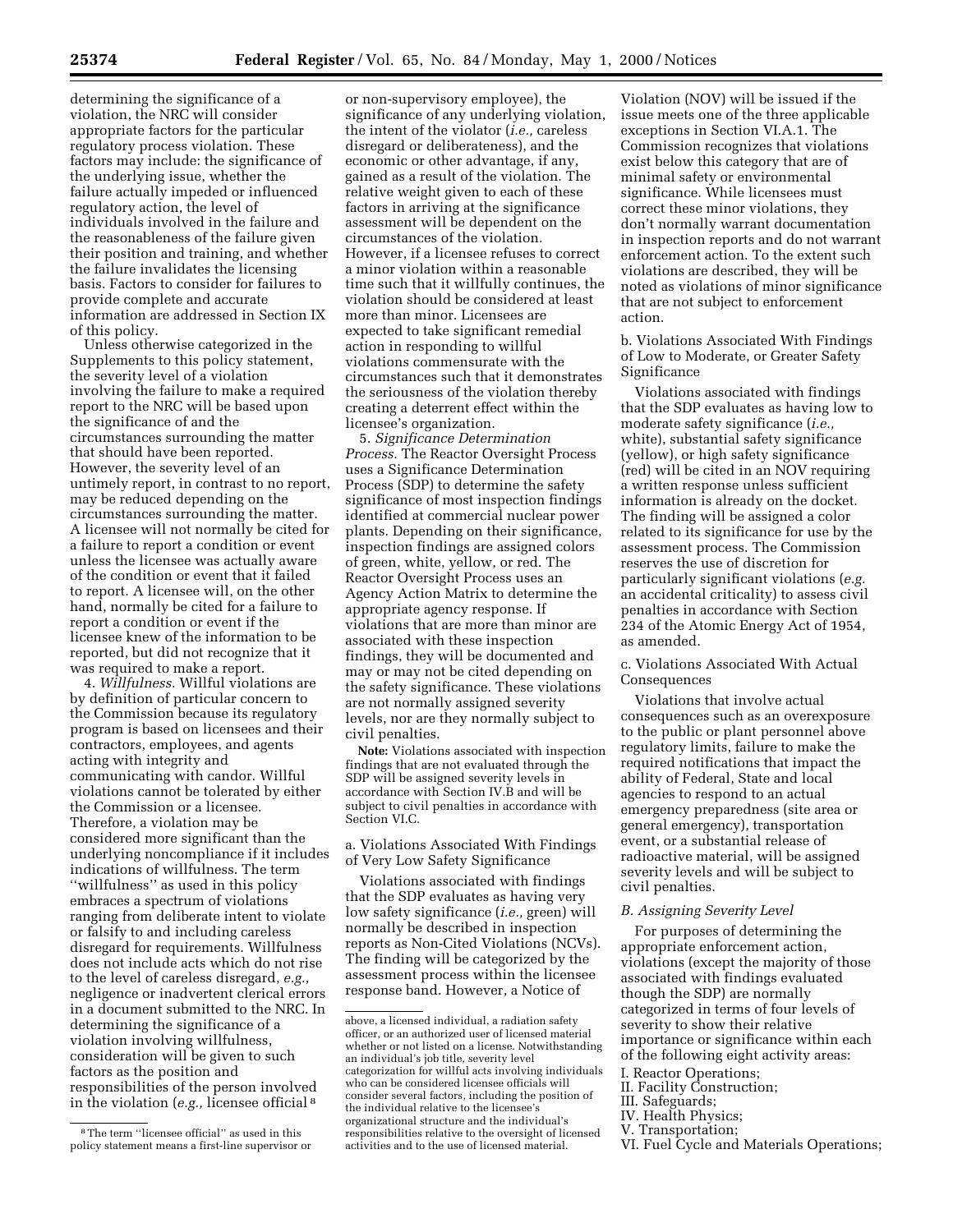VII. Miscellaneous Matters; and VIII. Emergency Preparedness.

Licensed activities will be placed in the activity area most suitable in light of the particular violation involved, including activities not directly covered by one of the listed areas, *e.g.*, export license activities. Within each activity area, Severity Level I has been assigned to violations that are the most significant and Severity Level IV violations are the least significant. Severity Level I and II violations are of very significant regulatory concern.9 In general, violations that are included in these severity categories involve actual or high potential consequences on public health and safety. Severity Level III violations are cause for significant regulatory concern. Severity Level IV violations are less serious but are of more than minor concern. Violations at Severity Level IV involve noncompliance with NRC requirements that are not considered significant based on risk. This should not be misunderstood to imply that Severity Level IV issues have no risk significance.

The Commission recognizes that there are other violations of minor safety or environmental concern that are below the level of significance of Severity Level IV violations. While licensees must correct these minor violations, they don't normally warrant documentation in inspection reports or inspection records and do not warrant enforcement action. To the extent such violations are described, they will be noted as violations of minor significance that are not subject to enforcement action.

Comparisons of significance between activity areas are inappropriate. For example, the immediacy of any hazard to the public associated with Severity Level I violations in Reactor Operations is not directly comparable to that associated with Severity Level I violations in Facility Construction.

Supplements I through VIII provide examples and serve as guidance in determining the appropriate severity level for violations in each of the eight activity areas. However, the examples are neither exhaustive nor controlling. In addition, these examples do not create new requirements. Each is designed to illustrate the significance that the NRC places on a particular type of violation of NRC requirements. Each of the examples in the supplements is predicated on a violation of a regulatory requirement.

The NRC reviews each case being considered for enforcement action on its own merits to ensure that the severity of a violation is characterized at the level best suited to the significance of the particular violation.

### **V. Predecisional Enforcement Conferences**

When the NRC learns of a potential violation for which escalated enforcement action appears to be warranted, or recurring nonconformance on the part of a contractor, the NRC may provide an opportunity for a predecisional enforcement conference with the licensee, contractor, or other person before taking enforcement action. The purpose of the predecisional enforcement conference is to obtain information that will assist the NRC in determining the appropriate enforcement action, such as: (1) a common understanding of facts, root causes, and missed opportunities associated with the apparent violations; (2) a common understanding of corrective actions taken or planned; and (3) a common understanding of the significance of issues and the need for lasting comprehensive corrective action.

The NRC may conduct Regulatory Conferences (in lieu of predecisional enforcement conferences) to discuss the significance of findings evaluated by the Reactor Oversight Process's SDP when apparent violations are associated with potentially significant findings. The purpose of Regulatory Conferences is to get information from licensees on the significance of findings evaluated through the SDP whether or not violations are involved. Because the significance assessment from the SDP determines whether or not escalated enforcement action will be issued (*i.e.,* a Notice of Violation associated with a white, yellow, or red SDP finding), a subsequent predecisional enforcement conference is not normally necessary.

If the NRC concludes that it has sufficient information to make an informed enforcement decision involving a licensee, contractor, or vendor, a predecisional enforcement conference will not normally be held. If a predecisional enforcement conference is not held, the licensee may be given an opportunity to respond to a documented apparent violation (including its root causes and a description of planned or implemented corrective actions) before the NRC takes enforcement action. However, if the NRC has sufficient information to conclude that a civil penalty is not warranted, it may proceed to issue an enforcement action without first

obtaining the licensee's response to the documented apparent violation.

The NRC will normally provide an opportunity for an individual to address apparent violations before the NRC takes escalated enforcement action. Whether an individual will be provided an opportunity for a predecisional enforcement conference or an opportunity to address an apparent violation in writing will depend on the circumstances of the case, including the severity of the issue, the significance of the action the NRC is contemplating, and whether the individual has already had an opportunity to address the issue (*e.g.,* an Office of Investigation or a Department of Labor hearing).

During the predecisional enforcement conference, the licensee, contractor, or other persons will be given an opportunity to provide information consistent with the purpose of the conference, including an explanation to the NRC of the immediate corrective actions (if any) that were taken following identification of the potential violation or nonconformance and the long-term comprehensive actions that were taken or will be taken to prevent recurrence. Licensees, contractors, or other persons will be told when a meeting is a predecisional enforcement conference.

A predecisional enforcement conference is a meeting between the NRC and the licensee. Conferences are normally held in the regional offices and are normally open to public observation. Predecisional enforcement conferences will not normally be open to the public if the enforcement action is being contemplated:

(1) Would be taken against an individual, or if the action, though not taken against an individual, turns on whether an individual has committed wrongdoing;

(2) Involves significant personnel failures where the NRC has requested that the individual(s) involved be present at the conference;

(3) Is based on the findings of an NRC Office of Investigations report that has not been publicly disclosed; or

(4) Involves safeguards information, Privacy Act information, or information which could be considered proprietary;

In addition, conferences will not normally be open to the public if:

(5) The conference involves medical misadministrations or overexposures and the conference cannot be conducted without disclosing the exposed individual's name; or

(6) The conference will be conducted by telephone or the conference will be conducted at a relatively small licensee's facility.

<sup>9</sup>Regulatory concern pertains to primary NRC regulatory responsibilities, *i.e.,* safety, safeguards, and the environment.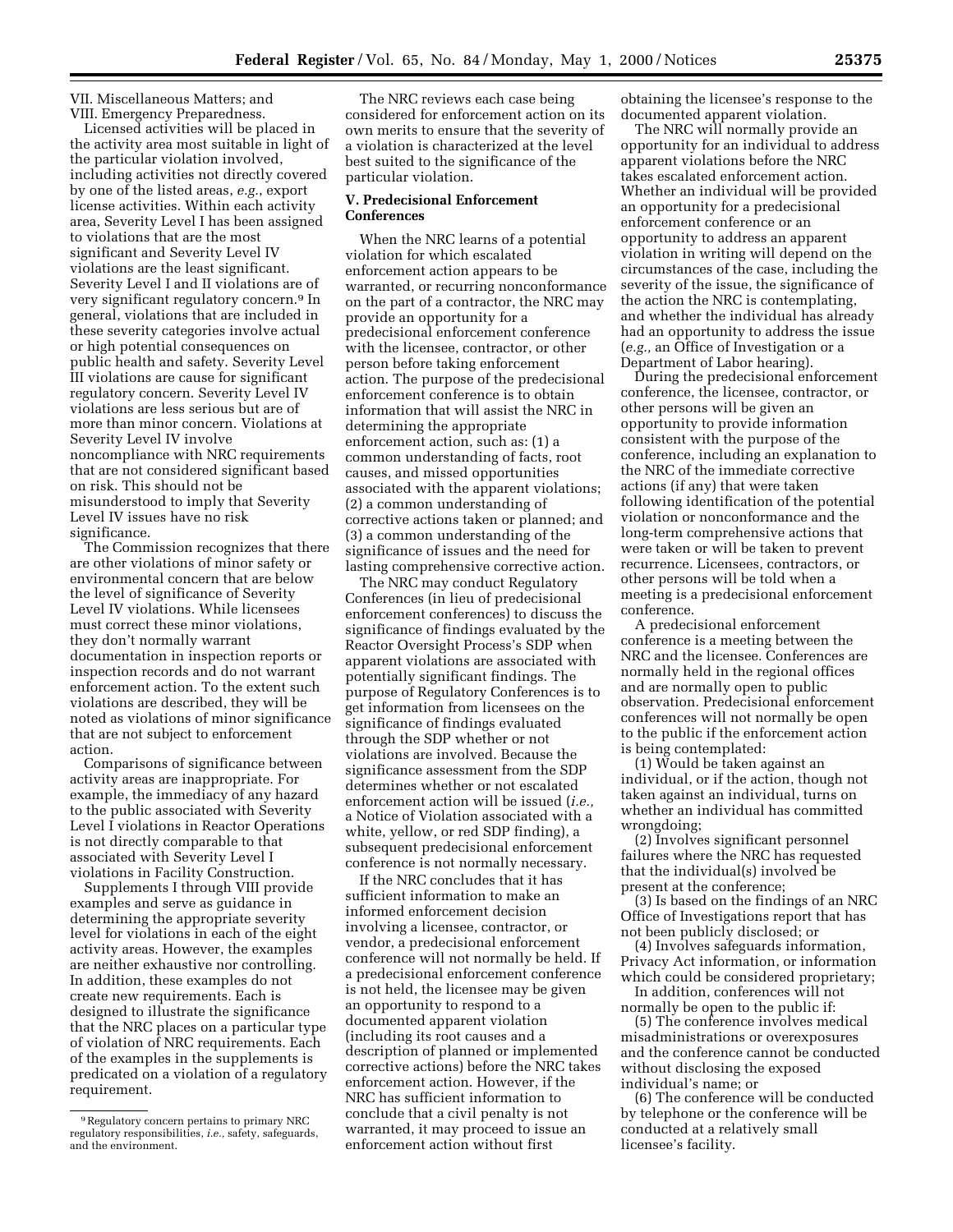Notwithstanding meeting any of these criteria, a predecisional enforcement conference may still be open if the conference involves issues related to an ongoing adjudicatory proceeding with one or more interveners or where the evidentiary basis for the conference is a matter of public record, such as an adjudicatory decision by the Department of Labor. In addition, notwithstanding the normal criteria for opening or closing predecisional enforcement conferences, conferences may either be open or closed to the public, with the approval of the Executive Director for Operations, after balancing the benefit of the public's observation against the potential impact on the agency's decision-making process in a particular case.

The NRC will notify the licensee that the predecisional enforcement conference will be open to public observation. Consistent with the agency's policy on open meetings (included on the NRC's Public Meeting Web site), the NRC intends to announce open conferences normally at least 10 calendar days in advance of conferences. Conferences will be announced on the Internet at the NRC Office of Enforcement's homepage (*www.nrc.gov/OE*) and on the Public Meeting Web site (*www.nrc.gov/NRC/ PUBLIC/meet.html*). Individuals who do not have Internet access may get assistance on scheduled conferences by contacting the NRC staff at the Public Document Room, by calling toll-free 1– 800–397–4209. In addition, the NRC will normally issue a press release and notify appropriate State liaison officers that a predecisional enforcement conference has been scheduled and that it is open to public observation.

The public attending open predecisional enforcement conferences may observe but may not participate in the conference. The purpose of conducting open conferences is not to maximize public attendance, but rather to provide the public with opportunities to be informed of NRC activities consistent with the NRC's ability to exercise its regulatory and safety responsibilities. Therefore, members of the public will be allowed access to the NRC regional offices to attend open enforcement conferences in accordance with the ''Standard Operating Procedures For Providing Security Support For NRC Hearings and Meetings,'' published November 1, 1991 (56 FR 56251). These procedures provide that visitors may be subject to personnel screening, that signs, banners, posters, etc., not larger than 18″ be permitted, and that disruptive persons may be removed. The open conference

will be terminated if disruption interferes with a successful conference. NRC's Predecisional Enforcement Conferences (whether open or closed) normally will be held at the NRC's regional offices or in NRC Headquarters Offices and not in the vicinity of the licensee's facility.

For a case in which an NRC Office of Investigations (OI) report finds that discrimination as defined under 10 CFR 50.7 (or similar provisions in Parts 30, 40, 60, 70, or 72) has occurred, the OI report may be made public, subject to withholding certain information (*i.e.,* after appropriate redaction), in which case the associated predecisional enforcement conference will normally be open to public observation. In a predecisional enforcement conference where a particular individual is being considered potentially responsible for the discrimination, the conference will remain closed. In either case (*i.e.,* whether the conference is open or closed), the employee or former employee who was the subject of the alleged discrimination (hereafter referred to as ''complainant'') will normally be provided an opportunity to participate in the predecisional enforcement conference with the licensee/employer. This participation will normally be in the form of a complainant statement and comment on the licensee's presentation, followed in turn by an opportunity for the licensee to respond to the complainant's presentation. In cases where the complainant is unable to attend in person, arrangements will be made for the complainant's participation by telephone or an opportunity given for the complainant to submit a written response to the licensee's presentation. If the licensee chooses to forego an enforcement conference and, instead, responds to the NRC's findings in writing, the complainant will be provided the opportunity to submit written comments on the licensee's response. For cases involving potential discrimination by a contractor, any associated predecisional enforcement conference with the contractor would be handled similarly. These arrangements for complainant participation in the predecisional enforcement conference are not to be conducted or viewed in any respect as an adjudicatory hearing. The purpose of the complainant's participation is to provide information to the NRC to assist it in its enforcement deliberations.

A predecisional enforcement conference may not need to be held in cases where there is a full adjudicatory record before the Department of Labor. If a conference is held in such cases,

generally the conference will focus on the licensee's corrective action. As with discrimination cases based on OI investigations, the complainant may be allowed to participate.

Members of the public attending open predecisional enforcement conferences will be reminded that (1) the apparent violations discussed at predecisional enforcement conferences are subject to further review and may be subject to change prior to any resulting enforcement action and (2) the statements of views or expressions of opinion made by NRC employees at predecisional enforcement conferences, or the lack thereof, are not intended to represent final determinations or beliefs.

When needed to protect the public health and safety or common defense and security, escalated enforcement action, such as the issuance of an immediately effective order, will be taken before the conference. In these cases, a conference may be held after the escalated enforcement action is taken.

#### **VI. Disposition of Violations**

This section describes the various ways the NRC can disposition violations. The manner in which a violation is dispositioned is intended to reflect the seriousness of the violation and the circumstances involved. As previously stated, minor violations are not the subject of enforcement action. While licensees must correct these violations, they don't normally warrant documentation in inspection reports or inspection records. Other violations are documented and may be dispositioned as Non-Cited Violations, cited in Notices of Violation, or issued in conjunction with civil penalties or various types of orders. The NRC may also choose to exercise discretion and refrain from issuing enforcement action. (See Section VII.B, ''Mitigation of Enforcement Sanctions.'') As discussed further in Section VI.E, related administrative actions such as Notices of Nonconformance, Notices of Deviation, Confirmatory Action Letters, Letters of Reprimand, and Demands for Information are used to supplement the enforcement program. In determining the appropriate regulatory response, the NRC will consider enforcement actions taken by other Federal or State regulatory bodies having concurrent jurisdiction, such as in transportation matters.

#### *A. Non-Cited Violation (NCV)*

A Non-Cited Violation (NCV) is the term used to describe a method for dispositioning a Severity Level IV violation or a violation associated with a finding that the Reactor Oversight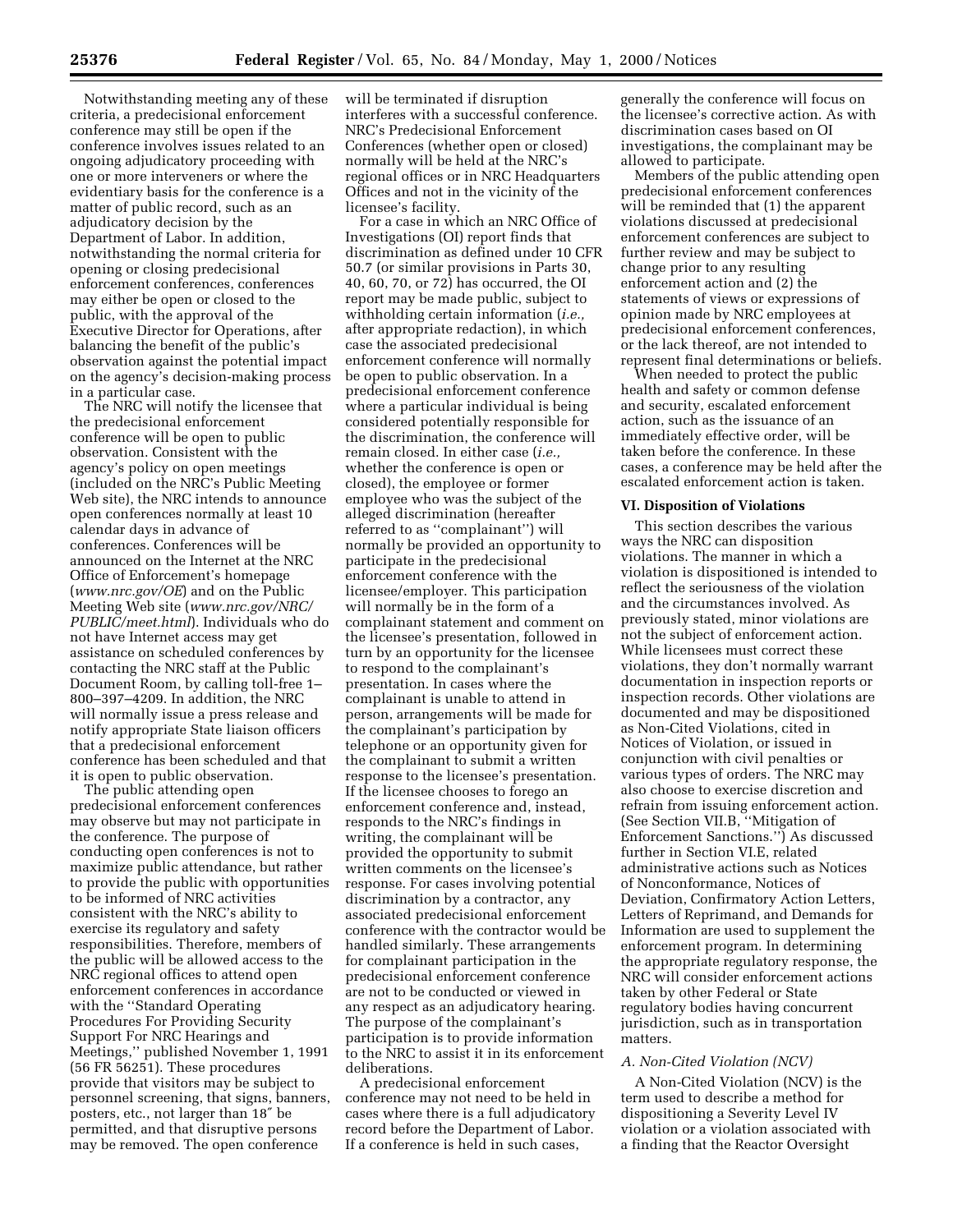Process's SDP evaluates as having very low safety significance (*i.e.,* green). These issues are documented as violations in inspection reports (or inspection records for some materials licensees) to establish public records of the violations, but are not cited in Notices of Violation which normally require written responses from licensees (see Section VI.B below). Dispositioning violations in this manner does not eliminate the NRC's emphasis on compliance with requirements nor the importance of maintaining safety. Licensees are still responsible for maintaining safety and compliance and must take steps to address corrective actions for these violations. While licensees are not required to provide written responses to NCVs, this approach allows licensees to dispute violations described as NCVs. The following sections describe the circumstances under which a violation may or may not be dispositioned as an NCV.

#### 1. Power Reactor Licensees

Severity Level IV violations and violations associated with green SDP findings are normally dispositioned as NCVs. Violations dispositioned as NCVs will be described in inspection reports, although the NRC will close these violations based on their being entered into the licensee's corrective action program. At the time a violation is closed in an inspection report, the licensee may not have completed its corrective actions or begun the process to identify the root cause and develop action to prevent recurrence. Licensee actions will be taken commensurate with the established priorities and processes of the licensee's corrective action program. The NRC inspection program will provide an assessment of the effectiveness of the corrective action program. In addition to documentation in inspection reports, violations will be entered into the Plant Issues Matrix (PIM). Because the NRC will not normally obtain a written response from licensees describing actions taken to restore compliance and prevent recurrence of these violations, this enforcement approach places greater NRC reliance on licensee corrective action programs. Any one of the following circumstances will result in consideration of an NOV requiring a formal written response from a licensee.

a. The licensee failed to restore compliance within a reasonable time after a violation was identified.

b. The licensee did not place the violation into a corrective action program to address recurrence.

c. The violation is repetitive 10 as a result of inadequate corrective action, and was identified by the NRC.

**Note:** This exception does not apply to violations associated with green SDP findings.

d. The violation was willful. Notwithstanding willfulness, an NCV may still be appropriate if:

(1) The licensee identified the violation and the information concerning the violation, if not required to be reported, was promptly provided to appropriate NRC personnel, such as a resident inspector or regional branch chief;

(2) The violation involved the acts of a low-level individual (and not a licensee official as defined in Section IV.A) $\cdot$ 

(3) The violation appears to be the isolated action of the employee without management involvement and the violation was not caused by lack of management oversight as evidenced by either a history of isolated willful violations or a lack of adequate audits or supervision of employees; and

(4) Significant remedial action commensurate with the circumstances was taken by the licensee such that it demonstrated the seriousness of the violation to other employees and contractors, thereby creating a deterrent effect within the licensee's organization.

The approval of the Director, Office of Enforcement, with consultation with the Deputy Executive Director as warranted, is required for dispositioning willful violations as NCVs.

#### 2.–7. [Reserved]

#### 8. All Other Licensees

Severity Level IV violations that are dispositioned as NCVs will be described in inspection reports (or inspection records for some materials licensees) and will include a brief description of the corrective action the licensee has either taken or planned to take. Any one of the following circumstances will result in consideration of an NOV requiring a formal written response from a licensee.

a. The licensee failed to identify the violation; 11

b. The licensee did not correct or commit to correct the violation within a reasonable time by specific corrective action committed to by the end of the inspection, including immediate corrective action and comprehensive corrective action to prevent recurrence; and

c. The violation is repetitive as a result of inadequate corrective action;

d. The violation was willful. Notwithstanding willfulness, an NCV may still be appropriate if it meets the criteria in Section VI.A.1.d.

The approval of the Director, Office of Enforcement, with consultation with the Deputy Executive Director as warranted, is required for dispositioning willful violations as NCVs.

#### *B. Notice of Violation*

A Notice of Violation is a written notice setting forth one or more violations of a legally binding requirement. The Notice of Violation normally requires the recipient to provide a written statement describing (1) the reasons for the violation or, if contested, the basis for disputing the violation; (2) corrective steps that have been taken and the results achieved; (3) corrective steps that will be taken to prevent recurrence; and (4) the date when full compliance will be achieved. The NRC may waive all or portions of a written response to the extent that relevant information has already been provided to the NRC in writing or documented in an NRC inspection report or inspection record. The NRC may require responses to Notices of Violation to be under oath. Normally, responses under oath will be required only in connection with Severity Level I, II, or III violations; violations associated with findings that the SDP evaluates as having low to moderate, or greater safety significance (*i.e.,* white, yellow, or red); or orders.

Issuance of a Notice of Violation is normally the only enforcement action taken for Severity Level I, II, and III violations, except in cases where the criteria for issuance of civil penalties and orders, as set forth in Sections VI.C and VI.D, respectively, are met.

## *C. Civil Penalty*

A civil penalty is a monetary penalty that may be imposed for violation of (1) certain specified licensing provisions of the Atomic Energy Act or supplementary NRC rules or orders; (2) any requirement for which a license may be revoked; or (3) reporting requirements under section 206 of the Energy Reorganization Act. Civil penalties are designed to deter future violations both by the involved licensee

<sup>10</sup>A violation is considered ''repetitive'' if it could reasonably be expected to have been prevented by the licensee's corrective action for a previous violation or a previous licensee finding that occurred within the past 2 years of the inspection at issue, or the period within the last two inspections, whichever is longer.

<sup>&</sup>lt;sup>11</sup> An NOV is warranted when a licensee identifies a violation as a result of an event where the root cause of the event is obvious or the licensee had prior opportunity to identify the problem but failed to take action that would have prevented the event. Disposition as an NCV may be warranted if the licensee demonstrated initiative in identifying the violation's root cause.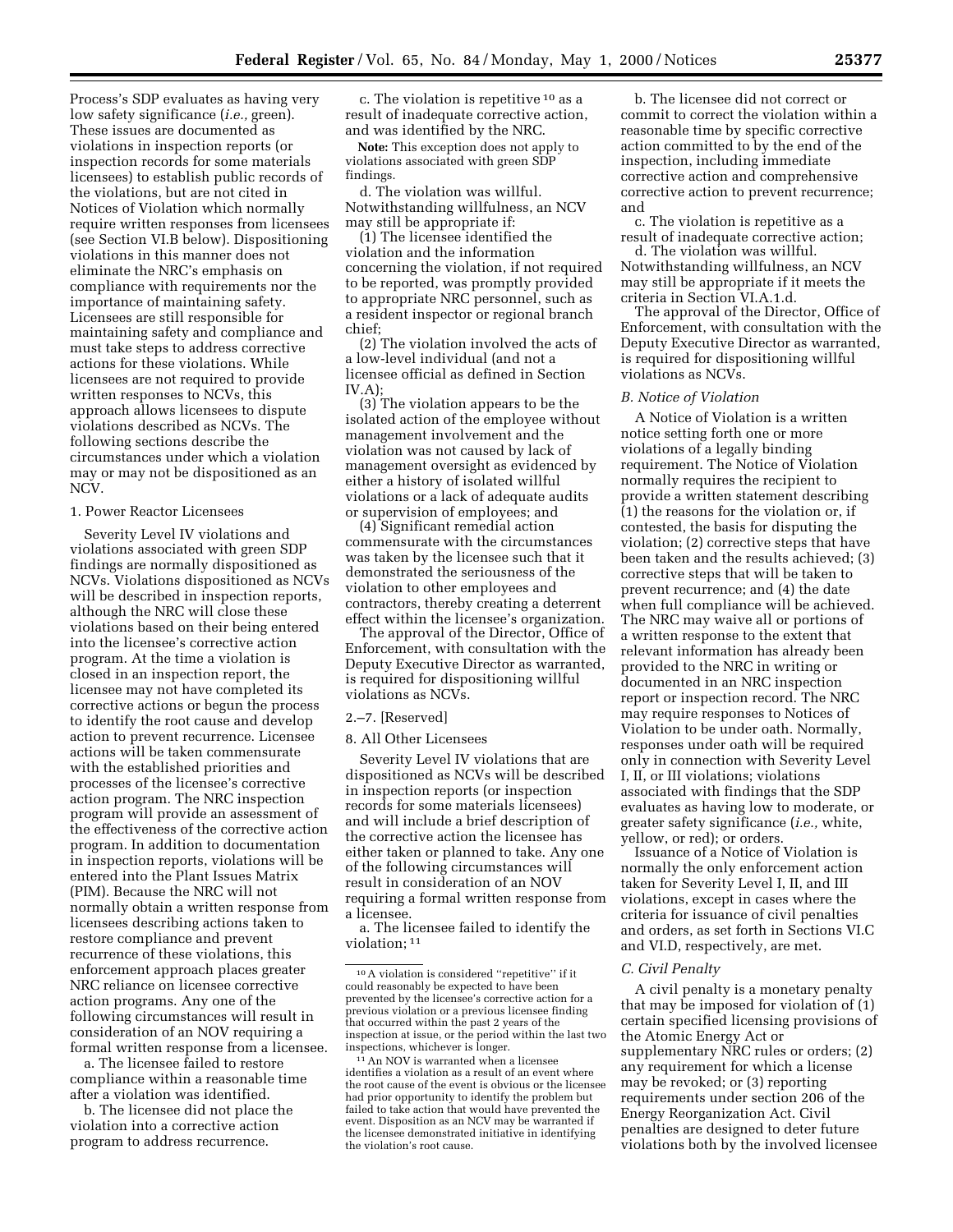and other licensees conducting similar activities. Civil penalties also emphasize the need for licensees to identify violations and take prompt comprehensive corrective action.

Civil penalties are normally assessed for Severity Level I and II violations and knowing and conscious violations of the reporting requirements of section 206 of the Energy Reorganization Act. Civil penalties are considered for Severity Level III violations.

Civil penalties are also considered for violations associated with inspection findings evaluated through the Reactor Oversight Process's SDP that involved actual consequences, such as an overexposure to the public or plant personnel above regulatory limits, failure to make the required notifications that impact the ability of Federal, State and local agencies to respond to an actual emergency preparedness event (site area or general emergency), transportation event, or a substantial release of radioactive material. (Civil penalties are not proposed for violations associated with low to moderate, or greater safety significant findings absent actual consequences.)

Civil penalties are used to encourage prompt identification and prompt and comprehensive correction of violations, to emphasize compliance in a manner that deters future violations, and to serve to focus licensees' attention on significant violations.

Although management involvement, direct or indirect, in a violation may lead to an increase in the civil penalty, the lack of management involvement may not be used to mitigate a civil penalty. Allowing mitigation in the latter case could encourage the lack of management involvement in licensed activities and a decrease in protection of the public health and safety.

## 1. Base Civil Penalty

The NRC imposes different levels of penalties for different severity level violations and different classes of licensees, contractors, and other persons. Tables 1A and 1B show the base civil penalties for various reactor, fuel cycle, and materials programs. (Civil penalties issued to individuals are determined on a case-by-case basis.) The structure of these tables generally takes into account the gravity of the violation

as a primary consideration and the ability to pay as a secondary consideration. Generally, operations involving greater nuclear material inventories and greater potential consequences to the public and licensee employees receive higher civil penalties. Regarding the secondary factor of ability of various classes of licensees to pay the civil penalties, it is not the NRC's intention that the economic impact of a civil penalty be so severe that it puts a licensee out of business (orders, rather than civil penalties, are used when the intent is to suspend or terminate licensed activities) or adversely affects a licensee's ability to safely conduct licensed activities. The deterrent effect of civil penalties is best served when the amounts of the penalties take into account a licensee's ability to pay. In determining the amount of civil penalties for licensees for whom the tables do not reflect the ability to pay or the gravity of the violation, the NRC will consider necessary increases or decreases on a case-by-case basis. Normally, if a licensee can demonstrate financial hardship, the NRC will consider payments over time, including interest, rather than reducing the amount of the civil penalty. However, where a licensee claims financial hardship, the licensee will normally be required to address why it has sufficient resources to safely conduct licensed activities and pay license and inspection fees.

### TABLE 1A.—BASE CIVIL PENALTIES

|                                                                                                                                                                                     | Dollars |
|-------------------------------------------------------------------------------------------------------------------------------------------------------------------------------------|---------|
| a. Power reactors and gaseous dif-<br>b. Fuel fabricators authorized to<br>possess Category I or II quan-                                                                           | 110,000 |
| tities of SNM<br>c. Fuel fabricators, industrial proc-                                                                                                                              | 55,000  |
| essors, <sup>1</sup> and independent spent<br>fuel and monitored retrievable<br>storage installations<br>d. Test reactors, mills and uranium<br>conversion facilities, contractors, | 27,500  |
| waste disposal licensees, indus-<br>trial radiographers, and other<br>large material users<br>e. Research reactors, academic,<br>medical, or other small material                   | 11,000  |
| users <sup>2</sup>                                                                                                                                                                  | 5.500   |

1 Large firms engaged in manufacturing or distribution of byproduct, source, or special nuclear material.

2This applies to nonprofit institutions not otherwise categorized in this table, mobile nuclear services, nuclear pharmacies, and physician offices.

### TABLE 1B.—BASE CIVIL PENALTIES

| Severity level   | Base civil penalty<br>amount<br>(percent of amount<br>listed in Table 1A) |
|------------------|---------------------------------------------------------------------------|
| .<br>.<br>н<br>ш | 100<br>80<br>50                                                           |

#### 2. Civil Penalty Assessment

In an effort to (1) emphasize the importance of adherence to requirements and (2) reinforce prompt self-identification of problems and root causes and prompt and comprehensive correction of violations, the NRC reviews each proposed civil penalty on its own merits and, after considering all relevant circumstances, may adjust the base civil penalties shown in Table 1A and 1B for Severity Level I, II, and III violations as described below.

The civil penalty assessment process considers four decisional points: (a) whether the licensee has had any previous escalated enforcement action (regardless of the activity area) during the past 2 years or past 2 inspections, whichever is longer; (b) whether the licensee should be given credit for actions related to identification; (c) whether the licensee's corrective actions are prompt and comprehensive; and (d) whether, in view of all the circumstances, the matter in question requires the exercise of discretion. Although each of these decisional points may have several associated considerations for any given case, the outcome of the assessment process for each violation or problem, absent the exercise of discretion, is limited to one of the following three results: no civil penalty, a base civil penalty, or a base civil penalty escalated by 100 percent. The flow chart presented below is a graphic representation of the civil penalty assessment process.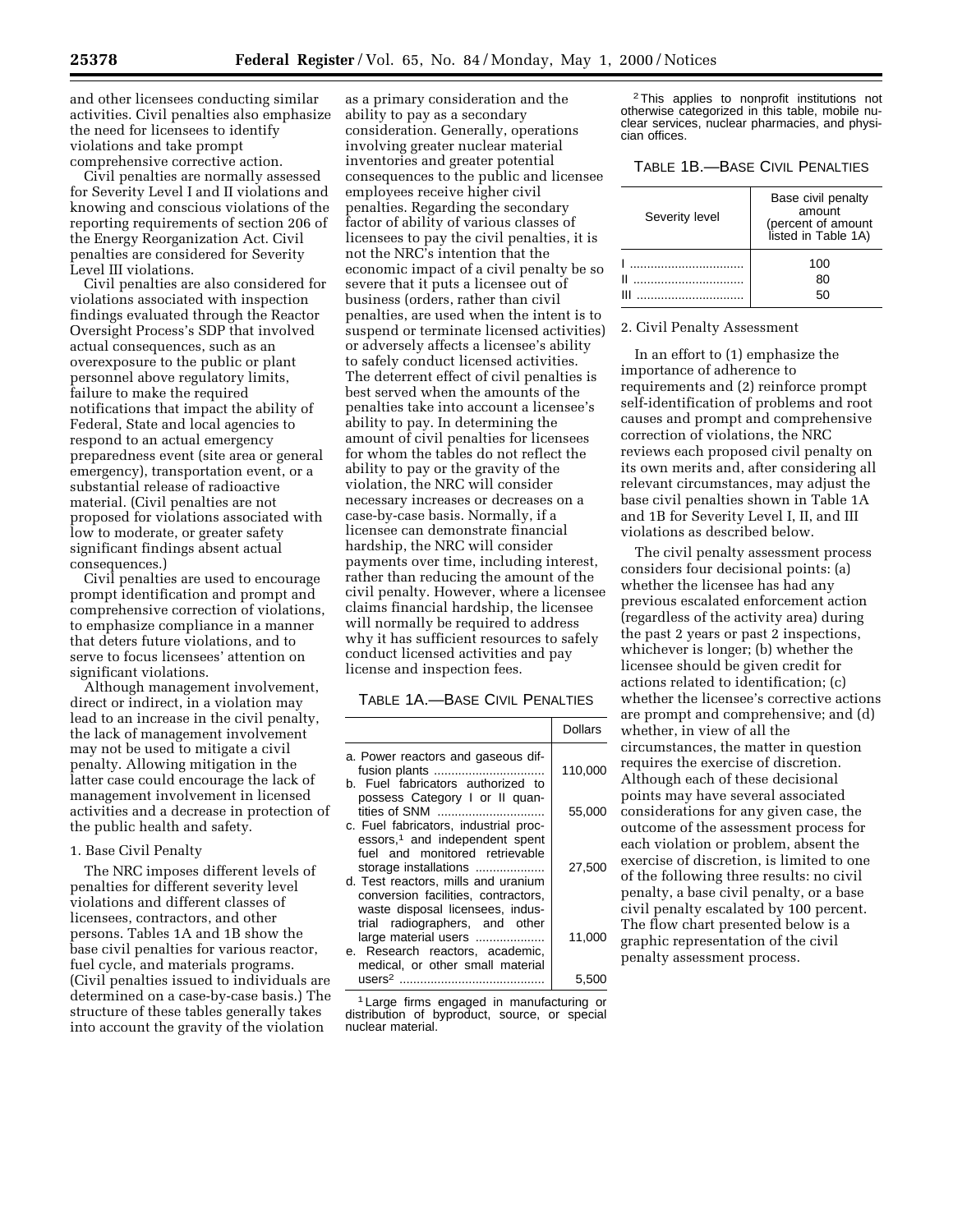



# a. Initial Escalated Action

When the NRC determines that a nonwillful Severity Level III violation or problem has occurred, and the licensee has not had *any* previous escalated actions (regardless of the activity area) during the past 2 years or 2 inspections, whichever is longer, the NRC will consider whether the licensee's corrective action for the present violation or problem is reasonably prompt and comprehensive (see the discussion under Section VI.C.2.c, below). Using 2 years as the basis for assessment is expected to cover most situations, but considering a slightly longer or shorter period might be warranted based on the circumstances of a particular case. The starting point of this period should be considered the date when the licensee was put on notice of the need to take corrective action. For a licensee-identified violation or an event, this would be when the licensee is aware that a problem or violation exists requiring corrective action. For an NRC-identified violation, the starting point would be when the NRC puts the licensee on notice, which could be during the inspection, at the inspection exit meeting, or as part of post-inspection communication.

If the corrective action is judged to be prompt and comprehensive, a Notice of Violation normally should be issued with no associated civil penalty. If the corrective action is judged to be less than prompt and comprehensive, the Notice of Violation normally should be issued with a base civil penalty.

### b. Credit for Actions Related to Identification

(1) If a Severity Level I or II violation or a willful Severity Level III violation has occurred—or if, during the past 2 years or 2 inspections, whichever is longer, the licensee has been issued at least one other escalated action—the civil penalty assessment should

normally consider the factor of identification in addition to corrective action (see the discussion under Section VI.C.2.c, below). In these circumstances, the NRC should consider whether the licensee should be given credit for actions related to identification.

In each case, the decision should be focused on identification of the problem requiring corrective action. In other words, although giving credit for Identification and Corrective Action should be separate decisions, the concept of Identification presumes that the identifier recognizes the existence of a problem, and understands that corrective action is needed. The decision on Identification requires considering all the circumstances of identification including:

(i) Whether the problem requiring corrective action was NRC-identified, licensee-identified, or revealed through an event 12

(ii) Whether prior opportunities existed to identify the problem requiring corrective action, and if so, the age and number of those opportunities;

(iii) Whether the problem was revealed as the result of a licensee selfmonitoring effort, such as conducting an audit, a test, a surveillance, a design review, or troubleshooting;

(iv) For a problem revealed through an event, the ease of discovery, and the degree of licensee initiative in identifying the root cause of the problem and any associated violations;

(v) For NRC-identified issues, whether the licensee would likely have identified the issue in the same timeperiod if the NRC had not been involved;

(vi) For NRC-identified issues, whether the licensee should have identified the issue (and taken action) earlier; and

(vii) For cases in which the NRC identifies the overall problem requiring corrective action (e.g., a programmatic issue), the degree of licensee initiative or lack of initiative in identifying the problem or problems requiring corrective action.

(2) Although some cases may consider all of the above factors, the importance of each factor will vary based on the type of case as discussed in the following general guidance:

(i) *Licensee-Identified*. When a problem requiring corrective action is licensee-identified (i.e., identified before the problem has resulted in an event), the NRC should normally give the licensee credit for actions related to identification, regardless of whether prior opportunities existed to identify the problem.

(ii) *Identified Through an Event.* When a problem requiring corrective action is identified through an event, the decision on whether to give the licensee credit for actions related to identification normally should consider the ease of discovery, whether the event occurred as the result of a licensee selfmonitoring effort (i.e., whether the licensee was ''looking for the problem''), the degree of licensee initiative in identifying the problem or problems requiring corrective action, and whether prior opportunities existed to identify the problem.

Any of these considerations may be overriding if particularly noteworthy or particularly egregious. For example, if the event occurred as the result of

<sup>12</sup>An ''event,'' as used here, means (1) an event characterized by an active adverse impact on equipment or personnel, readily obvious by human observation or instrumentation, or (2) a radiological impact on personnel or the environment in excess of regulatory limits, such as an overexposure, a release of radioactive material above NRC limits, or a loss of radioactive material. For example, an equipment failure discovered through a spill of liquid, a loud noise, the failure to have a system respond properly, or an annunciator alarm would be considered an event; a system discovered to be inoperable through a document review would not. Similarly, if a licensee discovered, through quarterly dosimetry readings, that employees had been inadequately monitored for radiation, the issue would normally be considered licenseeidentified; however, if the same dosimetry readings disclosed an overexposure, the issue would be considered an event.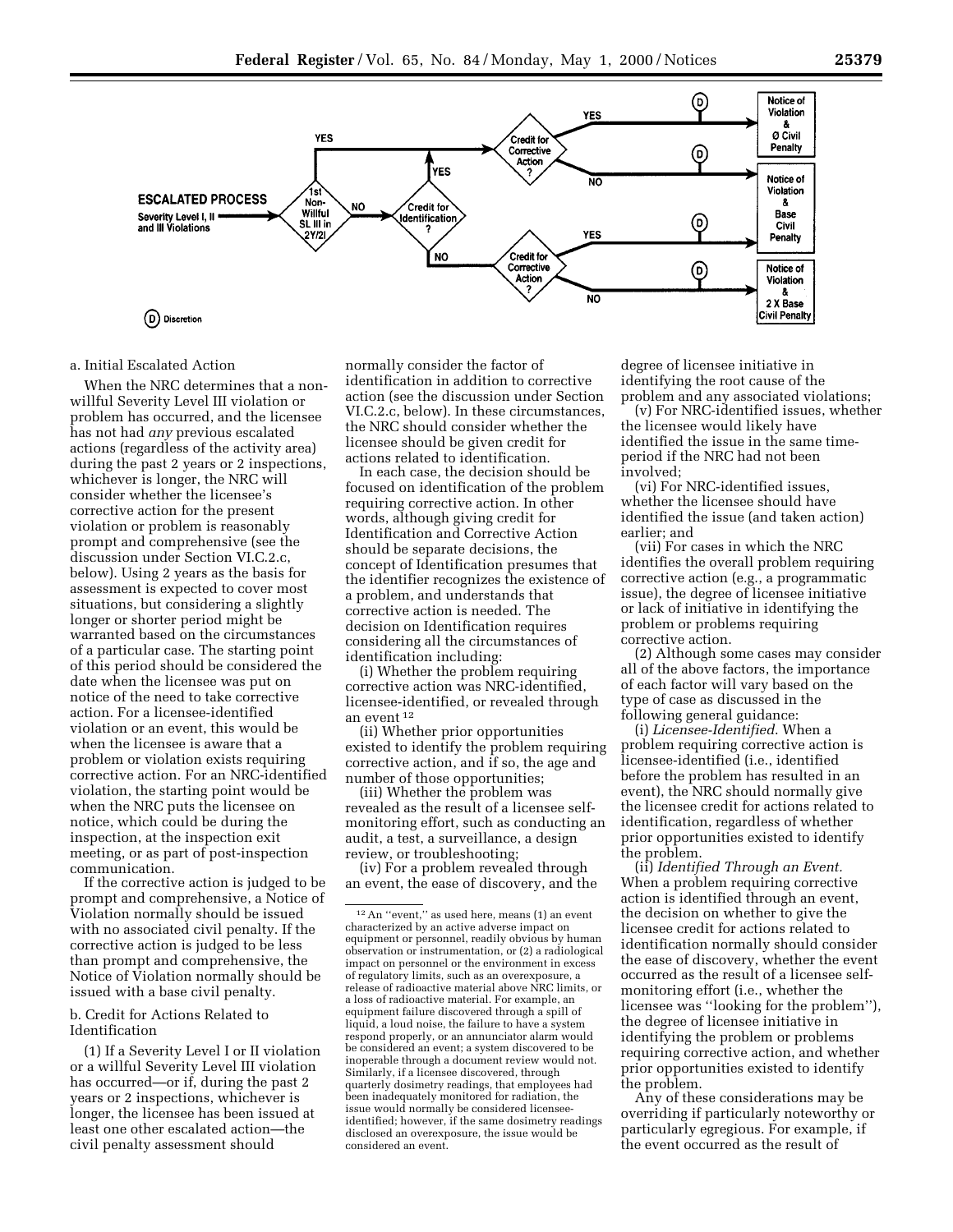conducting a surveillance or similar self-monitoring effort (i.e., the licensee was looking for the problem), the licensee should normally be given credit for identification. Even if the problem was easily discovered (e.g., revealed by a large spill of liquid), the NRC may choose to give credit because noteworthy licensee effort was exerted in ferreting out the root cause and associated violations, or simply because no prior opportunities (e.g., procedural cautions, post-maintenance testing, quality control failures, readily observable parameter trends, or repeated or locked-in annunciator warnings) existed to identify the problem.

(iii) *NRC-Identified.* When a problem requiring corrective action is NRCidentified, the decision on whether to give the licensee credit for actions related to Identification should normally be based on an additional question: should the licensee have reasonably identified the problem (and taken action) earlier?

In most cases, this reasoning may be based simply on the ease of the NRC inspector's discovery (e.g., conducting a walkdown, observing in the control room, performing a confirmatory NRC radiation survey, hearing a cavitating pump, or finding a valve obviously out of position). In some cases, the licensee's missed opportunities to identify the problem might include a similar previous violation, NRC or industry notices, internal audits, or readily observable trends.

If the NRC identifies the violation but concludes that, under the circumstances, the licensee's actions related to Identification were not unreasonable, the matter would be treated as licensee-identified for purposes of assessing the civil penalty. In such cases, the question of Identification credit shifts to whether the licensee should be penalized for NRC's identification of the problem.

(iv) *Mixed Identification.* For ''mixed'' identification situations (i.e., where multiple violations exist, some NRCidentified, some licensee-identified, or where the NRC prompted the licensee to take action that resulted in the identification of the violation), the NRC's evaluation should normally determine whether the licensee could reasonably have been expected to identify the violation in the NRC's absence. This determination should consider, among other things, the timing of the NRC's discovery, the information available to the licensee that caused the NRC concern, the specificity of the NRC's concern, the scope of the licensee's efforts, the level of licensee resources given to the investigation, and

whether the NRC's path of analysis had been dismissed or was being pursued in parallel by the licensee.

In some cases, the licensee may have addressed the isolated symptoms of each violation (and may have identified the violations), but failed to recognize the common root cause and taken the necessary comprehensive action. Where this is true, the decision on whether to give licensee credit for actions related to Identification should focus on identification of the problem requiring corrective action (e.g., the programmatic breakdown). As such, depending on the chronology of the various violations, the earliest of the individual violations might be considered missed opportunities for the licensee to have identified the larger problem.

(v) *Missed Opportunities to Identify.* Missed opportunities include prior notifications or missed opportunities to identify or prevent violations such as (1) through normal surveillances, audits, or quality assurance (QA) activities; (2) through prior notice, i.e., specific NRC or industry notification; or (3) through other reasonable indication of a potential problem or violation, such as observations of employees and contractors, and failure to take effective corrective steps. It may include findings of the NRC, the licensee, or industry made at other facilities operated by the licensee where it is reasonable to expect the licensee to take action to identify or prevent similar problems at the facility subject to the enforcement action at issue. In assessing this factor, consideration will be given to, among other things, the opportunities available to discover the violation, the ease of discovery, the similarity between the violation and the notification, the period of time between when the violation occurred and when the notification was issued, the action taken (or planned) by the licensee in response to the notification, and the level of management review that the notification received (or should have received).

The evaluation of missed opportunities should normally depend on whether the information available to the licensee should reasonably have caused action that would have prevented the violation. Missed opportunities is normally not applied where the licensee appropriately reviewed the opportunity for application to its activities and reasonable action was either taken or planned to be taken within a reasonable time.

In some situations the missed opportunity is a violation in itself. In these cases, unless the missed opportunity is a Severity Level III

violation in itself, the missed opportunity violation may be grouped with the other violations into a single Severity Level III ''problem.'' However, if the missed opportunity is the only violation, then it should not normally be counted twice (i.e., both as the violation and as a missed opportunity—''double counting'') unless the number of opportunities missed was particularly significant.

The timing of the missed opportunity should also be considered. While a rigid time-frame is unnecessary, a 2-year period should generally be considered for consistency in implementation, as the period reflecting relatively current performance.

(3) When the NRC determines that the licensee should receive credit for actions related to Identification, the civil penalty assessment should normally result in either no civil penalty or a base civil penalty, based on whether Corrective Action is judged to be reasonably prompt and comprehensive. When the licensee is not given credit for actions related to Identification, the civil penalty assessment should normally result in a Notice of Violation with either a base civil penalty or a base civil penalty escalated by 100 percent, depending on the quality of Corrective Action, because the licensee's performance is clearly not acceptable.

c. Credit for Prompt and Comprehensive Corrective Action

The purpose of the Corrective Action factor is to encourage licensees to (1) take the immediate actions necessary upon discovery of a violation that will restore safety and compliance with the license, regulation(s), or other requirement(s); and (2) develop and implement (in a timely manner) the lasting actions that will not only prevent recurrence of the violation at issue, but will be appropriately comprehensive, given the significance and complexity of the violation, to prevent occurrence of violations with similar root causes.

Regardless of other circumstances (e.g., past enforcement history, identification), the licensee's corrective actions should always be evaluated as part of the civil penalty assessment process. As a reflection of the importance given to this factor, an NRC judgment that the licensee's corrective action has not been prompt and comprehensive will always result in issuing at least a base civil penalty.

In assessing this factor, consideration will be given to the timeliness of the corrective action (including the promptness in developing the schedule for long term corrective action), the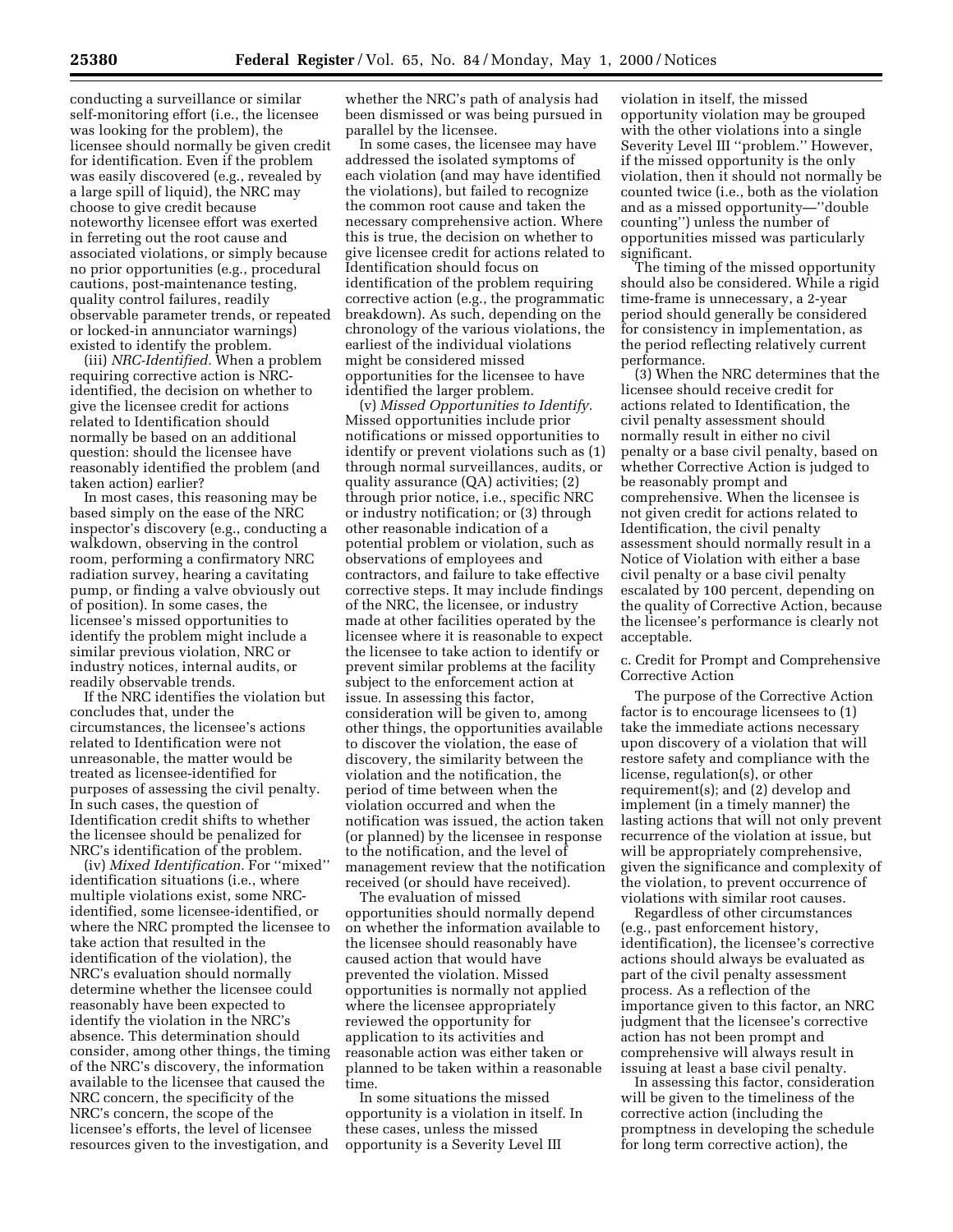adequacy of the licensee's root cause analysis for the violation, and, given the significance and complexity of the issue, the comprehensiveness of the corrective action (i.e., whether the action is focused narrowly to the specific violation or broadly to the general area of concern). Even in cases when the NRC, at the time of the enforcement conference, identifies additional peripheral or minor corrective action still to be taken, the licensee may be given credit in this area, as long as the licensee's actions addressed the underlying root cause and are considered sufficient to prevent recurrence of the violation and similar violations.

Normally, the judgment of the adequacy of corrective actions will hinge on whether the NRC had to take action to focus the licensee's evaluative and corrective process in order to obtain comprehensive corrective action. This will normally be judged at the time of the predecisional enforcement conference (e.g., by outlining substantive additional areas where corrective action is needed). Earlier informal discussions between the licensee and NRC inspectors or management may result in improved corrective action, but should not normally be a basis to deny credit for Corrective Action. For cases in which the licensee does not get credit for actions related to Identification because the NRC identified the problem, the assessment of the licensee's corrective action should begin from the time when the NRC put the licensee on notice of the problem. Notwithstanding eventual good comprehensive corrective action, if immediate corrective action was not taken to restore safety and compliance once the violation was identified, corrective action would not be considered prompt and comprehensive.

Corrective action for violations involving discrimination should normally only be considered comprehensive if the licensee takes prompt, comprehensive corrective action that (1) addresses the broader environment for raising safety concerns in the workplace, and (2) provides a remedy for the particular discrimination at issue.

In response to violations of 10 CFR 50.59, corrective action should normally be considered prompt and comprehensive only if the licensee —

(i) Makes a prompt decision on operability; and either

(ii) Makes a prompt evaluation under 10 CFR 50.59 if the licensee intends to maintain the facility or procedure in the as found condition; or

(iii) Promptly initiates corrective action consistent with Criterion XVI of 10 CFR 50, Appendix B, if it intends to restore the facility or procedure to the FSAR description.

#### d. Exercise of Discretion

As provided in Section VII, ''Exercise of Discretion,'' discretion may be exercised by either escalating or mitigating the amount of the civil penalty determined after applying the civil penalty adjustment factors to ensure that the proposed civil penalty reflects all relevant circumstances of the particular case. However, in no instance will a civil penalty for any one violation exceed \$110,000 per day.

### *D. Orders*

An order is a written NRC directive to modify, suspend, or revoke a license; to cease and desist from a given practice or activity; or to take such other action as may be proper (see 10 CFR 2.202). Orders may also be issued in lieu of, or in addition to, civil penalties, as appropriate for Severity Level I, II, or III violations. Orders may be issued as follows:

1. License Modification orders are issued when some change in licensee equipment, procedures, personnel, or management controls is necessary.

2. Suspension Orders may be used:

(a) To remove a threat to the public health and safety, common defense and security, or the environment;

(b) To stop facility construction when, (i) Further work could preclude or significantly hinder the identification or correction of an improperly constructed safety-related system or component; or

(ii) The licensee's quality assurance program implementation is not adequate to provide confidence that construction activities are being properly carried out;

(c) When the licensee has not responded adequately to other enforcement action;

(d) When the licensee interferes with the conduct of an inspection or investigation; or

(e) For any reason not mentioned above for which license revocation is legally authorized.

Suspensions may apply to all or part of the licensed activity. Ordinarily, a licensed activity is not suspended (nor is a suspension prolonged) for failure to comply with requirements where such failure is not willful and adequate corrective action has been taken.

3. Revocation Orders may be used:

(a) When a licensee is unable or unwilling to comply with NRC requirements;

(b) When a licensee refuses to correct a violation;

(c) When licensee does not respond to a Notice of Violation where a response was required;

(d) When a licensee refuses to pay an applicable fee under the Commission's regulations; or

(e) For any other reason for which revocation is authorized under section 186 of the Atomic Energy Act (*e.g.,* any condition which would warrant refusal of a license on an original application).

4. Cease and Desist Orders may be used to stop an unauthorized activity that has continued after notification by the NRC that the activity is unauthorized.

5. Orders to non-licensees, including contractors and subcontractors, holders of NRC approvals, *e.g.,* certificates of compliance, early site permits, standard design certificates, or applicants for any of them, and to employees of any of the foregoing, are used when the NRC has identified deliberate misconduct that may cause a licensee to be in violation of an NRC requirement or where incomplete or inaccurate information is deliberately submitted or where the NRC loses its reasonable assurance that the licensee will meet NRC requirements with that person involved in licensed activities.

Unless a separate response is warranted under 10 CFR 2.201, a Notice of Violation need not be issued where an order is based on violations described in the order. The violations described in an order need not be categorized by severity level.

Orders are made effective immediately, without prior opportunity for hearing, whenever it is determined that the public health, interest, or safety so requires, or when the order is responding to a violation involving willfulness. Otherwise, a prior opportunity for a hearing on the order is afforded. For cases in which the NRC believes a basis could reasonably exist for not taking the action as proposed, the licensee will ordinarily be afforded an opportunity to show why the order should not be issued in the proposed manner by way of a Demand for Information. (See 10 CFR 2.204)

### *E. Related Administrative Actions*

In addition to NCVs, NOVs, civil penalties, and orders, the NRC also uses administrative actions, such as Notices of Deviation, Notices of Nonconformance, Confirmatory Action Letters, Letters of Reprimand, and Demands for Information to supplement its enforcement program. The NRC expects licensees and contractors to adhere to any obligations and commitments resulting from these actions and will not hesitate to issue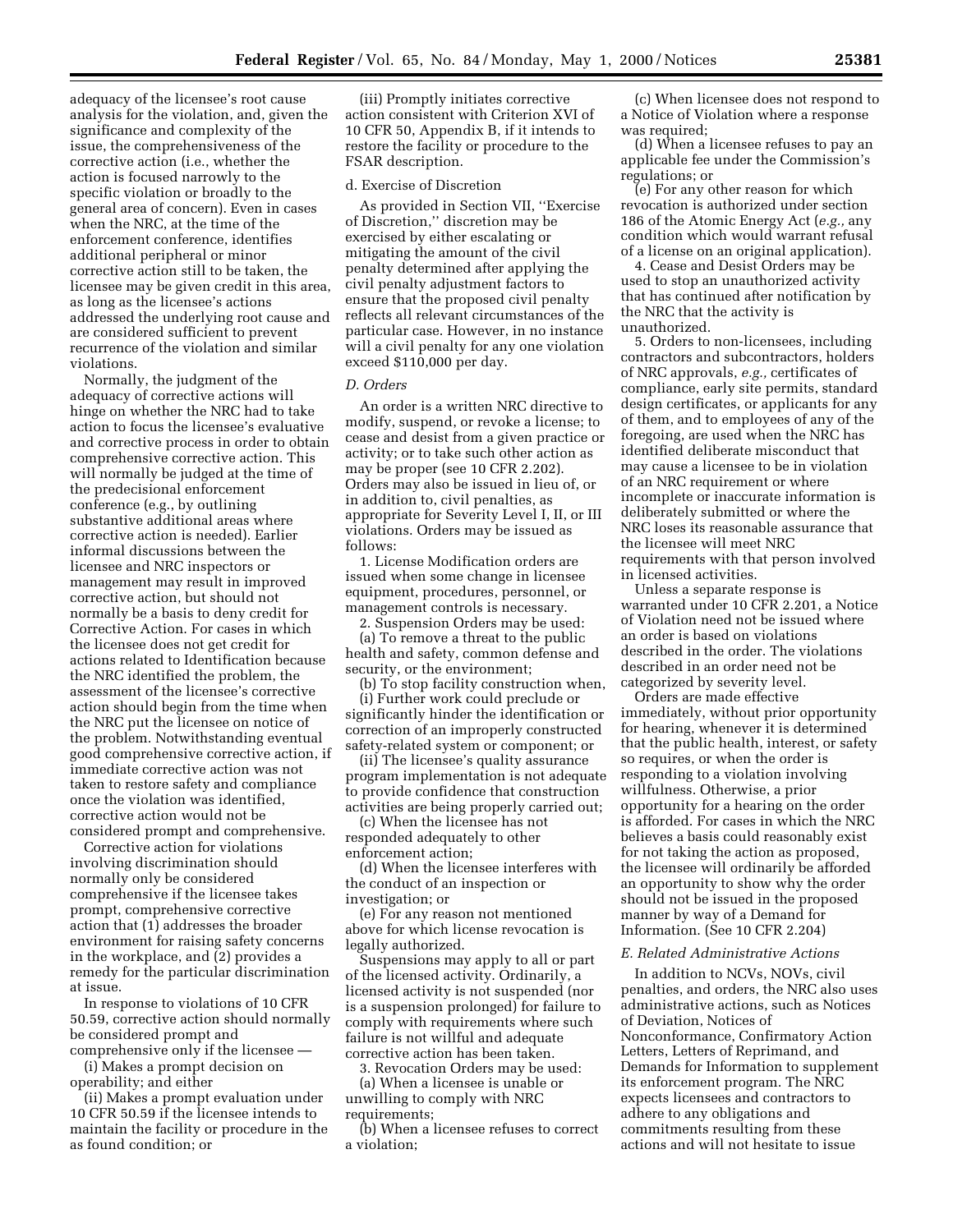appropriate orders to ensure that these obligations and commitments are met.

1. *Notices of Deviation* are written notices describing a licensee's failure to satisfy a commitment where the commitment involved has not been made a legally binding requirement. A Notice of Deviation requests that a licensee provide a written explanation or statement describing corrective steps taken (or planned), the results achieved, and the date when corrective action will be completed.

2. *Notices of Nonconformance* are written notices describing contractors' failures to meet commitments which have not been made legally binding requirements by NRC. An example is a commitment made in a procurement contract with a licensee as required by 10 CFR Part 50, Appendix B. Notices of Nonconformances request that nonlicensees provide written explanations or statements describing corrective steps (taken or planned), the results achieved, the dates when corrective actions will be completed, and measures taken to preclude recurrence.

3. *Confirmatory Action Letters* are letters confirming a licensee's or contractor's agreement to take certain actions to remove significant concerns about health and safety, safeguards, or the environment.

4. *Letters of Reprimand* are letters addressed to individuals subject to Commission jurisdiction identifying a significant deficiency in their performance of licensed activities.

5. *Demands for Information* are demands for information from licensees or other persons for the purpose of enabling the NRC to determine whether an order or other enforcement action should be issued.

### **VII. Exercise of Discretion**

Notwithstanding the normal guidance contained in this policy, as provided in Section III, ''Responsibilities,'' the NRC may choose to exercise discretion and either escalate or mitigate enforcement sanctions within the Commission's statutory authority to ensure that the resulting enforcement action takes into consideration all of the relevant circumstances of the particular case.

## *A. Escalation of Enforcement Sanctions*

The NRC considers violations categorized at Severity Level I, II, or III to be of significant regulatory concern. The NRC also considers violations associated with findings that the Reactor Oversight Process's Significance Determination Process evaluates as having low to moderate, or greater safety significance (i.e., white, yellow, or red) to be of significant regulatory concern.

If the application of the normal guidance in this policy does not result in an appropriate sanction, with the approval of the Deputy Executive Director and consultation with the EDO and Commission, as warranted, the NRC may apply its full enforcement authority where the action is warranted. NRC action may include (1) escalating civil penalties; (2) issuing appropriate orders; and (3) assessing civil penalties for continuing violations on a per day basis, up to the statutory limit of \$110,000 per violation, per day.

#### 1. Civil Penalties

Notwithstanding the outcome of the normal civil penalty assessment process addressed in Section VI.C, the NRC may exercise discretion by either proposing a civil penalty where application of the factors would otherwise result in zero penalty or by escalating the amount of the resulting civil penalty (i.e., base or twice the base civil penalty) to ensure that the proposed civil penalty reflects the significance of the circumstances. The Commission will be notified if the deviation in the amount of the civil penalty proposed under this discretion from the amount of the civil penalty assessed under the normal process is more than two times the base civil penalty shown in Tables 1A and 1B. Examples when this discretion should be considered include, but are not limited to the following:

(a) Problems categorized at Severity Level I or II;

(b) Overexposures, or releases of radiological material in excess of NRC requirements;

(c) Situations involving particularly poor licensee performance, or involving willfulness;

(d) Situations when the licensee's previous enforcement history has been particularly poor, or when the current violation is directly repetitive of an earlier violation;

(e) Situations when the violation results in a substantial increase in risk, including cases in which the duration of the violation has contributed to the substantial increase;

(f) Situations when the licensee made a conscious decision to be in noncompliance in order to obtain an economic benefit;

(g) Cases involving the loss of a source. In addition, unless the licensee self-identifies and reports the loss to the NRC, these cases should normally result in a civil penalty in an amount at least in the order of the cost of an authorized disposal of the material or of the transfer of the material to an authorized recipient; or (h) Severity Level II or III violations associated with departures

from the Final Safety Analysis Report identified after March 30, 2000, for risksignificant items as defined by the licensee's maintenance rule program and March 30, 2001, for all other issues. Such a violation or problem would consider the number and nature of the violations, the severity of the violations, whether the violations were continuing, and who identified the violations (and if the licensee identified the violation, whether exercise of Section VII.B.3 enforcement discretion is warranted.)

#### 2. Orders

The NRC may, where necessary or desirable, issues orders in conjunction with or in lieu of civil penalties to achieve or formalize corrective actions and to deter further recurrence of serious violations.

## 3. Daily Civil Penalties

In order to recognize the added significance for those cases where a very strong message is warranted for a significant violation that continues for more than one day, the NRC may exercise discretion and assess a separate violation and attendant civil penalty up to the statutory limit of \$110,000 for each day the violation continues. The NRC may exercise this discretion if a licensee was aware of or clearly should have been aware of a violation, or if the licensee had an opportunity to identify and correct the violation but failed to do so.

### *B. Mitigation of Enforcement Sanctions*

The NRC may exercise discretion and refrain from issuing a civil penalty and/ or a Notice of Violation after considering the general principles of this statement of policy and the surrounding circumstances.<sup>13</sup> The approval of the Director, Office of Enforcement, in consultation with the Deputy Executive Director, as warranted, is required for exercising discretion of the type described in Sections VII.B.2 through VII.B.6. The circumstances under which mitigation discretion should be considered include, but are not limited to the following:

<sup>13</sup>The mitigation discretion described in Sections VII.B.2—VII.B.6 does not normally apply to violations associated with issues evaluated by the SDP. The Reactor Oversight Process will use the Agency Action Matrix to determine the agency response to performance issues. The Agency Action Matrix has provisions to consider extenuating circumstances that were previously addressed through enforcement mitigation.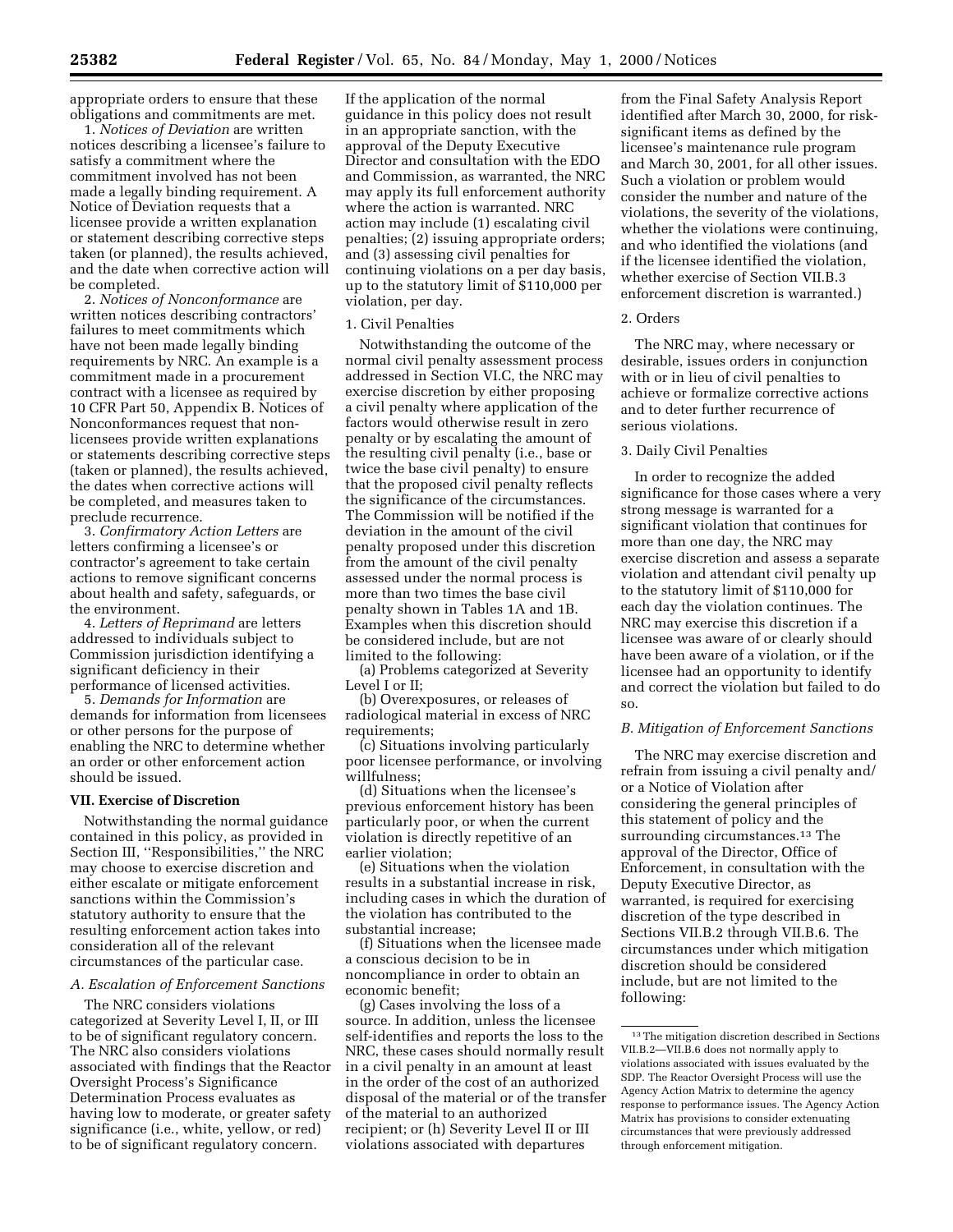### 1. [Reserved]

2. Violations Identified During Extended Shutdowns or Work Stoppages

The NRC may refrain from issuing a Notice of Violation or a proposed civil penalty for a Severity Level II, III, or IV violation that is identified after (i) the NRC has taken significant enforcement action based upon a major safety event contributing to an extended shutdown of an operating reactor or a material licensee (or a work stoppage at a construction site), or (ii) the licensee enters an extended shutdown or work stoppage related to generally poor performance over a long period of time, provided that the violation is documented in an inspection report (or inspection records for some material cases) and that it meets all of the following criteria:

(a) It was either licensee-identified as a result of a comprehensive program for problem identification and correction that was developed in response to the shutdown or identified as a result of an employee allegation to the licensee; (If the NRC identifies the violation and all of the other criteria are met, the NRC should determine whether enforcement action is necessary to achieve remedial action, or if discretion may still be appropriate.)

(b) It is based upon activities of the licensee prior to the events leading to the shutdown;

(c) It would not be categorized at Severity Level I;

(d) It was not willful; and

(e) The licensee's decision to restart the plant requires NRC concurrence.

3. Violations Involving Old Design Issues

The NRC may refrain from proposing a civil penalty for a Severity Level II or III violation involving a past problem, such as in engineering, design, or installation, if the violation is documented in an inspection report (or inspection records for some material cases) that includes a description of the corrective action and that it meets all of the following criteria:

(a) It was a licensee-identified as a result of its voluntary initiative;

(b) It was or will be corrected, including immediate corrective action and long term comprehensive corrective action to prevent recurrence, within a reasonable time following identification (this action should involve expanding the initiative, as necessary, to identify other failures caused by similar root causes); and

(c) It was not likely to be identified (after the violation occurred) by routine licensee efforts such as normal

surveillance or quality assurance (QA) activities.

In addition, the NRC may refrain from issuing a Notice of Violation for a Severity Level II, III, or IV violation that meets the above criteria provided the violation was caused by conduct that is not reasonably linked to present performance (normally, violations that are at least 3 years old or violations occurring during plant construction) and there had not been prior notice so that the licensee should have reasonably identified the violation earlier. This exercise of discretion is to place a premium on licensees initiating efforts to identify and correct subtle violations that are not likely to be identified by routine efforts before degraded safety systems are called upon to work.

Section VII.B.3 discretion would not normally be applied to departures from the FSAR if:

(a) The NRC identifies the violation, unless it was likely in the NRC staff's view that the licensee would have identified the violation in light of the defined scope, thoroughness, and schedule of the licensee's initiative provided the schedule provides for completion of the licensee's initiative by March 30, 2000, for risk-significant items as defined by the licensee's maintenance rule program and by March 30, 2001, for all other issues;

(b) The licensee identifies the violation as a result of an event or surveillance or other required testing where required corrective action identifies the FSAR issue;

(c) The licensee identifies the violation but had prior opportunities to do so (was aware of the departure from the FSAR) and failed to correct it earlier;

(d) There is willfulness associated with the violation;

(e) The licensee fails to make a report required by the identification of the departure from the FSAR; or

(f) The licensee either fails to take comprehensive corrective action or fails to appropriately expand the corrective action program. The corrective action should be broad with a defined scope and schedule.

4. Violations Identified Due to Previous Enforcement Action

The NRC may refrain from issuing a Notice of Violation or a proposed civil penalty for a Severity Level II, III, or IV violation that is identified after the NRC has taken enforcement action, if the violation is documented in an inspection report (or inspection records for some material cases) that includes a description of the corrective action and that it meets all of the following criteria:

(a) It was licensee-identified as part of the corrective action for the previous enforcement action;

(b) It has the same or similar root cause as the violation for which enforcement action was issued;

(c) It does not substantially change the safety significance or the character of the regulatory concern arising out of the initial violation; and

(d) It was or will be corrected, including immediate corrective action and long term comprehensive corrective action to prevent recurrence, within a reasonable time following identification.

(e) It would not be categorized at Severity Level I;

5. Violations Involving Certain Discrimination Issues

Enforcement discretion may be exercised for discrimination cases when a licensee who, without the need for government intervention, identifies an issue of discrimination and takes prompt, comprehensive, and effective corrective action to address both the particular situation and the overall work environment for raising safety concerns. Similarly, enforcement may not be warranted where a complaint is filed with the Department of Labor (DOL) under Section 211 of the Energy Reorganization Act of 1974, as amended, but the licensee settles the matter before the DOL makes an initial finding of discrimination and addresses the overall work environment. Alternatively, if a finding of discrimination is made, the licensee may choose to settle the case before the evidentiary hearing begins. In such cases, the NRC may exercise its discretion not to take enforcement action when the licensee has addressed the overall work environment for raising safety concerns and has publicized that a complaint of discrimination for engaging in protected activity was made to the DOL, that the matter was settled to the satisfaction of the employee (the terms of the specific settlement agreement need not be posted), and that, if the DOL Area Office found discrimination, the licensee has taken action to positively reemphasize that discrimination will not be tolerated. Similarly, the NRC may refrain from taking enforcement action if a licensee settles a matter promptly after a person comes to the NRC without going to the DOL. Such discretion would normally not be exercised in cases in which the licensee does not appropriately address the overall work environment (e.g., by using training, postings, revised policies or procedures, any necessary disciplinary action, etc., to communicate its policy against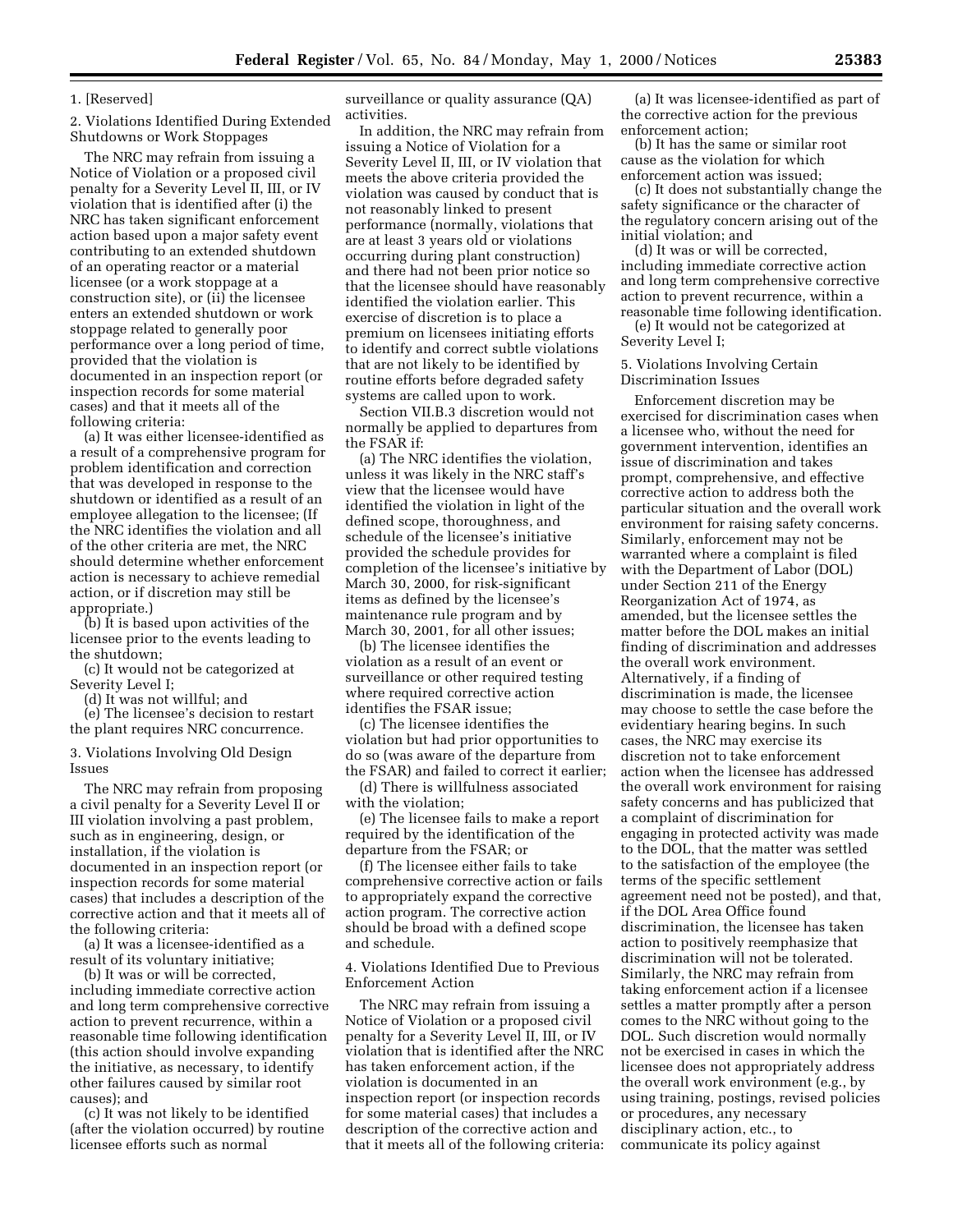discrimination) or in cases that involve: allegations of discrimination as a result of providing information directly to the NRC, allegations of discrimination caused by a manager above first-line supervisor (consistent with current Enforcement Policy classification of Severity Level I or II violations), allegations of discrimination where a history of findings of discrimination (by the DOL or the NRC) or settlements suggests a programmatic rather than an isolated discrimination problem, or allegations of discrimination which appear particularly blatant or egregious.

### 6. Violations Involving Special Circumstances

Notwithstanding the outcome of the normal enforcement process addressed in Section VI.B or the normal civil penalty assessment process addressed in Section VI.C, the NRC may reduce or refrain from issuing a civil penalty or a Notice of Violation for a Severity Level II, III, or IV violation based on the merits of the case after considering the guidance in this statement of policy and such factors as the age of the violation, the significance of the violation, the clarity of the requirement, the appropriateness of the requirement, the overall sustained performance of the licensee has been particularly good, and other relevant circumstances, including any that may have changed since the violation. This discretion is expected to be exercised only where application of the normal guidance in the policy is unwarranted. In addition, the NRC may refrain from issuing enforcement action for violations resulting from matters not within a licensee's control, such as equipment failures that were not avoidable by reasonable licensee quality assurance measures or management controls. Generally, however, licensees are held responsible for the acts of their employees and contractors. Accordingly, this policy should not be construed to excuse personnel or contractor errors.

## *C. Notice of Enforcement Discretion for Power Reactors and Gaseous Diffusion Plants*

On occasion, circumstances may arise where a power reactor's compliance with a Technical Specification (TS) Limiting Condition for Operation or with other license conditions would involve an unnecessary plant transient or performance of testing, inspection, or system realignment that is inappropriate with the specific plant conditions, or unnecessary delays in plant startup without a corresponding health and safety benefit. Similarly, for a gaseous diffusion plant (GDP), circumstances

may arise where compliance with a Technical Safety Requirement (TSR) or technical specification or other certificate condition would unnecessarily call for a total plant shutdown or, notwithstanding that a safety, safeguards, or security feature was degraded or inoperable, compliance would unnecessarily place the plant in a transient or condition where those features could be required.

In these circumstances, the NRC staff may choose not to enforce the applicable TS, TSR, or other license or certificate condition. This enforcement discretion, designated as a Notice of Enforcement Discretion (NOED), will only be exercised if the NRC staff is clearly satisfied that the action is consistent with protecting the public health and safety. The NRC staff may also grant enforcement discretion in cases involving severe weather or other natural phenomena, based upon balancing the public health and safety or common defense and security of not operating against the potential radiological or other hazards associated with continued operation, and a determination that safety will not be impacted unacceptably by exercising this discretion. The Commission is to be informed expeditiously following the granting of an NOED in these situations. A licensee or certificate holder seeking the issuance of a NOED must provide a written justification, or in circumstances where good cause is shown, oral justification followed as soon as possible by written justification, that documents the safety basis for the request and provides whatever other information necessary for the NRC staff to make a decision on whether to issue a NOED.

The appropriate Regional Administrator, or his or her designee, may issue a NOED where the noncompliance is temporary and nonrecurring when an amendment is not practical. The Director, Office of Nuclear Reactor Regulation or Office of Nuclear Materials Safety and Safeguards, as appropriate, or his or her designee, may issue a NOED if the expected noncompliance will occur during the brief period of time it requires the NRC staff to process an emergency or exigent license amendment under the provisions of 10 CFR  $50.91(a)(5)$  or  $(6)$  or a certificate amendment under 10 CFR 76.45. The person exercising enforcement discretion will document the decision.

For an operating reactor, this exercise of enforcement discretion is intended to minimize the potential safety consequences of unnecessary plant transients with the accompanying

operational risks and impacts or to eliminate testing, inspection, or system realignment which is inappropriate for the particular plant conditions. For plants in a shutdown condition, exercising enforcement discretion is intended to reduce shutdown risk by, again, avoiding testing, inspection or system realignment which is inappropriate for the particular plant conditions, in that, it does not provide a safety benefit or may, in fact, be detrimental to safety in the particular plant condition. Exercising enforcement discretion for plants attempting to startup is less likely than exercising it for an operating plant, as simply delaying startup does not usually leave the plant in a condition in which it could experience undesirable transients. In such cases, the Commission would expect that discretion would be exercised with respect to equipment or systems only when it has at least concluded that, notwithstanding the conditions of the license: (1) The equipment or system does not perform a safety function in the mode in which operation is to occur; (2) the safety function performed by the equipment or system is of only marginal safety benefit, provided remaining in the current mode increases the likelihood of an unnecessary plant transient; or (3) the TS or other license condition requires a test, inspection, or system realignment that is inappropriate for the particular plant conditions, in that it does not provide a safety benefit, or may, in fact, be detrimental to safety in the particular plant condition.

For GDPs, the exercise of enforcement discretion would be used where compliance with a certificate condition would involve an unnecessary plant shutdown or, notwithstanding that a safety, safeguards, or security feature was degraded or inoperable, compliance would unnecessarily place the plant in a transient or condition where those features could be required. Such regulatory flexibility is needed because a total plant shutdown is not necessarily the best response to a plant condition. GDPs are designed to operate continuously and have never been shut down. Although portions can be shut down for maintenance, the NRC staff has been informed by the certificate holder that restart from a total plant shutdown may not be practical and the staff agrees that the design of a GDP does not make restart practical. Hence, the decision to place either GDP in plant-wide shutdown condition would be made only after determining that there is inadequate safety, safeguards, or security and considering the total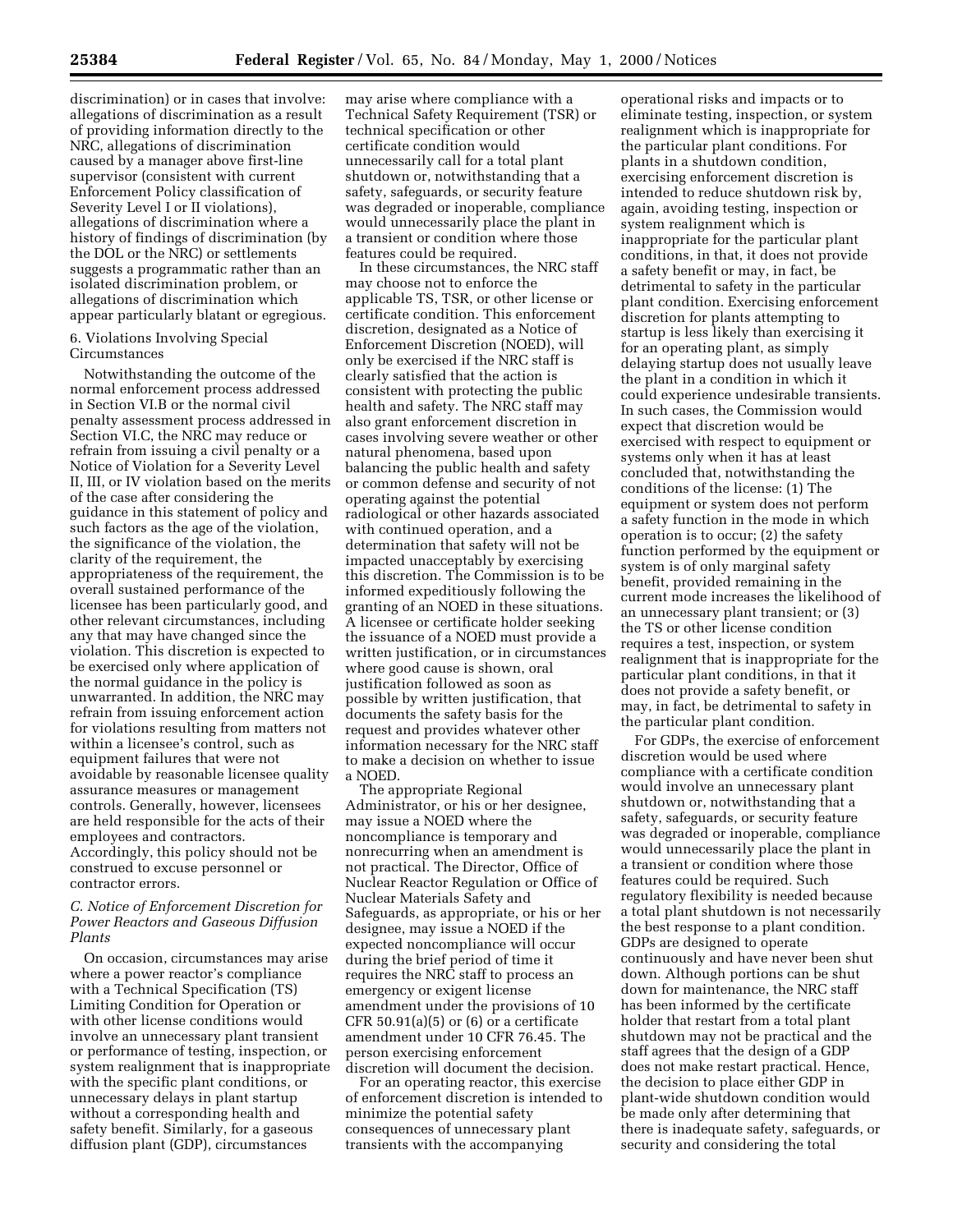impact of the shutdown on safety, the environment, safeguards, and security. A NOED would not be used for noncompliances with other than certificate requirements, or for situations where the certificate holder cannot demonstrate adequate safety, safeguards, or security.

The decision to exercise enforcement discretion does not change the fact that a violation will occur nor does it imply that enforcement discretion is being exercised for any violation that may have led to the violation at issue. In each case where the NRC staff has chosen to issue a NOED, enforcement action will normally be taken for the root causes, to the extent violations were involved, that led to the noncompliance for which enforcement discretion was used. The enforcement action is intended to emphasize that licensees and certificate holders should not rely on the NRC's authority to exercise enforcement discretion as a routine substitute for compliance or for requesting a license or certificate amendment.

Finally, it is expected that the NRC staff will exercise enforcement discretion in this area infrequently. Although a plant must shut down, refueling activities may be suspended, or plant startup may be delayed, absent the exercise of enforcement discretion, the NRC staff is under no obligation to take such a step merely because it has been requested. The decision to forego enforcement is discretionary. When enforcement discretion is to be exercised, it is to be exercised only if the NRC staff is clearly satisfied that the action is warranted from a health and safety perspective.

### **VIII. Enforcement Actions Involving Individuals**

Enforcement actions involving individuals, including licensed operators, are significant personnel actions, which will be closely controlled and judiciously applied. An enforcement action involving an individual will normally be taken only when the NRC is satisfied that the individual fully understood, or should have understood, his or her responsibility; knew, or should have known, the required actions; and knowingly, or with careless disregard (i.e., with more than mere negligence) failed to take required actions which have actual or potential safety significance. Most transgressions of individuals at the level of Severity Level III or IV violations will be handled by citing only the facility licensee.

More serious violations, including those involving the integrity of an

individual (e.g., lying to the NRC) concerning matters within the scope of the individual's responsibilities, will be considered for enforcement action against the individual as well as against the facility licensee. However, action against the individual will not be taken if the improper action by the individual was caused by management failures. The following examples of situations illustrate this concept:

• Inadvertent individual mistakes resulting from inadequate training or guidance provided by the facility licensee.

• Inadvertently missing an insignificant procedural requirement when the action is routine, fairly uncomplicated, and there is no unusual circumstance indicating that the procedures should be referred to and followed step-by-step.

• Compliance with an express direction of management, such as the Shift Supervisor or Plant Manager, resulted in a violation unless the individual did not express his or her concern or objection to the direction.

• Individual error directly resulting from following the technical advice of an expert unless the advise was clearly unreasonable and the licensed individual should have recognized it as such.

• Violations resulting from inadequate procedures unless the individual used a faulty procedure knowing it was faulty and had not attempted to get the procedure corrected.

Listed below are examples of situations which could result in enforcement actions involving individuals, licensed or unlicensed. If the actions described in these examples are taken by a licensed operator or taken deliberately by an unlicensed individual, enforcement action may be taken directly against the individual. However, violations involving willful conduct not amounting to deliberate action by an unlicensed individual in these situations may result in enforcement action against a licensee that may impact an individual. The situations include, but are not limited to, violations that involve:

• Willfully causing a licensee to be in violation of NRC requirements.

• Willfully taking action that would have caused a licensee to be in violation of NRC requirements but the action did not do so because it was detected and corrective action was taken.

• Recognizing a violation of procedural requirements and willfully not taking corrective action.

• Willfully defeating alarms which have safety significance.

• Unauthorized abandoning of reactor controls.

• Dereliction of duty.

• Falsifying records required by NRC regulations or by the facility license.

• Willfully providing, or causing a licensee to provide, an NRC inspector or investigator with inaccurate or incomplete information on a matter material to the NRC.

• Willfully withholding safety significant information rather than making such information known to appropriate supervisory or technical personnel in the licensee's organization.

• Submitting false information and as a result gaining unescorted access to a nuclear power plant.

• Willfully providing false data to a licensee by a contractor or other person who provides test or other services, when the data affects the licensee's compliance with 10 CFR Part 50, Appendix B, or other regulatory requirement.

• Willfully providing false certification that components meet the requirements of their intended use, such as ASME Code.

• Willfully supplying, by contractors of equipment for transportation of radioactive material, casks that do not comply with their certificates of compliance.

• Willfully performing unauthorized bypassing of required reactor or other facility safety systems.

• Willfully taking actions that violate Technical Specification Limiting Conditions for Operation or other license conditions (enforcement action for a willful violation will not be taken if that violation is the result of action taken following the NRC's decision to forego enforcement of the Technical Specification or other license condition or if the operator meets the requirements of 10 CFR  $50.54(x)$ , (i.e., unless the operator acted unreasonably considering all the relevant circumstances surrounding the emergency.)

Normally, some enforcement action is taken against a licensee for violations caused by significant acts of wrongdoing by its employees, contractors, or contractors' employees. In deciding whether to issue an enforcement action to an unlicensed person as well as to the licensee, the NRC recognizes that judgments will have to be made on a case by case basis. In making these decisions, the NRC will consider factors such as the following:

1. The level of the individual within the organization.

2. The individual's training and experience as well as knowledge of the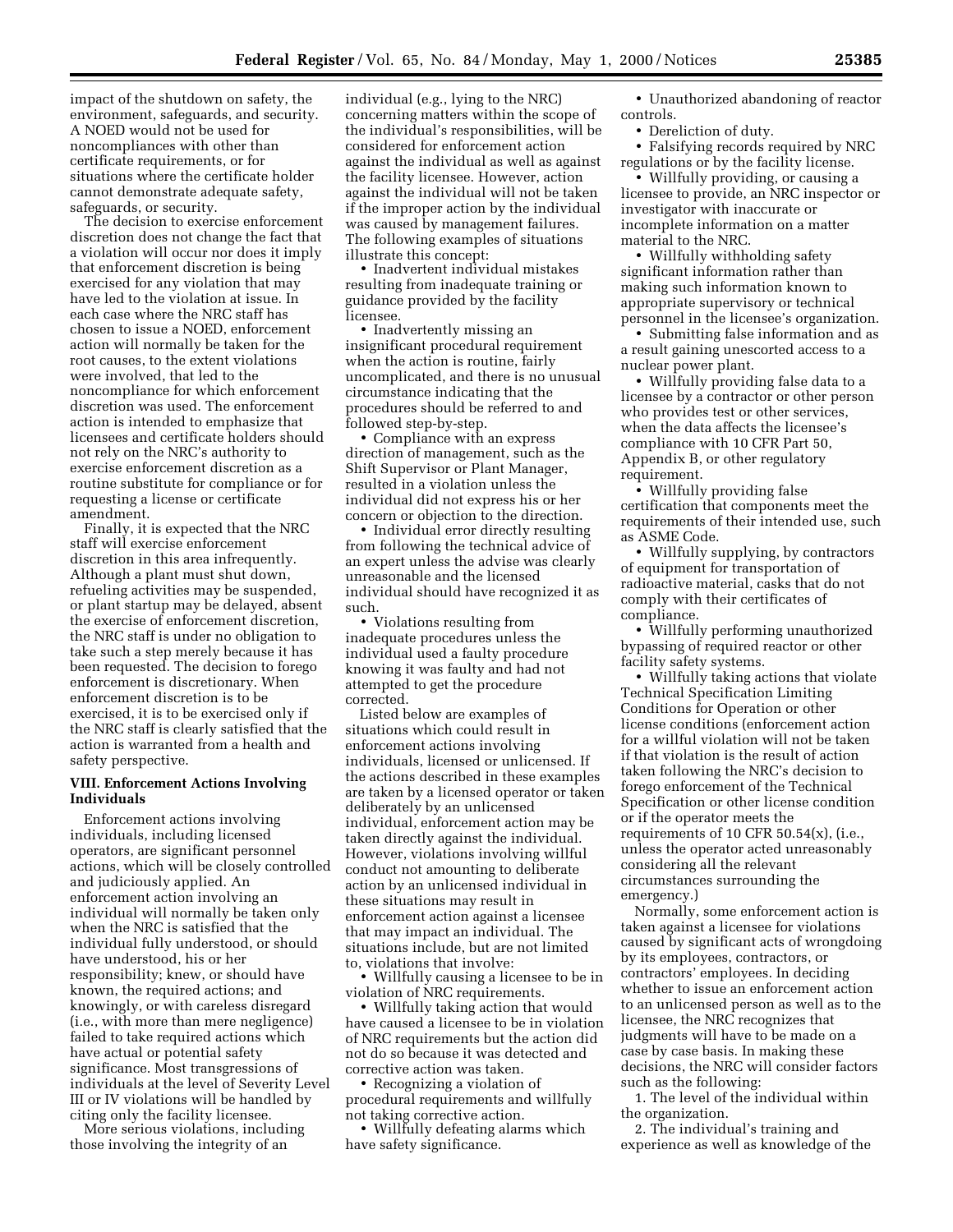potential consequences of the wrongdoing.

3. The safety consequences of the misconduct.

4. The benefit to the wrongdoer, e.g., personal or corporate gain.

5. The degree of supervision of the individual, i.e., how closely is the individual monitored or audited, and the likelihood of detection (such as a radiographer working independently in the field as contrasted with a team activity at a power plant).

6. The employer's response, e.g., disciplinary action taken.

7. The attitude of the wrongdoer, e.g., admission of wrongdoing, acceptance of responsibility.

8. The degree of management responsibility or culpability.

9. Who identified the misconduct. Any proposed enforcement action involving individuals must be issued with the concurrence of the Deputy Executive Director. The particular sanction to be used should be determined on a case-by-case basis.14 Notices of Violation and Orders are examples of enforcement actions that may be appropriate against individuals. The administrative action of a Letter of Reprimand may also be considered. In addition, the NRC may issue Demands for Information to gather information to enable it to determine whether an order or other enforcement action should be issued.

Orders to NRC-licensed reactor operators may involve suspension for a specified period, modification, or revocation of their individual licenses. Orders to unlicensed individuals might include provisions that would:

• Prohibit involvement in NRC licensed activities for a specified period of time (normally the period of suspension would not exceed 5 years) or until certain conditions are satisfied, e.g., completing specified training or meeting certain qualifications.

• Require notification to the NRC before resuming work in licensed activities.

• Require the person to tell a prospective employer or customer engaged in licensed activities that the person has been subject to an NRC order.

In the case of a licensed operator's failure to meet applicable fitness-forduty requirements (10 CFR 55.53(j)), the NRC may issue a Notice of Violation or a civil penalty to the Part 55 licensee, or an order to suspend, modify, or revoke the Part 55 license. These actions may be taken the first time a licensed operator fails a drug or alcohol test, that is, receives a confirmed positive test that exceeds the cutoff levels of 10 CFR Part 26 or the facility licensee's cutoff levels, if lower. However, normally only a Notice of Violation will be issued for the first confirmed positive test in the absence of aggravating circumstances such as errors in the performance of licensed duties or evidence of prolonged use. In addition, the NRC intends to issue an order to suspend the Part 55 license for up to 3 years the second time a licensed operator exceeds those cutoff levels. In the event there are less than 3 years remaining in the term of the individual's license, the NRC may consider not renewing the individual's license or not issuing a new license after the three year period is completed. The NRC intends to issue an order to revoke the Part 55 license the third time a licensed operator exceeds those cutoff levels. A licensed operator or applicant who refuses to participate in the drug and alcohol testing programs established by the facility licensee or who is involved in the sale, use, or possession of an illegal drug is also subject to license suspension, revocation, or denial.

In addition, the NRC may take enforcement action against a licensee that may impact an individual, where the conduct of the individual places in question the NRC's reasonable assurance that licensed activities will be properly conducted. The NRC may take enforcement action for reasons that would warrant refusal to issue a license on an original application. Accordingly, appropriate enforcement actions may be taken regarding matters that raise issues of integrity, competence, fitness-forduty, or other matters that may not necessarily be a violation of specific Commission requirements.

In the case of an unlicensed person, whether a firm or an individual, an order modifying the facility license may be issued to require (1) the removal of the person from all licensed activities for a specified period of time or indefinitely, (2) prior notice to the NRC before using the person in licensed activities, or (3) the licensee to provide notice of the issuance of such an order to other persons involved in licensed activities making reference inquiries. In

addition, orders to employers might require retraining, additional oversight, or independent verification of activities performed by the person, if the person is to be involved in licensed activities.

# **IX. Inaccurate and Incomplete Information**

A violation of the regulations involving the submittal of incomplete and/or inaccurate information, whether or not considered a material false statement, can result in the full range of enforcement sanctions. The labeling of a communication failure as a material false statement will be made on a caseby-case basis and will be reserved for egregious violations. Violations involving inaccurate or incomplete information or the failure to provide significant information identified by a licensee normally will be categorized based on the guidance herein, in Section IV, ''Significance of Violations,'' and in Supplement VII.

The Commission recognizes that oral information may in some situations be inherently less reliable than written submittals because of the absence of an opportunity for reflection and management review. However, the Commission must be able to rely on oral communications from licensee officials concerning significant information. Therefore, in determining whether to take enforcement action for an oral statement, consideration may be given to factors such as (1) the degree of knowledge that the communicator should have had, regarding the matter, in view of his or her position, training, and experience; (2) the opportunity and time available prior to the communication to assure the accuracy or completeness of the information; (3) the degree of intent or negligence, if any, involved; (4) the formality of the communication; (5) the reasonableness of NRC reliance on the information; (6) the importance of the information which was wrong or not provided; and (7) the reasonableness of the explanation for not providing complete and accurate information.

Absent at least careless disregard, an incomplete or inaccurate unsworn oral statement normally will not be subject to enforcement action unless it involves significant information provided by a licensee official. However, enforcement action may be taken for an unintentionally incomplete or inaccurate oral statement provided to the NRC by a licensee official or others on behalf of a licensee, if a record was made of the oral information and provided to the licensee thereby permitting an opportunity to correct the oral information, such as if a transcript

<sup>14</sup>Except for individuals subject to civil penalties under section 206 of the Energy Reorganization Act of 1974, as amended, the NRC will not normally impose a civil penalty against an individual. However, section 234 of the Atomic Energy Act (AEA) gives the Commission authority to impose civil penalties on ''any person.'' ''Person'' is broadly defined in Section 11s of the AEA to include individuals, a variety of organizations, and any representatives or agents. This gives the Commission authority to impose civil penalties on employees of licensees or on separate entities when a violation of a requirement directly imposed on them is committed.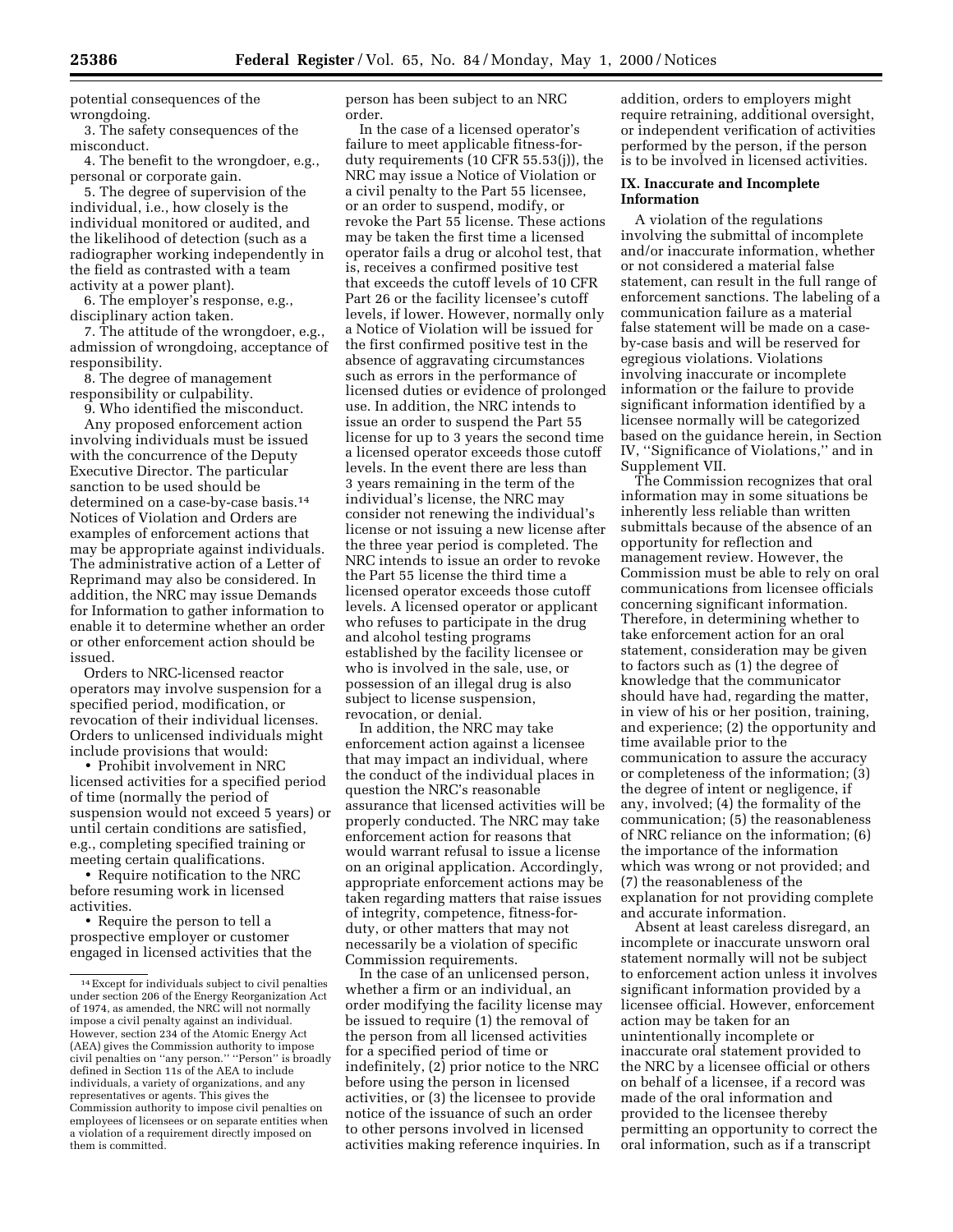of the communication or meeting summary containing the error was made available to the licensee and was not subsequently corrected in a timely manner.

When a licensee has corrected inaccurate or incomplete information, the decision to issue a Notice of Violation for the initial inaccurate or incomplete information normally will be dependent on the circumstances, including the ease of detection of the error, the timeliness of the correction, whether the NRC or the licensee identified the problem with the communication, and whether the NRC relied on the information prior to the correction. Generally, if the matter was promptly identified and corrected by the licensee prior to reliance by the NRC, or before the NRC raised a question about the information, no enforcement action will be taken for the initial inaccurate or incomplete information. On the other hand, if the misinformation is identified after the NRC relies on it, or after some question is raised regarding the accuracy of the information, then some enforcement action normally will be taken even if it is in fact corrected. However, if the initial submittal was accurate when made but later turns out to be erroneous because of newly discovered information or advance in technology, a citation normally would not be appropriate if, when the new information became available or the advancement in technology was made, the initial submittal was corrected.

The failure to correct inaccurate or incomplete information which the licensee does not identify as significant normally will not constitute a separate violation. However, the circumstances surrounding the failure to correct may be considered relevant to the determination of enforcement action for the initial inaccurate or incomplete statement. For example, an unintentionally inaccurate or incomplete submission may be treated as a more severe matter if the licensee later determines that the initial submittal was in error and does not correct it or if there were clear opportunities to identify the error. If information not corrected was recognized by a licensee as significant, a separate citation may be made for the failure to provide significant information. In any event, in serious cases where the licensee's actions in not correcting or providing information raise questions about its commitment to safety or its fundamental trustworthiness, the Commission may exercise its authority to issue orders modifying, suspending, or revoking the

license. The Commission recognizes that enforcement determinations must be made on a case-by-case basis, taking into consideration the issues described in this section.

### **X. Enforcement Action Against Non-Licensees**

The Commission's enforcement policy is also applicable to non-licensees, including contractors and subcontractors, holders of NRC approvals, *e.g.,* certificates of compliance, early site permits, standard design certificates, quality assurance program approvals, or applicants for any of them, and to employees of any of the foregoing, who knowingly provide components, equipment, or other goods or services that relate to a licensee's activities subject to NRC regulation. The prohibitions and sanctions for any of these persons who engage in deliberate misconduct or knowing submission of incomplete or inaccurate information are provided in the rule on deliberate misconduct, e.g., 10 CFR 30.10 and 50.5.

Contractors who supply products or services provided for use in nuclear activities are subject to certain requirements designed to ensure that the products or services supplied that could affect safety are of high quality. Through procurement contracts with licensees, suppliers may be required to have quality assurance programs that meet applicable requirements, *e.g.,* 10 CFR Part 50, Appendix B, and 10 CFR Part 71, Subpart H. Contractors supplying certain products or services to licensees are subject to the requirements of 10 CFR Part 21 regarding reporting of defects in basic components.

When inspections determine that violations of NRC requirements have occurred, or that contractors have failed to fulfill contractual commitments (*e.g.,* 10 CFR Part 50, Appendix B) that could adversely affect the quality of a safety significant product or service, enforcement action will be taken. Notices of Violation and civil penalties will be used, as appropriate, for licensee failures to ensure that their contractors have programs that meet applicable requirements. Notices of Violation will be issued for contractors who violate 10 CFR Part 21. Civil penalties will be imposed against individual directors or responsible officers of a contractor organization who knowingly and consciously fail to provide the notice required by 10 CFR 21.21(d)(1). Notices of Violation or orders will be used against non-licensees who are subject to the specific requirements of Part 72. Notices of Nonconformance will be used for contractors who fail to meet

commitments related to NRC activities but are not in violation of specific requirements.

### **XI. Referrals to the Department of Justice**

Alleged or suspected criminal violations of the Atomic Energy Act (and of other relevant Federal laws) are referred to the Department of Justice (DOJ) for investigation. Referral to the DOJ does not preclude the NRC from taking other enforcement action under this policy. However, enforcement actions will be coordinated with the DOJ in accordance with the Memorandum of Understanding between the NRC and the DOJ, (53 FR 50317; December 14, 1988).

# **XII. Public Disclosure of Enforcement Actions**

Enforcement actions and licensees' responses, in accordance with 10 CFR 2.790, are publicly available for inspection. In addition, press releases are generally issued for orders and civil penalties and are issued at the same time the order or proposed imposition of the civil penalty is issued. In addition, press releases are usually issued when a proposed civil penalty is withdrawn or substantially mitigated by some amount. Press releases are not normally issued for Notices of Violation that are not accompanied by orders or proposed civil penalties.

# **XIII. Reopening Closed Enforcement Actions**

If significant new information is received or obtained by NRC which indicates that an enforcement sanction was incorrectly applied, consideration may be given, dependent on the circumstances, to reopening a closed enforcement action to increase or decrease the severity of a sanction or to correct the record. Reopening decisions will be made on a case-by-case basis, are expected to occur rarely, and require the specific approval of the Deputy Executive Director.

### **Supplements—Violation Examples**

This section provides examples of violations in each of four severity levels as guidance in determining the appropriate severity level for violations in each of eight activity areas (reactor operations, Part 50 facility construction, safeguards, health physics, transportation, fuel cycle and materials operations, miscellaneous matters, and emergency preparedness).

#### **Supplement I—Reactor Operations**

This supplement provides examples of violations in each of the four severity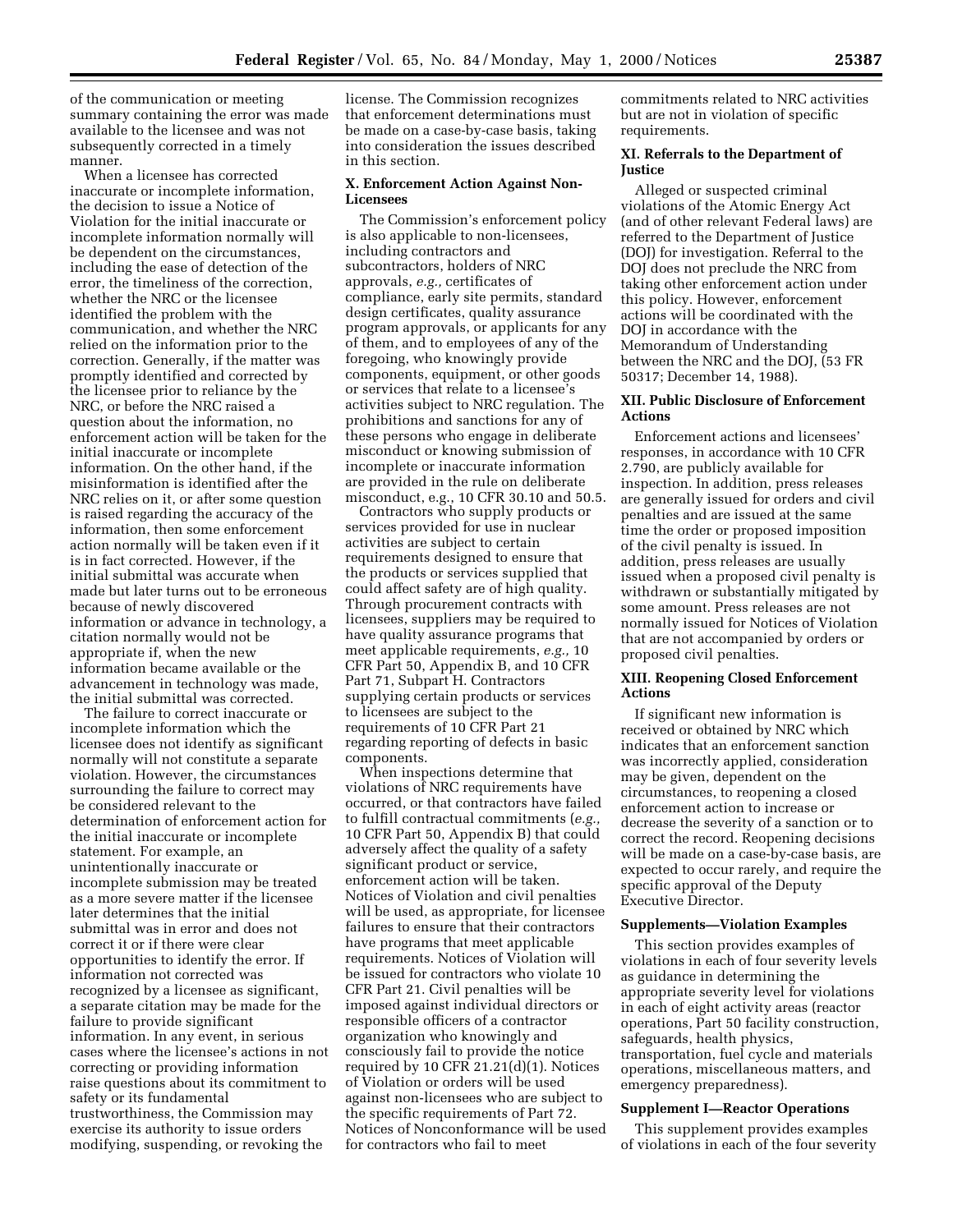levels as guidance in determining the appropriate severity level for violations in the area of reactor operations.

## *A. Severity Level I—Violations Involving for Example:*

1. A Safety Limit, as defined in 10 CFR 50.36 and the Technical Specifications being exceeded;

2. A system 15 designed to prevent or mitigate a serious safety event not being able to perform its intended safety function 16 when actually called upon to work;

3. An accidental criticality; or

4. A licensed operator at the controls of a nuclear reactor, or a senior operator directing licensed activities, involved in procedural errors which result in, or exacerbate the consequences of, an alert or higher level emergency and who, as a result of subsequent testing, receives a confirmed positive test result for drugs or alcohol.

## *B. Severity Level II—Violations Involving for Example*

1. A system designed to prevent or mitigate serious safety events not being able to perform its intended safety function;

2. A licensed operator involved in the use, sale, or possession of illegal drugs or the consumption of alcoholic beverages, within the protected area; or

3. A licensed operator at the control of a nuclear reactor, or a senior operator directing licensed activities, involved in procedural errors and who, as a result of subsequent testing, receives a confirmed positive test result for drugs or alcohol.

# **C. Severity Level III—Violations Involving for Example**

1. A significant failure to comply with the Action Statement for a Technical Specification Limiting Condition for Operation where the appropriate action was not taken within the required time, such as:

(a) In a pressurized water reactor, in the applicable modes, having one highpressure safety injection pump inoperable for a period in excess of that allowed by the action statement; or

(b) In a boiling water reactor, one primary containment isolation valve inoperable for a period in excess of that allowed by the action statement.

2. A system designed to prevent or mitigate a serious safety event not being able to perform its intended function under certain conditions (*e.g.*, safety system not operable unless offsite power is available; materials or components not environmentally qualified).

3. Inattentiveness to duty on the part of licensed personnel;

4. Changes in reactor parameters that cause unanticipated reductions in margins of safety;

5. A non-willful compromise of an application, test, or examination required by 10 CFR Part 55 that:

(a) In the case of initial operator licensing, contributes to an individual being granted an operator or a senior operator license, or

(b) In the case of requalification, contributes to an individual being permitted to perform the functions of an operator or a senior operator.

6. A licensee failure to conduct adequate oversight of contractors resulting in the use of products or services that are of defective or indeterminate quality and that have safety significance;

7. A licensed operator's confirmed positive test for drugs or alcohol that does not result in a Severity Level I or II violation;

8. Equipment failures caused by inadequate or improper maintenance that substantially complicates recovery from a plant transient;

9. A failure to obtain prior Commission approval required by 10 CFR 50.59 for a change, in which the consequence of the change, is evaluated as having low to moderate, or greater safety significance (*i.e.,* white, yellow, or red) by the SDP;

10. The failure to update the FSAR as required by 10 CFR 50.71(e) where the unupdated FSAR was used in performing a 10 CFR 50.59 evaluation for a change to the facility or procedures, implemented without prior Commission approval, that results in a condition evaluated as having low to moderate, or greater safety significance (*i.e.,* white, yellow, or red) by the SDP; or

11. The failure to make a report required by 10 CFR 50.72 or 50.73 associated with any Severity Level III violation.

# *D. Severity Level IV—Violations Involving for Example*

1. A less significant failure to comply with the Action Statement for a Technical Specification Limiting Condition for Operation where the appropriate action was not taken within the required time, such as:

(a) In a pressurized water reactor, a 5 percent deficiency in the required volume of the condensate storage tank; or

(b) In a boiling water reactor, one subsystem of the two independent MSIV leakage control subsystems inoperable;

2. A non-willful compromise of an application, test, or examination required by 10 CFR Part 55 that:

(a) In the case of initial operator licensing, is discovered and reported to the NRC before an individual is granted an operator or a senior operator license, or

(b) In the case of requalification, is discovered and reported to the NRC before an individual is permitted to perform the functions of an operator or a senior operator, or

(c) Constitutes more than minor concern.

3. A failure to meet regulatory requirements that have more than minor safety or environmental significance;

4. A failure to make a required Licensee Event Report;

5. Violations of 10 CFR 50.59 that result in conditions evaluated as having very low safety significance (*i.e.,* green) by the SDP; or

6. A failure to update the FSAR as required by 10 CFR 50.71(e) in cases where the erroneous information is not used to make an unacceptable change to the facility or procedures.

# *E. Minor—Violations Involving for Example*

A failure to meet 10 CFR 50.59 requirements where there was not a reasonable likelihood that the change requiring 10 CFR 50.59 evaluation would ever require Commission review and approval prior to implementation. In the case of a 10 CFR 50.71(e) violation, where a failure to update the FSAR would not have a material impact on safety or licensed activities.

## **Supplement II—Part 50 Facility Construction**

This supplement provides examples of violations in each of the four severity levels as guidance in determining the appropriate severity level for violations in the area of Part 50 facility construction.

### *A. Severity Level I—*

Violations involving structures or systems that are completed 17 in such a manner that they would not have

 $^{\rm 15}\rm{The\ term}$  ''system'' as used in these supplements, includes administrative and managerial control systems, as well as physical systems.

 $^{16}$  "Intended safety function" means the total safety function, and is not directed toward a loss of redundancy. A loss of one subsystem does not defeat the intended safety function as long as the other subsystem is operable.

<sup>17</sup>The term ''completed'' as used in this supplement means completion of construction including review and acceptance by the construction QA organization.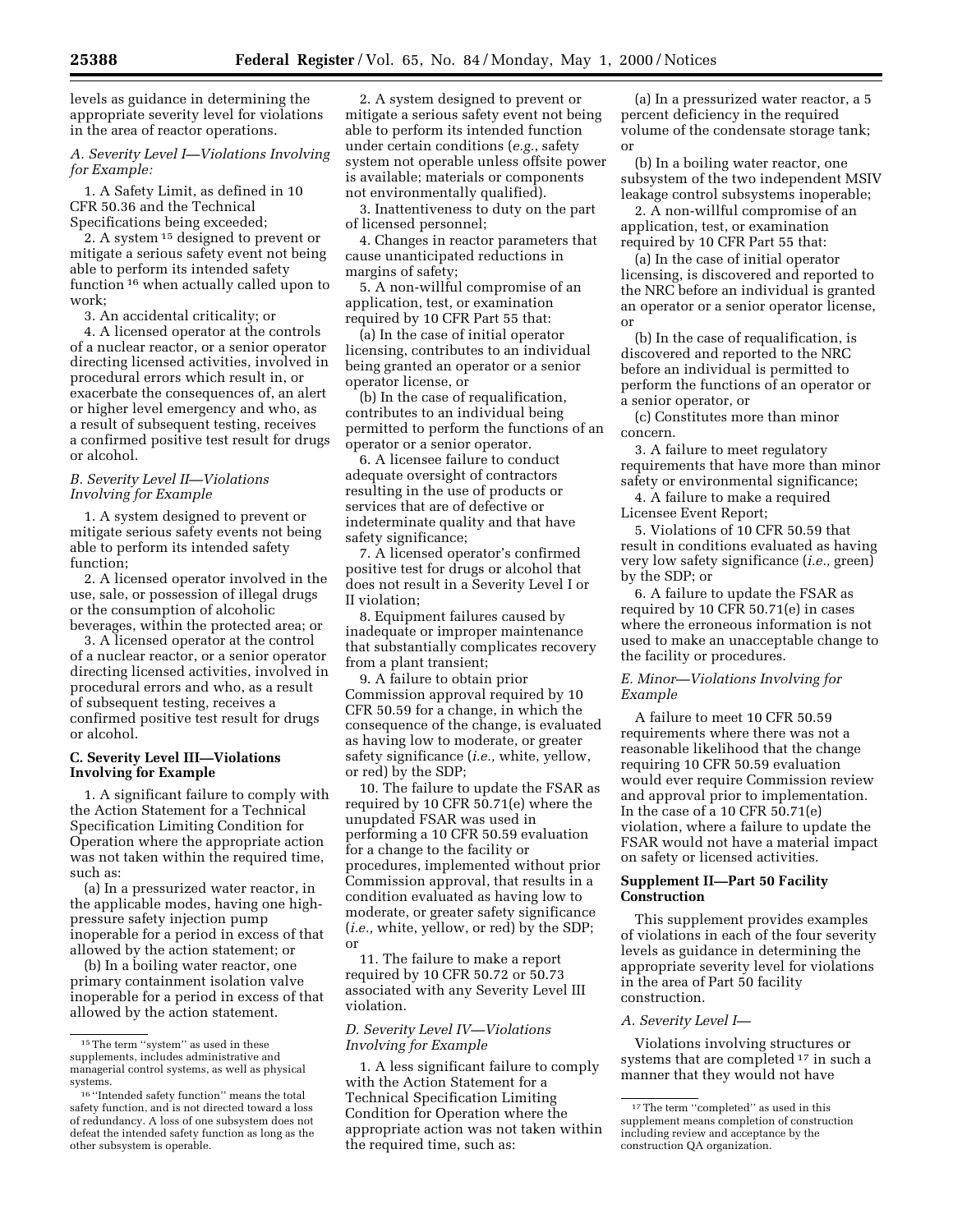satisfied their intended safety related purpose.

## *B. Severity Level II—Violations Involving for Example*

1. A breakdown in the Quality Assurance (QA) program as exemplified by deficiencies in construction QA related to more than one work activity (*e.g.*, structural, piping, electrical, foundations). These deficiencies normally involve the licensee's failure to conduct adequate audits or to take prompt corrective action on the basis of such audits and normally involve multiple examples of deficient construction or construction of unknown quality due to inadequate program implementation; or

2. A structure or system that is completed in such a manner that it could have an adverse effect on the safety of operations.

# *C. Severity Level III—Violations Involving for Example*

1. A deficiency in a licensee QA program for construction related to a single work activity (*e.g.*, structural, piping, electrical, or foundations). This significant deficiency normally involves the licensee's failure to conduct adequate audits or to take prompt corrective action on the basis of such audits, and normally involves multiple examples of deficient construction or construction of unknown quality due to inadequate program implementation;

2. A failure to confirm the design safety requirements of a structure or system as a result of inadequate preoperational test program implementation; or

3. A failure to make a required 10 CFR 50.55(e) report.

### *D. Severity Level IV—*

Violations involving failure to meet regulatory requirements including one or more Quality Assurance Criterion not amounting to Severity Level I, II, or III violations that have more than minor safety or environmental significance.

#### **Supplement III—Safeguards**

This supplement provides examples of violations in each of the four severity levels as guidance in determining the appropriate severity level for violations in the area of safeguards.

## *A. Severity Level I—Violations Involving for Example*

1. An act of radiological sabotage in which the security system did not function as required and, as a result of the failure, there was a significant event, such as:

(a) A Safety Limit, as defined in 10 CFR 50.36 and the Technical Specifications, was exceeded;

(b) A system designed to prevent or mitigate a serious safety event was not able to perform its intended safety function when actually called upon to work; or

(c) An accidental criticality occurred; 2. The theft, loss, or diversion of a

formula quantity 18 of special nuclear material (SNM); or

3. Actual unauthorized production of a formula quantity of SNM.

# *B. Severity Level II—Violations Involving for Example*

1. The entry of an unauthorized individual 19 who represents a threat into a vital area 20 from outside the protected area;

2. The theft, loss or diversion of SNM of moderate strategic significance 21 in which the security system did not function as required; or

3. Actual unauthorized production of SNM.

## *C. Severity Level III—Violations Involving for Example:*

1. A failure or inability to control access through established systems or procedures, such that an unauthorized individual (i.e., not authorized unescorted access to protected area) could easily gain undetected access 22 into a vital area from outside the protected area;

2. A failure to conduct any search at the access control point or conducting an inadequate search that resulted in the introduction to the protected area of firearms, explosives, or incendiary devices and reasonable facsimiles thereof that could significantly assist radiological sabotage or theft of strategic SNM;

3. A failure, degradation, or other deficiency of the protected area intrusion detection or alarm assessment systems such that an unauthorized individual who represents a threat could predictably circumvent the system or defeat a specific zone with a high degree of confidence without insider knowledge, or other significant degradation of overall system capability;

20The phrase ''vital area'' as used in this supplement includes vital areas and material access.

21See 10 CFR.73.2 for the definition of ''special nuclear material of moderate strategic significance.''

22 In determining whether access can be easily gained, factors such as predictability, identifiability, and ease of passage should be considered.

4. A significant failure of the safeguards systems designed or used to prevent or detect the theft, loss, or diversion of strategic SNM;

5. A failure to protect or control classified or safeguards information considered to be significant while the information is outside the protected area and accessible to those not authorized access to the protected area;

6. A significant failure to respond to an event either in sufficient time to provide protection to vital equipment or strategic SNM, or with an adequate response force; or

7. A failure to perform an appropriate evaluation or background investigation so that information relevant to the access determination was not obtained or considered and as a result a person, who would likely not have been granted access by the licensee, if the required investigation or evaluation had been performed, was granted access.

# *D. Severity Level IV—Violations Involving for Example:*

1. A failure or inability to control access such that an unauthorized individual (i.e., authorized to protected area but not to vital area) could easily gain undetected access into a vital area from inside the protected area or into a controlled access area;

2. A failure to respond to a suspected event in either a timely manner or with an adequate response force;

3. A failure to implement 10 CFR Parts 25 and 95 with respect to the information addressed under Section 142 of the Act, and the NRC approved security plan relevant to those parts;

4. A failure to conduct a proper search at the access control point;

5. A failure to properly secure or protect classified or safeguards information inside the protected area that could assist an individual in an act of radiological sabotage or theft of strategic SNM where the information was not removed from the protected area;

6. A failure to control access such that an opportunity exists that could allow unauthorized and undetected access into the protected area but that was neither easily or likely to be exploitable;

7. A failure to conduct an adequate search at the exit from a material access area;

8. A theft or loss of SNM of low strategic significance that was not detected within the time period specified in the security plan, other relevant document, or regulation; or

9. Other violations that have more than minor safeguards significance.

<sup>18</sup>See 10 CFR 73.2 for the definition of ''formula quantity.''

<sup>19</sup>The term ''unauthorized individual'' as used in this supplement means someone who was not authorized for entrance into the area in question, or not authorized to enter in the manner entered.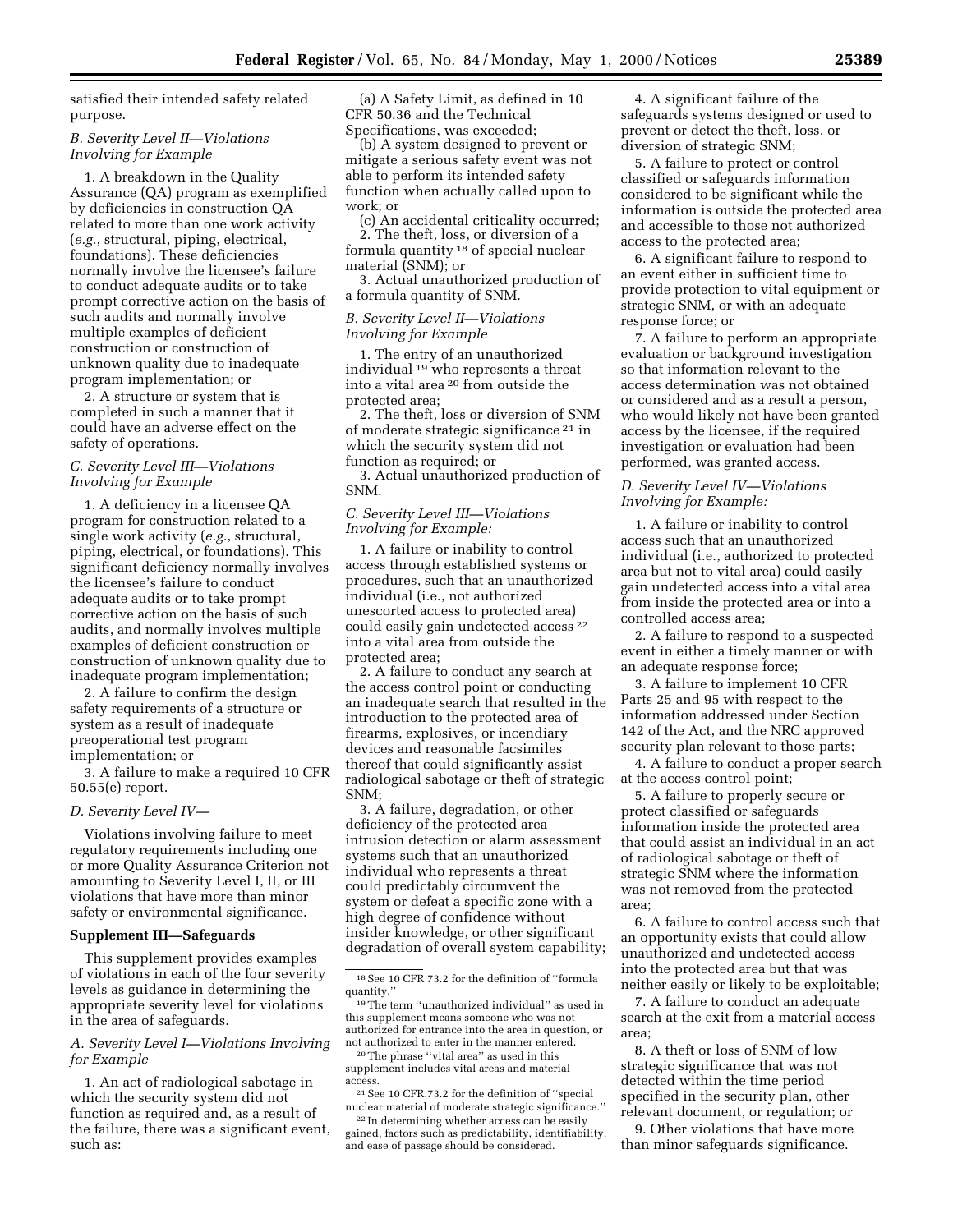# **Supplement IV—Health Physics (10 CFR Part 20)**

This supplement provides examples of violations in each of the four severity levels as guidance in determining the appropriate severity level for violations in the area of health physics, 10 CFR Part 20.23

# *A. Severity Level I—Violations Involving for Example:*

1. A radiation exposure during any year of a worker in excess of 25 rems total effective dose equivalent, 75 rems to the lens of the eye, or 250 rads to the skin of the whole body, or to the feet, ankles, hands or forearms, or to any other organ or tissue;

2. A radiation exposure over the gestation period of the embryo/fetus of a declared pregnant woman in excess of 2.5 rems total effective dose equivalent;

3. A radiation exposure during any year of a minor in excess of 2.5 rems total effective dose equivalent, 7.5 rems to the lens of the eye, or 25 rems to the skin of the whole body, or to the feet, ankles, hands or forearms, or to any other organ or tissue;

4. An annual exposure of a member of the public in excess of 1.0 rem total effective dose equivalent;

5. A release of radioactive material to an unrestricted area at concentrations in excess of 50 times the limits for members of the public as described in 10 CFR 20.1302(b)(2)(i); or

6. Disposal of licensed material in quantities or concentrations in excess of 10 times the limits of 10 CFR 20.2003.

## *B. Severity Level II—Violations Involving for Example*

1. A radiation exposure during any year of a worker in excess of 10 rems total effective dose equivalent, 30 rems to the lens of the eye, or 100 rems to the skin of the whole body, or to the feet, ankles, hands or forearms, or to any other organ or tissue;

2. A radiation exposure over the gestation period of the embryo/fetus of a declared pregnant woman in excess of 1.0 rem total effective dose equivalent;

3. A radiation exposure during any year of a minor in excess of 1 rem total effective dose equivalent; 3.0 rems to the lens of the eye, or 10 rems to the skin of the whole body, or to the feet, ankles, hands or forearms, or to any other organ or tissue;

4. An annual exposure of a member of the public in excess of 0.5 rem total effective dose equivalent;

5. A release of radioactive material to an unrestricted area at concentrations in excess of 10 times the limits for members of the public as described in 10 CFR 20.1302(b)(2)(i) (except when operation up to 0.5 rem a year has been approved by the Commission under § 20.1301(c));

6. Disposal of licensed material in quantities or concentrations in excess of five times the limits of 10 CFR 20.2003; or

7. A failure to make an immediate notification as required by 10 CFR 20.2202 (a)(1) or (a)(2).

# *C. Severity Level III—Violations Involving for Example*

1. A radiation exposure during any year of a worker in excess of 5 rems total effective dose equivalent, 15 rems to the lens of the eye, or 50 rems to the skin of the whole body or to the feet, ankles, hands or forearms, or to any other organ or tissue;

2. A radiation exposure over the gestation period of the embryo/fetus of a declared pregnant woman in excess of 0.5 rem total effective dose equivalent (except when doses are in accordance with the provisions of  $\S 20.1208(d)$ ;

3. A radiation exposure during any year of a minor in excess of 0.5 rem total effective dose equivalent; 1.5 rems to the lens of the eye, or 5 rems to the skin of the whole body, or to the feet, ankles, hands or forearms, or to any other organ or tissue;

4. An annual exposure of a member of the public in excess of 0.1 rem total effective dose equivalent (except when operation up to 0.5 rem a year has been approved by the Commission under § 20.1301(c));

5. A release of radioactive material to an unrestricted area at concentrations in excess of two times the effluent concentration limits referenced in 10 CFR  $20.1302(b)(2)(i)$  (except when operation up to 0.5 rem a year has been approved by the Commission under Section 20.1301(c));

6. A failure to make a 24-hour notification required by 10 CFR 20.2202(b) or an immediate notification required by 10 CFR 20.2201(a)(1)(i);

7. A substantial potential for exposures or releases in excess of the applicable limits in 10 CFR 20.1001– 20.2401 whether or not an exposure or release occurs;

8. Disposal of licensed material not covered in Severity Levels I or II;

9. A release for unrestricted use of contaminated or radioactive material or equipment that poses a realistic potential for exposure of the public to levels or doses exceeding the annual dose limits for members of the public;

10. Conduct of licensee activities by a technically unqualified person; or

11. A violation involving failure to secure, or maintain surveillance over, licensed material that:

(a) Involves licensed material in any aggregate quantity greater than 1000 times the quantity specified in Appendix C to Part 20; or

(b) Involves licensed material in any aggregate quantity greater than 10 times the quantity specified in Appendix C to Part 20, where such failure is accompanied by the absence of a functional program to detect and deter security violations that includes training, staff awareness, detection (including auditing), and corrective action (including disciplinary action); or

(c) Results in a substantial potential for exposures or releases in excess of the applicable limits in Part 20.

### *D. Severity Level IV—Violations Involving for Example:*

1. Exposures in excess of the limits of 10 CFR 20.1201, 20.1207, or 20.1208 not constituting Severity Level I, II, or III violations;

2. A release of radioactive material to an unrestricted area at concentrations in excess of the limits for members of the public as referenced in 10 CFR 20.1302(b)(2)(i) (except when operation up to 0.5 rem a year has been approved by the Commission under § 20.1301(c));

3. A radiation dose rate in an unrestricted or controlled area in excess of 0.002 rem in any 1 hour (2 millirem/ hour) or 50 millirems in a year;

4. Failure to maintain and implement radiation programs to keep radiation exposures as low as is reasonably achievable;

5. Doses to a member of the public in excess of any EPA generally applicable environmental radiation standards, such as 40 CFR Part 190;

6. A failure to make the 30-day notification required by 10 CFR 20.2201(a)(1)(ii) or 20.2203(a);

7. A failure to make a timely written report as required by 10 CFR 20.2201(b), 20.2204, or 20.2206;

8. A failure to report an exceedance of the dose constraint established in 10 CFR 20.1101(d) or a failure to take corrective action for an exceedance, as required by 10 CFR 20.1101(d);

9. Any other matter that has more than a minor safety, health, or environmental significance; or

10. A violation involving an isolated failure to secure, or maintain surveillance over, licensed material that is not otherwise characterized in Example IV.C.11 and that involves licensed material in any aggregate quantity greater than 10 times the

<sup>23</sup>Personnel overexposures and associated violations incurred during a life-saving or other emergency response effort will be treated on a caseby-case basis.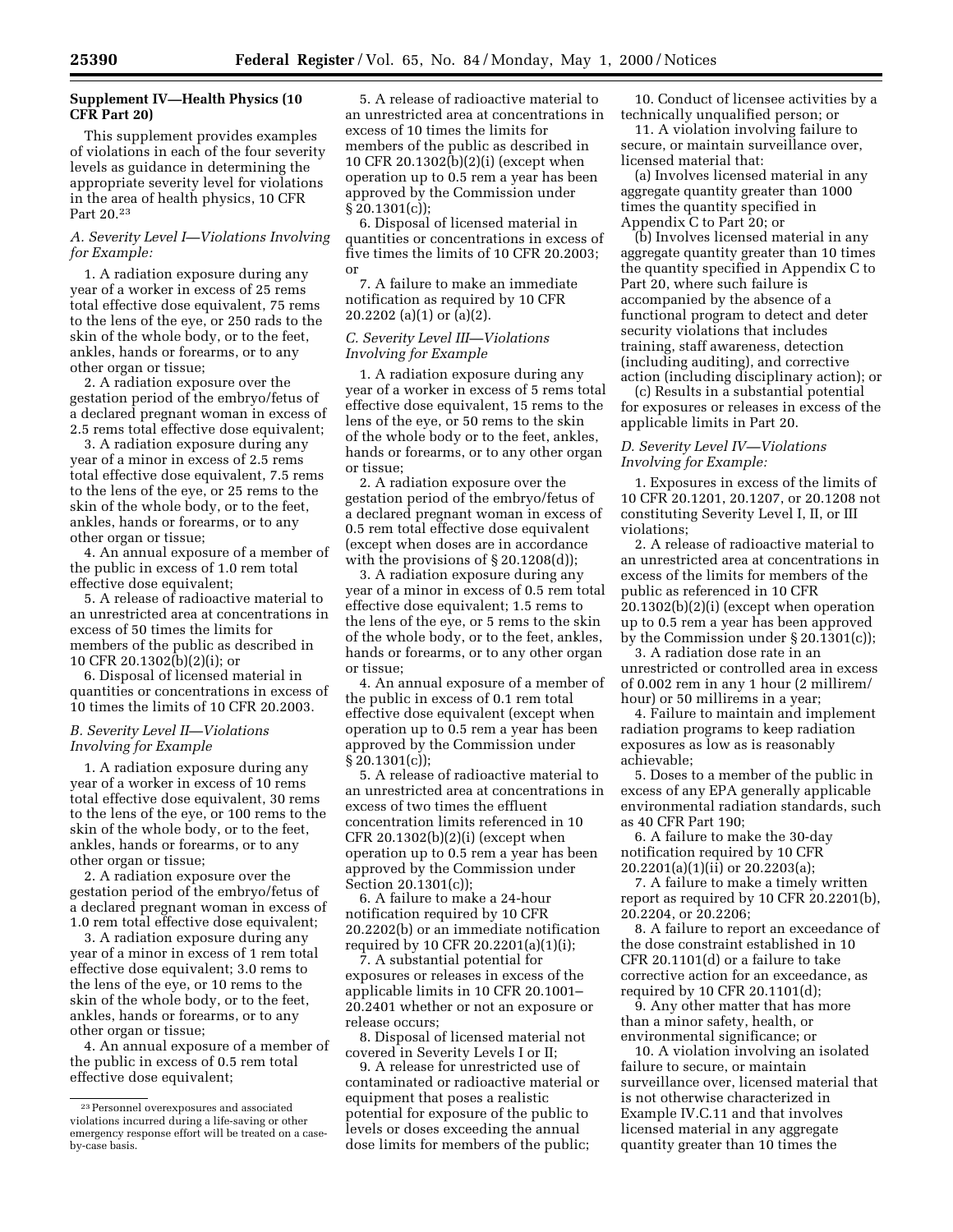quantity specified in Appendix C to Part 20, provided that: (i) the material is labeled as radioactive or located in an area posted as containing radioactive materials; and (ii) such failure occurs despite a functional program to detect and deter security violations that includes training, staff awareness, detection (including auditing), and corrective action (including disciplinary action).

## *E. Minor—Violations Involving for Example*

A violation involving an isolated failure to secure, or maintain surveillance over, licensed material in an aggregate quantity that does not exceed 10 times the quantity specified in Appendix C to Part 20.

## **Supplement V—Transportation**

This supplement provides examples of violations in each of the four severity levels as guidance in determining the appropriate severity level for violations in the area of NRC transportation requirements.24

# *A. Severity Level I—Violations Involving for Example*

1. Failure to meet transportation requirements that resulted in loss of control of radioactive material with a breach in package integrity such that the material caused a radiation exposure to a member of the public and there was clear potential for the public to receive more than .1 rem to the whole body;

2. Surface contamination in excess of 50 times the NRC limit; or

3. External radiation levels in excess of 10 times the NRC limit.

# *B. Severity Level II—Violations Involving for Example*

1. Failure to meet transportation requirements that resulted in loss of control of radioactive material with a breach in package integrity such that there was a clear potential for the member of the public to receive more than .1 rem to the whole body;

2. Surface contamination in excess of 10, but not more than 50 times the NRC limit;

3. External radiation levels in excess of five, but not more than 10 times the NRC limit; or

4. A failure to make required initial notifications associated with Severity Level I or II violations.

# *C. Severity Level III—Violations Involving for Example*

1. Surface contamination in excess of five but not more than 10 times the NRC limit;

2. External radiation in excess of one but not more than five times the NRC limit;

3. Any noncompliance with labeling, placarding, shipping paper, packaging, loading, or other requirements that could reasonably result in the following:

(a) A significant failure to identify the type, quantity, or form of material;

(b) A failure of the carrier or recipient to exercise adequate controls; or

(c) A substantial potential for either personnel exposure or contamination above regulatory limits or improper transfer of material; or

4. A failure to make required initial notification associated with Severity Level III violations.

### *D. Severity Level IV—Violations Involving for Example*

1. A breach of package integrity without external radiation levels exceeding the NRC limit or without contamination levels exceeding five times the NRC limits;

2. Surface contamination in excess of but not more than five times the NRC limit;

3. A failure to register as an authorized user of an NRC-Certified Transport package;

4. A noncompliance with shipping papers, marking, labeling, placarding, packaging or loading not amounting to a Severity Level I, II, or III violation;

5. A failure to demonstrate that packages for special form radioactive material meets applicable regulatory requirements;

6. A failure to demonstrate that packages meet DOT Specifications for 7A Type A packages; or

7. Other violations that have more than minor safety or environmental significance.

# **Supplement VI—Fuel Cycle and Materials Operations**

This supplement provides examples of violations in each of the four severity levels as guidance in determining the appropriate severity level for violations in the area of fuel cycle and materials operations.

### *A. Severity Level I—Violations Involving for Example*

1. Radiation levels, contamination levels, or releases that exceed 10 times the limits specified in the license;

2. A system designed to prevent or mitigate a serious safety event not being operable when actually required to perform its design function;

3. A nuclear criticality accident;

4. A failure to follow the procedures of the quality management program, required by 10 CFR 35.32, that results in a death or serious injury (e.g., substantial organ impairment) to a patient;

5. A safety limit, as defined in 10 CFR 76.4, the Technical Safety Requirements, or the application being exceeded; or

6. Significant injury or loss of life due to a loss of control over licensed or certified activities, including chemical processes that are integral to the licensed or certified activity, whether radioactive material is released or not.

## *B. Severity Level II—Violations Involving for Example*

1. Radiation levels, contamination levels, or releases that exceed five times the limits specified in the license;

2. A system designed to prevent or mitigate a serious safety event being inoperable;

3. A substantial programmatic failure in the implementation of the quality management program required by 10 CFR 35.32 that results in a misadministration;

4. A failure to establish, implement, or maintain all criticality controls (or control systems) for a single nuclear criticality scenario when a critical mass of fissile material was present or reasonably available, such that a nuclear criticality accident was possible; or

5. The potential for a significant injury or loss of life due to a loss of control over licensed or certified activities, including chemical processes that are integral to the licensed or certified activity, whether radioactive material is released or not (e.g., movement of liquid UF<sub>6</sub> cylinder by unapproved methods).

# *C. Severity Level III—Violations Involving for Example*

1. Possession or use of unauthorized equipment or materials in the conduct of licensee activities which degrades safety;

2. Use of radioactive material on humans where such use is not authorized;

3. Conduct of licensed activities by a technically unqualified or uncertified person;

4. A substantial potential for exposures, radiation levels, contamination levels, or releases, including releases of toxic material caused by a failure to comply with NRC regulations, from licensed or certified activities in excess of regulatory limits;

<sup>24</sup>Some transportation requirements are applied to more than one licensee involved in the same activity such as a shipper and a carrier. When a violation of such a requirement occurs, enforcement action will be directed against the responsible licensee which, under the circumstances of the case, may be one or more of the licensees involved.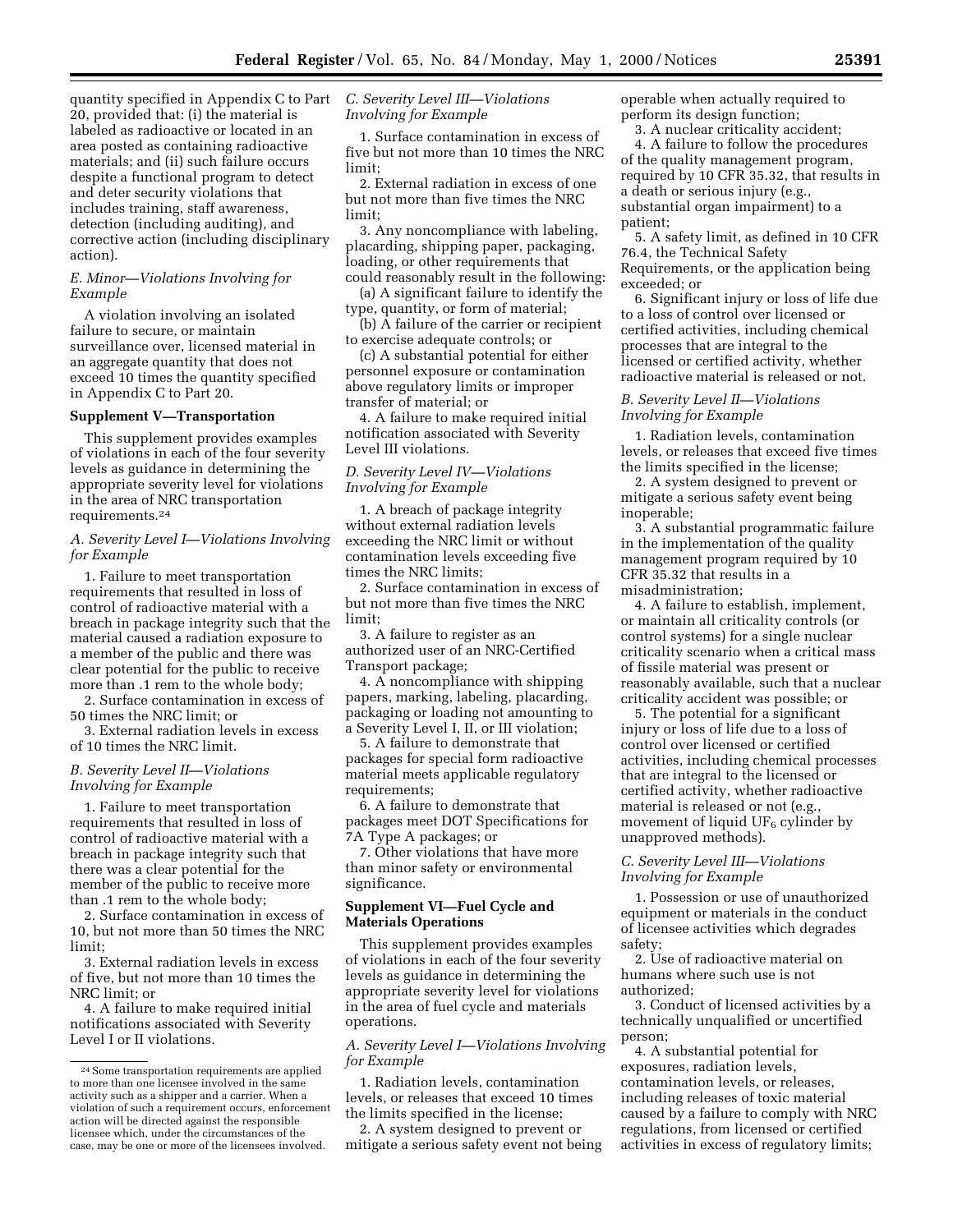5. Substantial failure to implement the quality management program as required by 10 CFR 35.32 that does not result in a misadministration; failure to report a misadministration; or programmatic weakness in the implementation of the quality management program that results in a misadministration;

6. A failure, during radiographic operations, to have present at least two qualified individuals or to use radiographic equipment, radiation survey instruments, and/or personnel monitoring devices as required by 10 CFR Part 34;

7. A failure to submit an NRC Form 241 as required by 10 CFR 150.20;

8. A failure to receive required NRC approval prior to the implementation of a change in licensed activities that has radiological or programmatic significance, such as, a change in ownership; lack of an RSO or replacement of an RSO with an unqualified individual; a change in the location where licensed activities are being conducted, or where licensed material is being stored where the new facilities do not meet the safety guidelines; or a change in the quantity or type of radioactive material being processed or used that has radiological significance;

9. A significant failure to meet decommissioning requirements including a failure to notify the NRC as required by regulation or license condition, substantial failure to meet decommissioning standards, failure to conduct and/or complete decommissioning activities in accordance with regulation or license condition, or failure to meet required schedules without adequate justification;

10. A significant failure to comply with the action statement for a Technical Safety Requirement Limiting Condition for Operation where the appropriate action was not taken within the required time, such as:

(a) In an autoclave, where a containment isolation valve is inoperable for a period in excess of that allowed by the action statement; or

(b) Cranes or other lifting devices engaged in the movement of cylinders having inoperable safety components, such as redundant braking systems, or other safety devices for a period in excess of that allowed by the action statement;

11. A system designed to prevent or mitigate a serious safety event:

(a) Not being able to perform its intended function under certain conditions (e.g., safety system not operable unless utilities available, materials or components not according to specifications); or

(b) Being degraded to the extent that a detailed evaluation would be required to determine its operability;

12. Changes in parameters that cause unanticipated reductions in margins of safety;

13. A significant failure to meet the requirements of 10 CFR 76.68, including a failure such that a required certificate amendment was not sought;

14. A failure of the certificate holder to conduct adequate oversight of contractors resulting in the use of products or services that are of defective or indeterminate quality and that have safety significance;

15. Equipment failures caused by inadequate or improper maintenance that substantially complicates recovery from a plant transient;

16. A failure to establish, maintain, or implement all but one criticality control (or control systems) for a single nuclear criticality scenario when a critical mass of fissile material was present or reasonably available, such that a nuclear criticality accident was possible; or

17. A failure, during radiographic operations, to stop work after a pocket dosimeter is found to have gone offscale, or after an electronic dosimeter reads greater than 200 mrem, and before a determination is made of the individual's actual radiation exposure.

### *D. Severity Level IV—Violations Involving for Example*

1. A failure to maintain patients hospitalized who have cobalt-60, cesium-137, or iridium-192 implants or to conduct required leakage or contamination tests, or to use properly calibrated equipment;

2. Other violations that have more than minor safety or environmental significance;

3. Failure to follow the quality management (QM) program, including procedures, whether or not a misadministration occurs, provided the failures are isolated, do not demonstrate a programmatic weakness in the implementation of the QM program, and have limited consequences if a misadministration is involved; failure to conduct the required program review; or failure to take corrective actions as required by 10 CFR 35.32;

4. A failure to keep the records required by 10 CFR 35.32 or 35.33;

5. A less significant failure to comply with the Action Statement for a Technical Safety Requirement Limiting Condition for Operation when the appropriate action was not taken within the required time;

6. A failure to meet the requirements of 10 CFR 76.68 that does not result in a Severity Level I, II, or III violation;

7. A failure to make a required written event report, as required by 10 CFR 76.120(d)(2); or

8. A failure to establish, implement, or maintain a criticality control (or control system) for a single nuclear criticality scenario when the amount of fissile material available was not, but could have been sufficient to result in a nuclear criticality.

# **Supplement VII—Miscellaneous Matters**

This supplement provides examples of violations in each of the four severity levels as guidance in determining the appropriate severity level for violations involving miscellaneous matters.

## *A. Severity Level I—Violations Involving for Example*

1. Inaccurate or incomplete information 25 that is provided to the NRC (a) deliberately with the knowledge of a licensee official that the information is incomplete or inaccurate, or (b) if the information, had it been complete and accurate at the time provided, likely would have resulted in regulatory action such as an immediate order required by the public health and safety;

2. Incomplete or inaccurate information that the NRC requires be kept by a licensee that is (a) incomplete or inaccurate because of falsification by or with the knowledge of a licensee official, or (b) if the information, had it been complete and accurate when reviewed by the NRC, likely would have resulted in regulatory action such as an immediate order required by public health and safety considerations;

3. Information that the licensee has identified as having significant implications for public health and safety or the common defense and security (''significant information identified by a licensee'') and is deliberately withheld from the Commission;

4. Action by senior corporate management in violation of 10 CFR 50.7 or similar regulations against an employee;

5. A knowing and intentional failure to provide the notice required by 10 CFR Part 21; or

6. A failure to substantially implement the required fitness-for-duty program.26

<sup>25</sup> In applying the examples in this supplement regarding inaccurate or incomplete information and records, reference should also be made to the guidance in Section IX. ''Inaccurate and Incomplete Information,'' and to the definition of ''licensee official'' contained in Section IV.C.

<sup>26</sup>The example for violations for fitness-for-duty relate to violations of 10 CFR Part 26.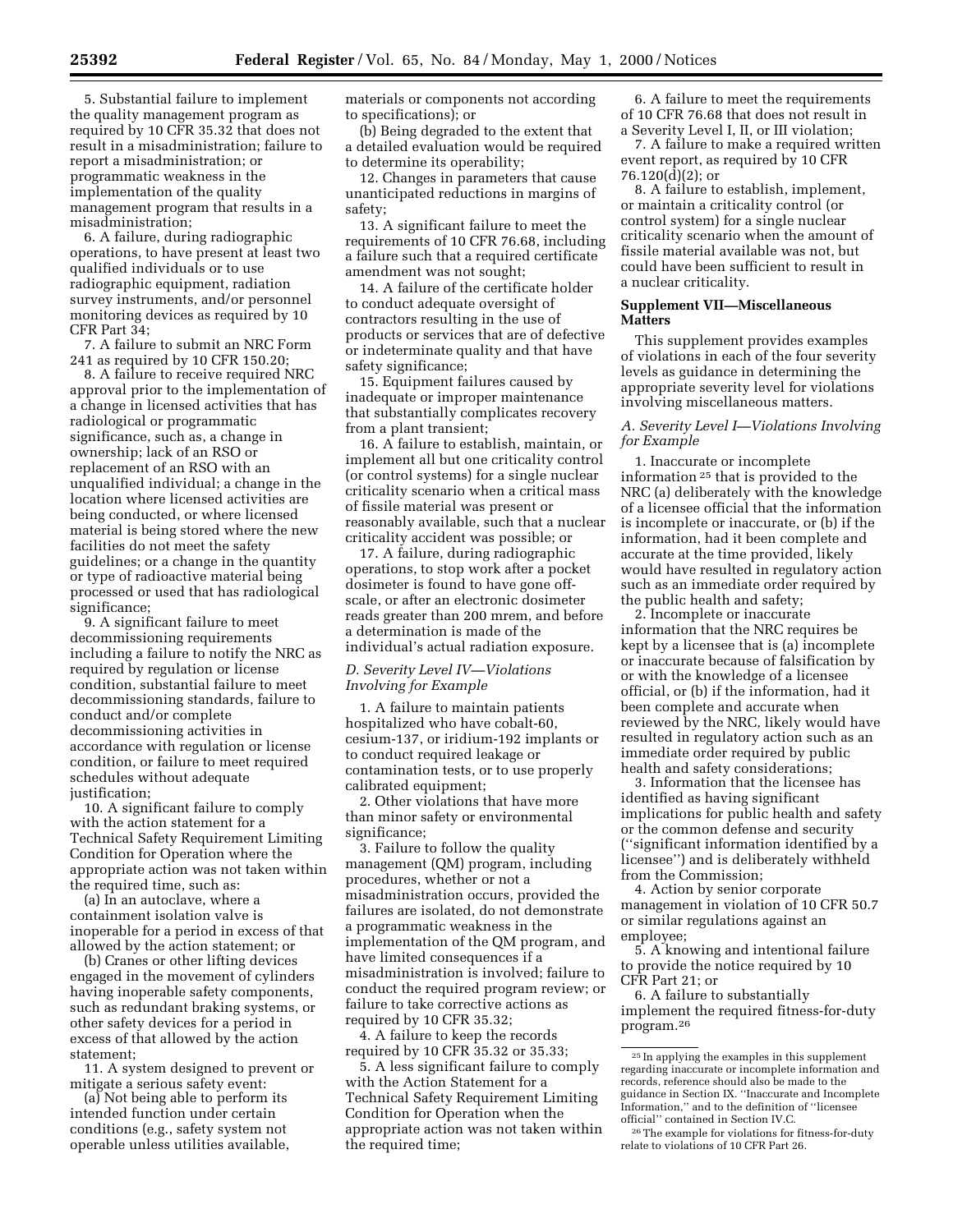# *B. Severity Level II—Violations Involving for Example*

1. Inaccurate or incomplete information that is provided to the NRC (a) by a licensee official because of careless disregard for the completeness or accuracy of the information, or (b) if the information, had it been complete and accurate at the time provided, likely would have resulted in regulatory action such as a show cause order or a different regulatory position;

2. Incomplete or inaccurate information that the NRC requires be kept by a licensee which is (a) incomplete or inaccurate because of careless disregard for the accuracy of the information on the part of a licensee official, or (b) if the information, had it been complete and accurate when reviewed by the NRC, likely would have resulted in regulatory action such as a show cause order or a different regulatory position;

3. ''Significant information identified by a licensee'' and not provided to the Commission because of careless disregard on the part of a licensee official;

4. An action by plant management or mid-level management in violation of 10 CFR 50.7 or similar regulations against an employee;

5. A failure to provide the notice required by 10 CFR Part 21;

6. A failure to remove an individual from unescorted access who has been involved in the sale, use, or possession of illegal drugs within the protected area or take action for on duty misuse of alcohol, prescription drugs, or over-thecounter drugs;

7. A failure to take reasonable action when observed behavior within the protected area or credible information concerning activities within the protected area indicates possible unfitness for duty based on drug or alcohol use;

8. A deliberate failure of the licensee's Employee Assistance Program (EAP) to notify licensee's management when EAP's staff is aware that an individual's condition may adversely affect safety related activities; or

9. The failure of licensee management to take effective action in correcting a hostile work environment.

### *C. Severity Level III—Violations Involving for Example*

1. Incomplete or inaccurate information that is provided to the NRC (a) because of inadequate actions on the part of licensee officials but not amounting to a Severity Level I or II violation, or (b) if the information, had it been complete and accurate at the

time provided, likely would have resulted in a reconsideration of a regulatory position or substantial further inquiry such as an additional inspection or a formal request for information;

2. Incomplete or inaccurate information that the NRC requires be kept by a licensee that is (a) incomplete or inaccurate because of inadequate actions on the part of licensee officials but not amounting to a Severity Level I or II violation, or (b) if the information, had it been complete and accurate when reviewed by the NRC, likely would have resulted in a reconsideration of a regulatory position or substantial further inquiry such as an additional inspection or a formal request for information;

3. Inaccurate or incomplete performance indicator (PI) data submitted to the NRC by a Part 50 licensee that would have caused a PI to change from green to either yellow or red; white to either yellow or red; or yellow to red.

4. A failure to provide ''significant information identified by a licensee'' to the Commission and not amounting to a Severity Level I or II violation;

5. An action by first-line supervision or other low-level management in violation of 10 CFR 50.7 or similar regulations against an employee;

6. An inadequate review or failure to review such that, if an appropriate review had been made as required, a 10 CFR Part 21 report would have been made;

7. A failure to complete a suitable inquiry on the basis of 10 CFR Part 26, keep records concerning the denial of access, or respond to inquiries concerning denials of access so that, as a result of the failure, a person previously denied access for fitness-forduty reasons was improperly granted access;

8. A failure to take the required action for a person confirmed to have been tested positive for illegal drug use or take action for onsite alcohol use; not amounting to a Severity Level II violation;

9. A failure to assure, as required, that contractors have an effective fitness-forduty program; or

10. Threats of discrimination or restrictive agreements which are violations under NRC regulations such as 10 CFR 50.7(f).

# *D. Severity Level IV—Violations Involving for Example*

1. Incomplete or inaccurate information that is provided to the NRC but not amounting to a Severity Level I, II, or III violation;

2. Information that the NRC requires be kept by a licensee and that is

incomplete or inaccurate and of more than minor significance but not amounting to a Severity Level I, II, or III violation;

3. Inaccurate or incomplete performance indicator (PI) data submitted to the NRC by a Part 50 licensee that would have caused a PI to change from green to white.

4. An inadequate review or failure to review under 10 CFR Part 21 or other procedural violations associated with 10 CFR Part 21 with more than minor safety significance;

5. Violations of the requirements of Part 26 of more than minor significance;

6. A failure to report acts of licensed operators or supervisors pursuant to 10 CFR 26.73; or

7. Discrimination cases which, in themselves, do not warrant a Severity Level III categorization.

### *E. Minor—Violations Involving for Example*

Inaccurate or incomplete performance indicator (PI) data submitted to the NRC by a Part 50 licensee that would not have caused a PI to change color.

### **Supplement VIII—Emergency Preparedness**

This supplement provides examples of violations in each of the four severity levels as guidance in determining the appropriate severity level for violations in the area of emergency preparedness. It should be noted that citations are not normally made for violations involving emergency preparedness occurring during emergency exercises. However, where exercises reveal (i) training, procedural, or repetitive failures for which corrective actions have not been taken, (ii) an overall concern regarding the licensee's ability to implement its plan in a manner that adequately protects public health and safety, or (iii) poor self critiques of the licensee's exercises, enforcement action may be appropriate.

# *A. Severity Level I—Violations Involving for Example*

In a general emergency, licensee failure to promptly (1) correctly classify the event, (2) make required notifications to responsible Federal, State, and local agencies, or (3) respond to the event (*e.g.,* assess actual or potential offsite consequences, activate emergency response facilities, and augment shift staff).

# *B. Severity Level II—Violations Involving for Example*

1. In a site emergency, licensee failure to promptly (1) correctly classify the event, (2) make required notifications to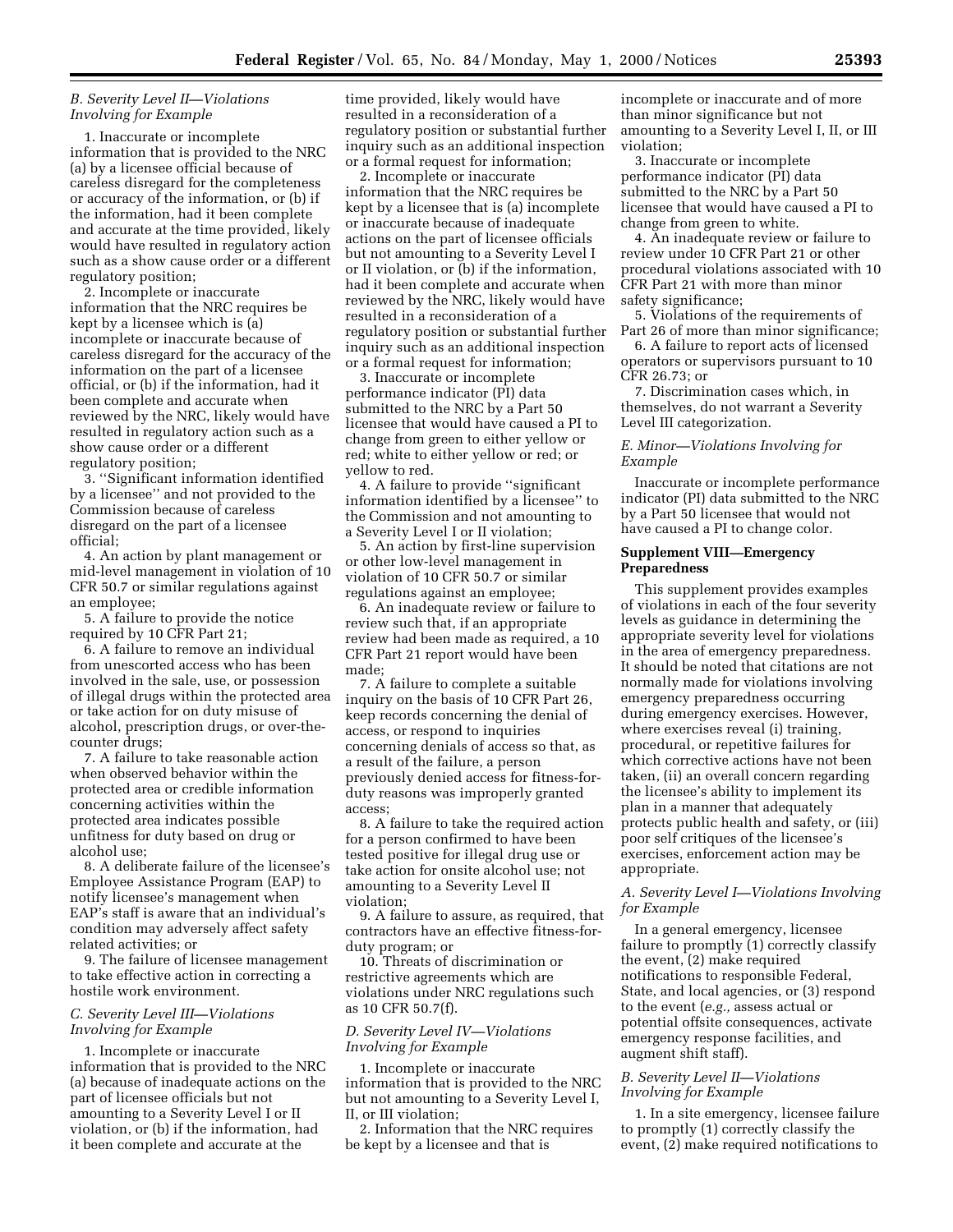responsible Federal, State, and local agencies, or (3) respond to the event (*e.g.,* assess actual or potential offsite consequences, activate emergency response facilities, and augment shift staff); or

2. A licensee failure to meet or implement more than one emergency planning standard involving assessment or notification.

### *C. Severity Level III—Violations Involving for Example*

1. In an alert, licensee failure to promptly (1) correctly classify the event, (2) make required notifications to responsible Federal, State, and local agencies, or (3) respond to the event (*e.g.,* assess actual or potential offsite consequences, activate emergency response facilities, and augment shift staff); or

2. A licensee failure to meet or implement one emergency planning standard involving assessment or notification.

# *D. Severity Level IV—Violations Involving for Example*

A licensee failure to meet or implement any emergency planning standard or requirement not directly related to assessment and notification.

### **Interim Enforcement Policies**

### **Interim Enforcement Policy for Generally Licensed Devices Containing Byproduct Material (10 CFR 31.5)**

This section sets forth the interim enforcement policy that the NRC will follow to exercise enforcement discretion for certain violations of requirements in 10 CFR Part 31 for generally licensed devices containing byproduct material. It addresses violations that persons licensed pursuant to 10 CFR 31.5 identify and correct now, as well as during the initial cycle of the notice and response program contemplated by the proposed new requirements published in the **Federal Register** on December 2, 1998 (63 FR 66492), entitled ''Requirements for Those Who Possess Certain Industrial Devices Containing Byproduct Material to Provide Requested Information''.

## *Exercise of Enforcement Discretion*

Under this interim enforcement policy, enforcement action normally will not be taken for violations of 10 CFR 31.5 if they are identified by the general licensee, and reported to the NRC if reporting is required, if the general licensee takes appropriate corrective action to address the specific violations and prevent recurrence of similar problems.

### *Exceptions*

Enforcement action may be taken where there is: (a) failure to take appropriate corrective action to prevent recurrence of similar violations; (b) failure to respond and provide the information required by the notice and response program (if it becomes a final rule); (c) failure to provide complete and accurate information to the NRC; or (d) a willful violation, such as willfully disposing of generally licensed material in an unauthorized manner. Enforcement sanctions in these cases may include civil penalties as well as Orders to modify or revoke the authority to possess radioactive sources under the general license.

# **Interim Enforcement Policy Regarding Enforcement Discretion for Nuclear Power Plants During the Year 2000 Transition**

This section sets forth the interim enforcement policy that will govern the exercise of enforcement discretion by the NRC staff when licensees of operating nuclear power plants find it necessary to deviate from license conditions, including technical specifications (TSs), in those cases in which year 2000 (Y2K) related complications would otherwise require a plant shutdown that could adversely affect the stability and reliability of the electrical power grid. This policy does not extend to situations in which a licensee may be unable to communicate with the NRC.

The policy is effective August 30, 1999, and will remain in effect through January 1, 2001. This policy only applies during Y2K transition or rollover periods (December 31, 1999, through January 3, 2000; February 28, 2000, through March 1, 2000; and December 30, 2000, through January 1, 2001). During these periods, a licensee may contact the NRC Headquarters Operations Center and seek NRC enforcement discretion with regard to the potential noncompliance with license conditions, including TSs, if the licensee has determined that:

(a) Complying with license conditions, including TSs, in a Y2Krelated situation would require a plant shutdown;

(b) Continued plant operation is needed to help maintain a reliable and stable grid; and

(c) Any decrease in safety as a result of continued plant operation is small (considering both risk and deterministic aspects), and reasonable assurance of public health and safety, the environment, and security is maintained with the enforcement discretion.

Licensees are expected to follow the existing guidance as stated in NRC Inspection Manual Part 9900 for Notices of Enforcement Discretion to the maximum extent practicable, particularly regarding a safety determination and notification of NRC. A licensee seeking NRC enforcement discretion must provide a written justification, or in circumstances in which good cause is shown, an oral justification followed as soon as possible by written justification. The justification must document the need and safety basis for the request and provide whatever other information the NRC staff needs to make a decision regarding whether the exercise of discretion is appropriate. The NRC staff may grant enforcement discretion on the basis of balancing the public health and safety or common defense and security of not operating against potential radiological or other hazards associated with continued operation, and a determination that safety will not be unacceptably affected by exercising the discretion. The Director of the Office of Nuclear Reactor Regulation, or designee, will advise the licensee whether the NRC has approved the licensee's request and, if so, will subsequently confirm the exercise of discretion in writing. Enforcement discretion will only be exercised if the NRC staff is clearly satisfied that the action is consistent with protecting public health and safety and is warranted in the circumstances presented by the licensee.

If the volume of requests to the NRC Headquarters Operations Center is such that the NRC staff cannot review and approve all licensee requests in a timely fashion, the NRC staff will obtain the safety-significant information from the licensee to enable the NRC staff to make a prompt initial assessment. Unless the assessment is unfavorable, the licensee would be permitted to proceed with its planned course of action. The NRC staff will complete these assessments as time permits and the licensee will be advised of the results orally, if possible, and then in writing. If the NRC staff's prompt initial assessment or subsequent assessment determines that a licensee's actions raise safety concerns, the licensee would be so informed. The licensee would then be required to follow its license conditions, including TSs.

If there are communications difficulties between the licensee and the NRC, the licensee is encouraged to interact with the NRC inspector onsite who will have a dedicated satellite telephone. The inspector should be able to facilitate communication with the NRC Headquarters Operations Center